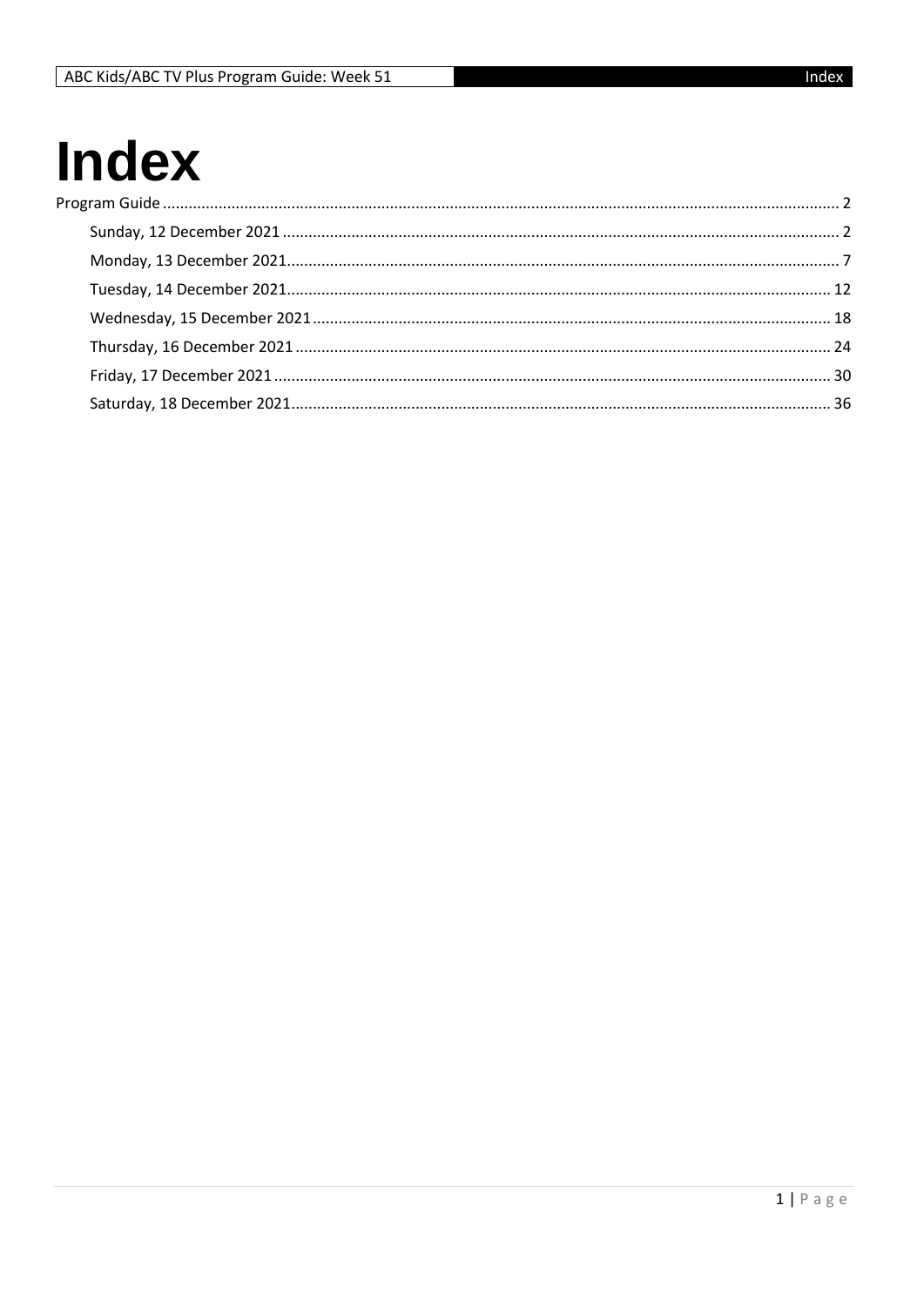# <span id="page-1-0"></span>**Program Guide**

## <span id="page-1-1"></span>**Sunday, 12 December 2021**

| 5:05am | <b>Five Minutes More</b>          |
|--------|-----------------------------------|
|        | (CC, Repeat, G)                   |
| 5:10am | <b>Sarah And Duck</b>             |
|        | (Repeat, G)                       |
| 5:20am | <b>The Hive</b>                   |
|        | (Repeat, G)                       |
| 5:30am | <b>Digby Dragon</b>               |
|        | (Repeat, G)                       |
| 5:40am | Ready, Jet, Go!                   |
|        | (CC, Repeat, G)                   |
| 5:55am | <b>Little Ted's Big Adventure</b> |
|        | (CC, Repeat, G)                   |
| 6:00am | <b>Sesame Street</b>              |
|        | (CC, Repeat, G)                   |
| 6:25am | <b>Pingu In The City</b>          |
|        | (Repeat, G)                       |
| 6:35am | <b>Dinosaur Train</b>             |
|        | (Repeat, G)                       |
| 6:45am | <b>Peter Rabbit</b>               |
|        | (CC, Repeat, G)                   |
| 7:00am | <b>Charlie And Lola</b>           |
|        | (CC, Repeat, G)                   |
| 7:10am | <b>Go Jetters</b>                 |
|        | (CC, Repeat, G)                   |
| 7:25am | <b>Love Monster</b>               |
|        | (Repeat, G)                       |
| 7:35am | <b>Tish Tash</b>                  |
|        | (CC, AD, G)                       |
| 7:40am | <b>Alva's World</b>               |
|        | (CC, AD, G)                       |
| 7:55am | <b>Peppa Pig</b>                  |
|        | (CC, Repeat, G)                   |
| 8:00am | <b>Bluey</b>                      |
|        | (CC,AD,G)                         |
| 8:10am | <b>Milo</b>                       |
|        | (CC,AD, Repeat, G)                |
| 8:20am | <b>Octonauts</b>                  |
|        | (CC, Repeat, G)                   |
| 8:35am | <b>Kiddets</b>                    |
|        | (CC, Repeat, G)                   |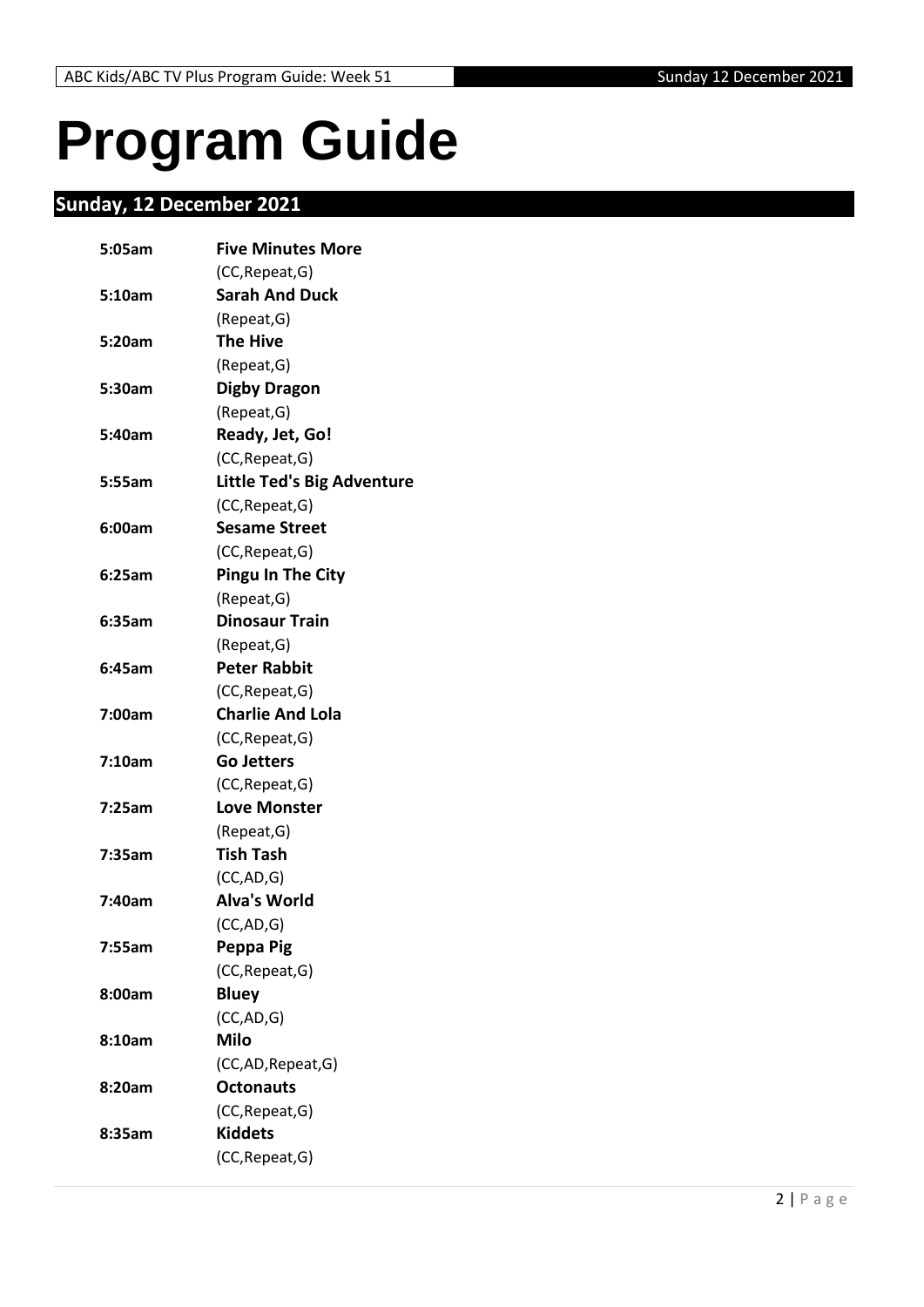| 8:45am             | <b>Bananas In Pyjamas</b>               |
|--------------------|-----------------------------------------|
|                    | (CC, Repeat, G)                         |
| 9:00am             | <b>Play School</b>                      |
|                    | (CC,AD, Repeat, G)                      |
| 9:30am             | <b>Sesame Street</b>                    |
|                    | (CC, Repeat, G)                         |
| 10:00am            | <b>The Justine Clarke Show!</b>         |
|                    | (CC, Repeat, G)                         |
| 10:10am            | <b>Andy's Wild Workouts</b>             |
|                    | (CC, Repeat, G)                         |
| 10:15am            | Pablo                                   |
|                    | (Repeat, G)                             |
| 10:30am            | <b>Becca's Bunch</b>                    |
|                    | (CC, Repeat, G)                         |
| 10:40am            | hoopla doopla!                          |
|                    | (CC,AD, Repeat, G)                      |
| 10:55am            | <b>Daniel Tiger's Neighbourhood</b>     |
|                    | (Repeat, G)                             |
| 11:05am            | <b>Baby Jake</b>                        |
|                    | (CC, Repeat, G)                         |
| 11:20am            | <b>Twirlywoos</b>                       |
|                    | (Repeat, G)                             |
| 11:30am            | <b>Big Words Small Stories</b>          |
|                    | (Repeat, G)                             |
| 11:40am            | <b>Sally &amp; Possum</b>               |
|                    | (CC, Repeat, G)                         |
| 12:00pm            | <b>Teletubbies</b>                      |
|                    | (CC, Repeat, G)                         |
| 12:10pm            | In The Night Garden                     |
|                    | (CC, Repeat, G)                         |
| 12:40pm            | <b>Tik Tak</b>                          |
|                    | (Repeat, G)                             |
| 12:45pm            | <b>Guess How Much I Love You</b>        |
|                    | (CC, Repeat, G)                         |
| 1:05pm             | <b>Buddi</b>                            |
|                    | (AD, Repeat, G)                         |
| 1:10pm             | <b>Hoot Hoot Go!</b>                    |
|                    | (CC, Repeat, G)                         |
| 1:15pm             | <b>Bing</b>                             |
|                    | (Repeat, G)                             |
| 1:25 <sub>pm</sub> | <b>Miffy's Adventures Big and Small</b> |
|                    | (Repeat, G)                             |
| 1:40pm             | <b>Noddy Toyland Detective</b>          |
|                    | (CC, Repeat, G)                         |
| 1:55pm             | <b>Rusty Rivets</b>                     |
|                    | (CC, Repeat, G)                         |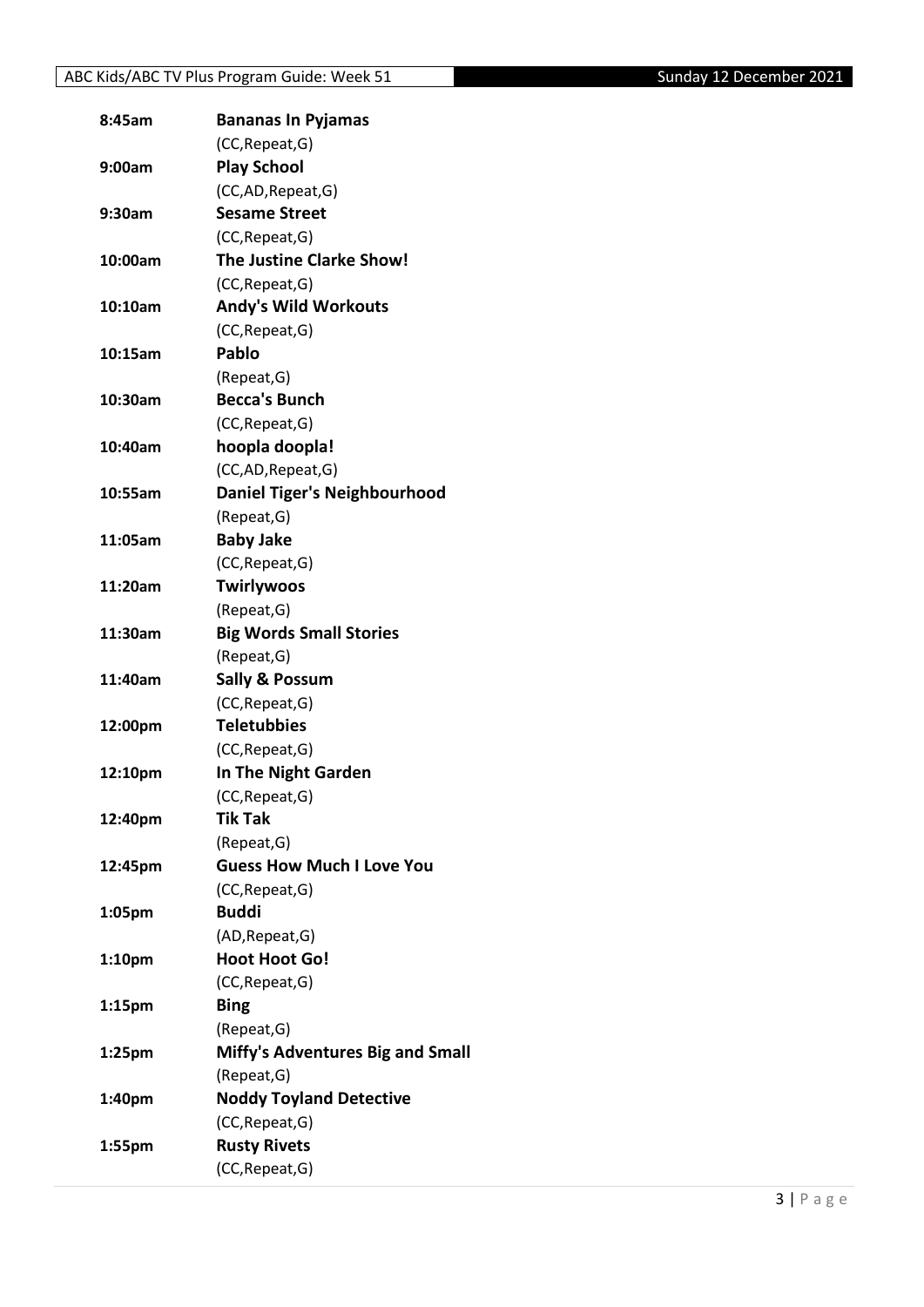| 2:05pm | <b>Bob The Builder</b>         |
|--------|--------------------------------|
|        | (CC, Repeat, G)                |
| 2:20pm | <b>Get Grubby TV</b>           |
|        | (CC, Repeat, G)                |
| 2:30pm | Wallykazam!                    |
|        | (Repeat, G)                    |
| 2:55pm | <b>Numberblocks</b>            |
|        | (CC, Repeat, G)                |
| 3:00pm | <b>Arthur</b>                  |
|        | (Repeat, G)                    |
| 3:30pm | <b>Play School</b>             |
|        | (CC,AD, Repeat, G)             |
| 4:00pm | <b>Bananas In Pyjamas</b>      |
|        | (CC, Repeat, G)                |
| 4:10pm | <b>The Wiggles World</b>       |
|        | (Repeat, G)                    |
| 4:25pm | <b>Brave Bunnies</b>           |
|        | (CC, Repeat, G)                |
| 4:30pm | <b>Pip And Posy</b>            |
|        | (CC,AD, Repeat, G)             |
| 4:40pm | <b>Hey Duggee</b>              |
|        | (CC, Repeat, G)                |
| 4:45pm | <b>Big Words Small Stories</b> |
|        | (Repeat, G)                    |
| 4:55pm | <b>Play School Story Time</b>  |
|        | (CC, Repeat, G)                |
| 5:05pm | Luo Bao Bei                    |
|        | (CC, Repeat, G)                |
| 5:15pm | <b>School Of Roars</b>         |
|        | (CC, Repeat, G)                |
| 5:20pm | <b>PJ Masks</b>                |
|        | (CC, Repeat, G)                |
| 5:35pm | <b>The Wonder Gang</b>         |
|        | (Repeat,G)                     |
| 5:50pm | Peppa Pig                      |
|        | (CC, Repeat, G)                |
| 5:55pm | Wallykazam!                    |
|        | (Repeat, G)                    |
| 6:20pm | <b>Bluey: Whale Watching</b>   |

(CC,AD,Repeat,G) Bluey promises her customer Bingo 'the best tour ever' in a game of Whale Watching, but they need Mum and Dad to join in and they are too tired to play after a late night.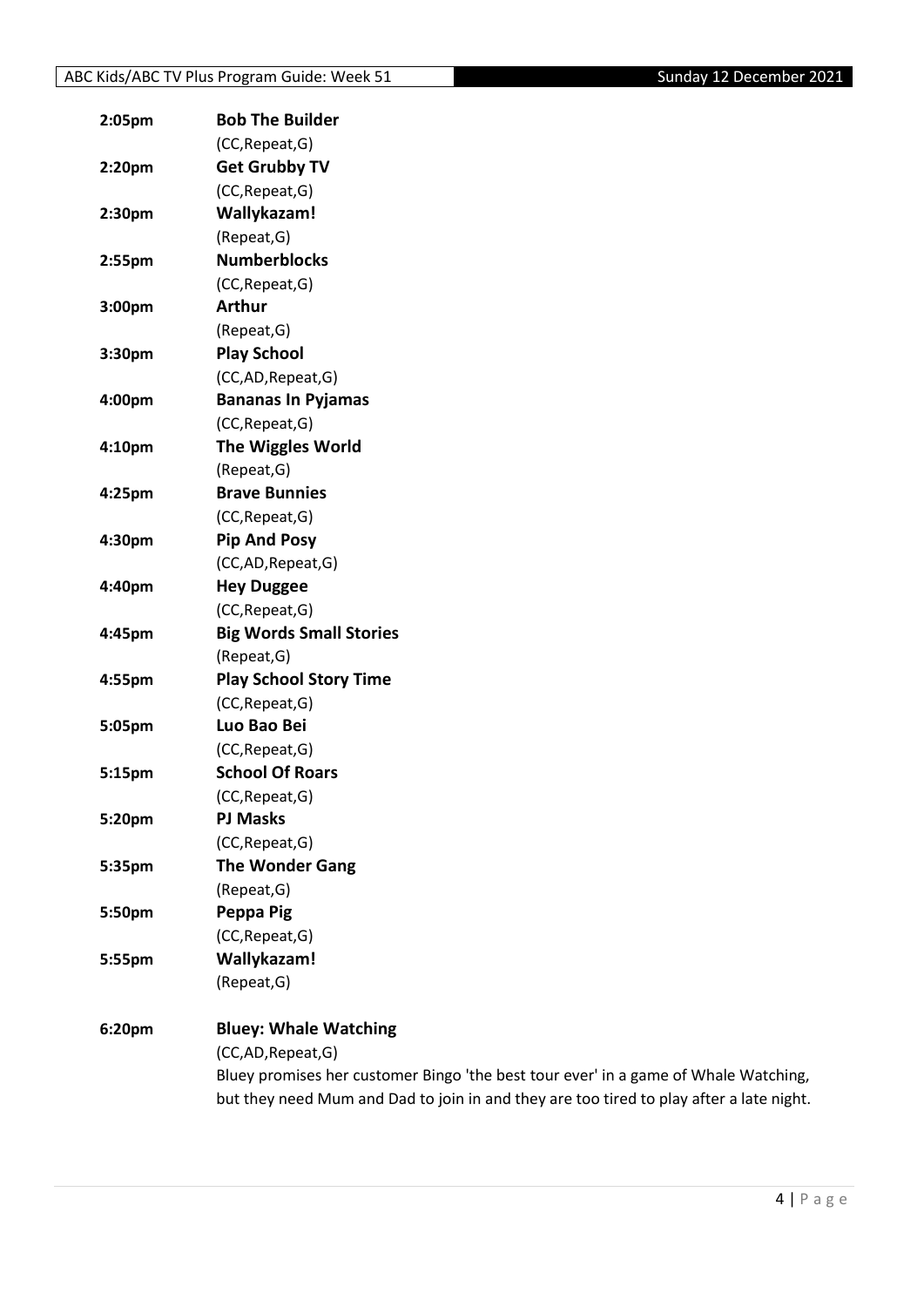| 6:25pm         | Shaun The Sheep: Sheep On The Loose<br>(CC, Repeat, G)                                                                                                                                                                                                                                                                  |
|----------------|-------------------------------------------------------------------------------------------------------------------------------------------------------------------------------------------------------------------------------------------------------------------------------------------------------------------------|
|                | When the Flock nip off on the bus to the local funfair, it's up to Shaun to convince the<br>Farmer that nothing is wrong until Bitzer can round up the lost sheep.                                                                                                                                                      |
| 6:40pm         | Andy's Prehistoric Adventures: Australopithecus And Hair<br>(CC, Repeat, G)                                                                                                                                                                                                                                             |
|                | Andy jumps into his time-travelling clock & heads back 3 million years, where he runs<br>into some ancient primates & joins their tribe. Along the way, he helps them fend off a<br>prehistoric cat, before having his backpack stolen.                                                                                 |
| 7:05pm         | The Deep: Dark Orca<br>(CC, Repeat, G)                                                                                                                                                                                                                                                                                  |
|                | The Dark Orca pirates attack! They believe the Nektons have a rare treasure aboard their<br>sub. With pirates on one side and an erupting undersea volcano on the other, the<br>Nektons will have to get creative to escape!                                                                                            |
| 7:30pm         | Spicks And Specks: Katarina Kroslakova, Scott Edgar, Judith Lucy, Alan Zavod,<br><b>Stephen Curry</b>                                                                                                                                                                                                                   |
|                | (CC, Repeat, PG)<br>Adam, Myf and Alan are joined by Speech from Arrested Development, Katarina<br>Kroslakova, Scott Edgar, Judith Lucy, Alan Zavod and Stephen Curry.                                                                                                                                                  |
| 8:00pm         | <b>Compass: Sacred Space - Grace Karskens</b><br>(CC,AD,Repeat,G)                                                                                                                                                                                                                                                       |
|                | Geraldine Doogue seeks powerful connection with prominent Australians through an<br>investigation of their sacred space and what it means to them. Here historian Grace<br>Karskens introduces her special place.                                                                                                       |
| 8:30pm         | Louis Theroux: Life On The Edge: Law and Disorder                                                                                                                                                                                                                                                                       |
|                | (CC,AD, Repeat, M, Adult Themes, Coarse Language, Drug References, Violence)<br>Louis looks back on his documentaries on the criminal justice system in the US. He<br>reflects on the prison system and revisits the documentaries shot in Philadelphia and<br>Milwaukee, where tensions were already at boiling point. |
| 9:25pm<br>*New | <b>Pilgrimage: The Road To Istanbul</b><br>(CC, PG)                                                                                                                                                                                                                                                                     |
| Episode*       | Life on the Sultans Trail begins to challenge the celebrities as Adrian Chiles tells the<br>group he's struggling with the purpose of pilgrimage in the face of their experiences.                                                                                                                                      |
| 10:25pm        | The Misadventures of Romesh Ranganathan<br>(CC,AD, Repeat, M, Coarse Language)                                                                                                                                                                                                                                          |
|                | In his most challenging adventure yet, Romesh explores Albania, a Balkan country<br>transitioning from an Orwellian communist dictatorship to a European democracy.                                                                                                                                                     |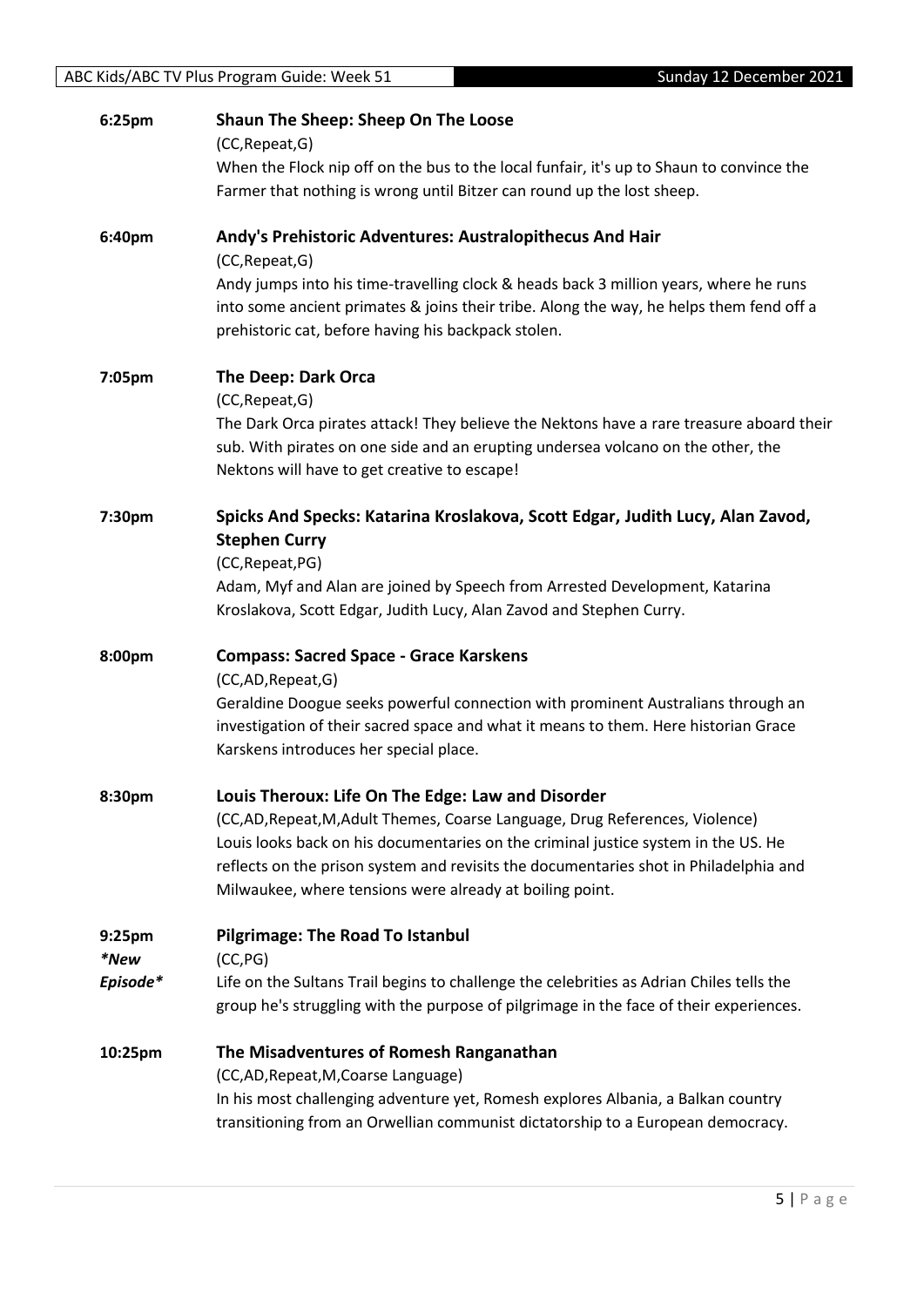| 11:25pm | Brian Johnson's A Life On The Road: Lars Ulrich                                                                                                                                                                                                                    |
|---------|--------------------------------------------------------------------------------------------------------------------------------------------------------------------------------------------------------------------------------------------------------------------|
|         | (CC, Repeat, M, Coarse Language)                                                                                                                                                                                                                                   |
|         | Brian Johnson heads to San Rafael, California, to meet Metallica drummer Lars Ulrich,<br>who shares candid stories from his band's legendary Wherever We May Roam tour.                                                                                            |
| 12:10am | <b>George Clarke's Amazing Spaces: The Big Build - Rotating House</b><br>(CC, Repeat, G)                                                                                                                                                                           |
|         | George looks back at his most ambitious big build, creating a 360-degree, gravity defying<br>rotating house! In search of inspiration, George goes to Holland, Germany and the local<br>fairground!                                                                |
| 1:00am  | <b>There Goes Our Neighbourhood</b><br>(CC, Repeat, M, Coarse Language)                                                                                                                                                                                            |
|         | When politicians and property developers threaten to transform Sydney's Waterloo, the<br>locals fight back: their war cry an ambitious artwork, the making of which will both unite<br>and divide.                                                                 |
| 2:00am  | <b>Unprotected Sets: Scout Durwood</b>                                                                                                                                                                                                                             |
|         | (CC, Repeat, M, Adult Themes, Coarse Language) Final                                                                                                                                                                                                               |
|         | Scout knows what it's like to be the outsider and has created a place for herself onstage                                                                                                                                                                          |
|         | with an act unlike any other, blending original songs, dance, and provocative stand-up                                                                                                                                                                             |
|         | comedy into one hilarious performance.                                                                                                                                                                                                                             |
| 2:20am  | In The Long Run                                                                                                                                                                                                                                                    |
|         | (CC, Repeat, PG)                                                                                                                                                                                                                                                   |
|         | As the strike continues, money in the Easmon house is tight, so Agnes starts work for the<br>local council but her first job is an eye-opener. Bagpipes joins Valentine on a road trip.<br>Kobna gets a Saturday job at Don's garage.                              |
| 2:45am  | <b>ABC News Update</b>                                                                                                                                                                                                                                             |
|         | (Repeat)                                                                                                                                                                                                                                                           |
|         | The headlines from ABC News, updating you on the day's top stories from across<br>Australia and around the world.                                                                                                                                                  |
| 2:50am  | ABC TV Plus Programs Resume At 7.30pm<br>ABC TV Plus programs resume at 7.30pm, offering an unrivalled mix of scripted and non-<br>scripted comedy and entertainment shows every night. (Soundtrack provided by ABC<br>Jazz. Playlist details at abc.net.au/jazz). |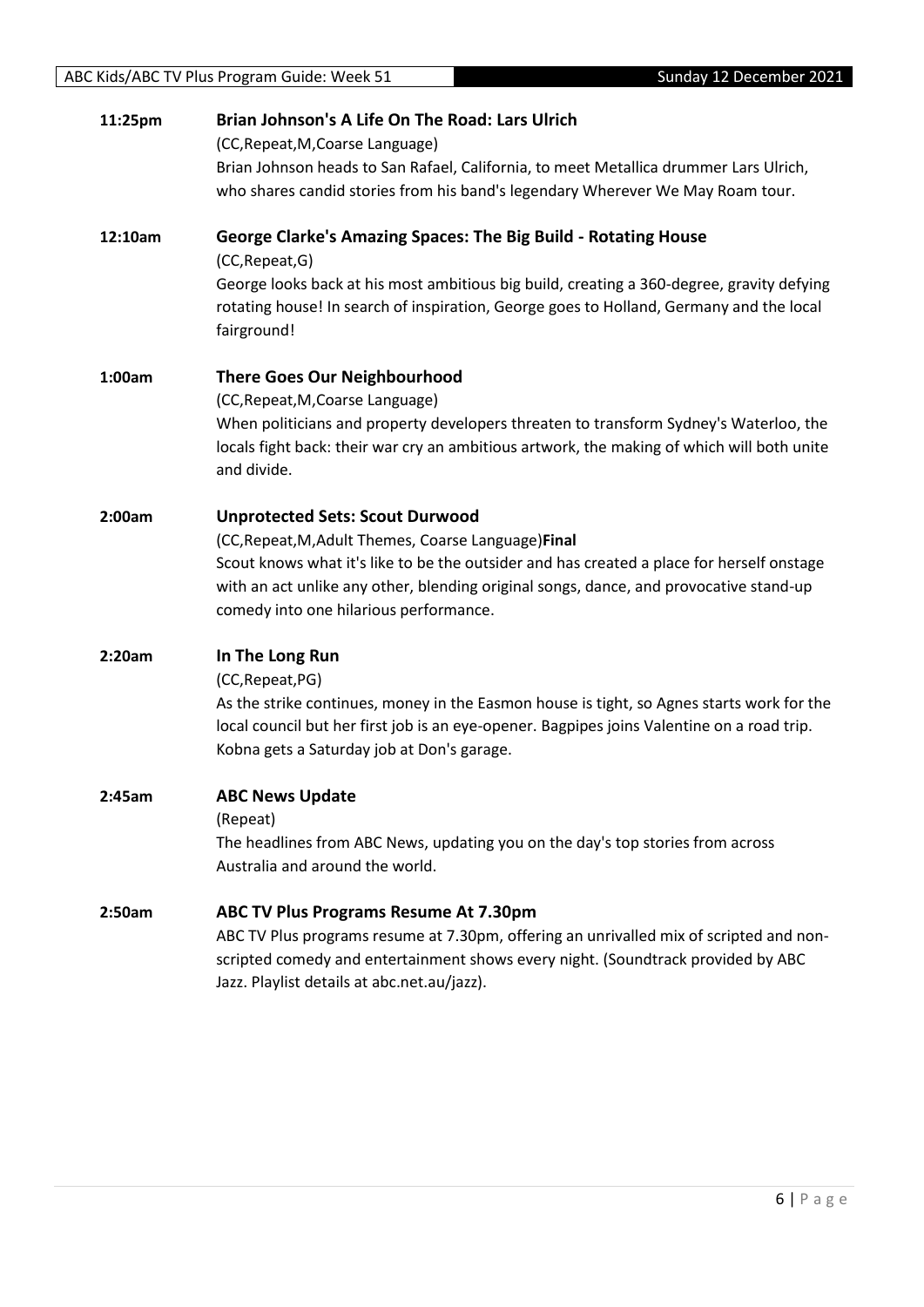## <span id="page-6-0"></span>**Monday, 13 December 2021**

| 5:05am | <b>Five Minutes More</b>     |
|--------|------------------------------|
|        | (CC, Repeat, G)              |
| 5:10am | <b>Sarah And Duck</b>        |
|        | (Repeat, G)                  |
| 5:20am | <b>The Hive</b>              |
|        | (Repeat, G)                  |
| 5:30am | <b>Digby Dragon</b>          |
|        | (Repeat, G)                  |
| 5:40am | Ready, Jet, Go!              |
|        | (CC, Repeat, G)              |
| 5:55am | <b>Joey's Big Adventure</b>  |
|        | (CC, Repeat, G)              |
| 6:00am | <b>Sesame Street</b>         |
|        | (CC, Repeat, G)              |
| 6:25am | <b>Pingu In The City</b>     |
|        | (Repeat, G)                  |
| 6:35am | <b>Dinosaur Train</b>        |
|        | (Repeat, G)                  |
| 6:45am | <b>Peter Rabbit</b>          |
|        | (CC,AD, Repeat, G)           |
| 7:00am | <b>Charlie And Lola</b>      |
|        | (CC, Repeat, G)              |
| 7:10am | <b>Go Jetters</b>            |
|        | (CC, Repeat, G)              |
| 7:25am | <b>Love Monster</b>          |
|        | (Repeat, G)                  |
| 7:35am | <b>Tish Tash</b>             |
|        | (CC, AD, G)                  |
| 7:40am | <b>Alva's World</b>          |
|        | (CC, AD, G)                  |
| 7:55am | Peppa Pig                    |
|        | (CC, Repeat, G)              |
| 8:00am | <b>Bluey</b>                 |
|        | (CC, AD, G)                  |
| 8:10am | <b>Milo</b>                  |
|        | (CC,AD, Repeat, G)           |
| 8:20am | The Adventures Of Paddington |
|        | (CC,AD, Repeat, G)           |
| 8:35am | <b>Kiddets</b>               |
|        | (CC, Repeat, G)              |
| 8:45am | <b>Bananas In Pyjamas</b>    |
|        | (CC, Repeat, G)              |
|        |                              |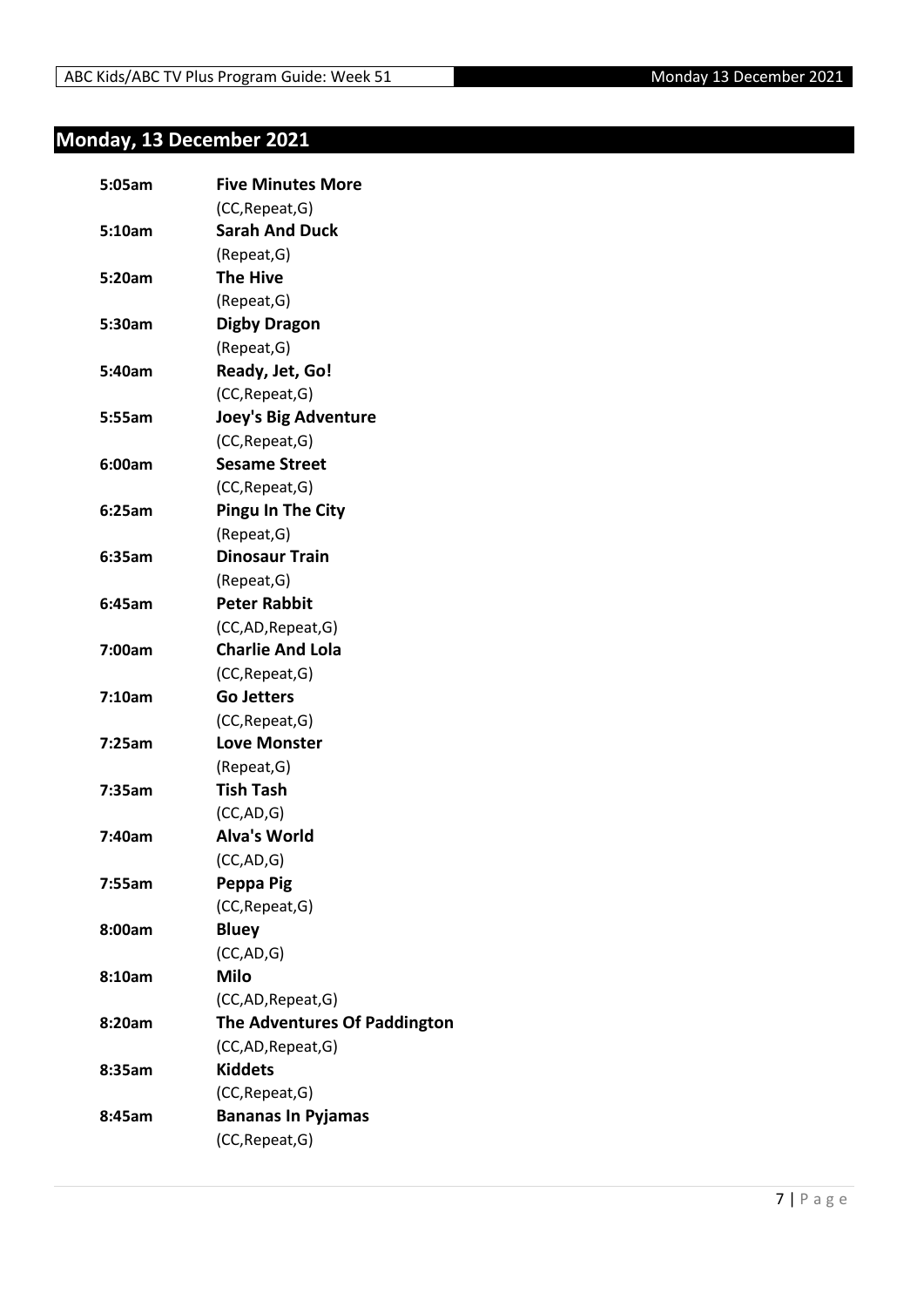## ABC Kids/ABC TV Plus Program Guide: Week 51 Monday 13 December 2021

| 9:00am             | <b>Play School</b>                        |
|--------------------|-------------------------------------------|
|                    | (G)                                       |
| 9:30am             | <b>Sesame Street</b>                      |
|                    | (CC, Repeat, G)                           |
| 10:00am            | Ready, Steady, Wiggle!                    |
|                    | (CC, Repeat, G)                           |
| 10:15am            | Pablo                                     |
|                    | (Repeat, G)                               |
| 10:30am            | <b>Becca's Bunch</b>                      |
|                    | (CC, Repeat, G)                           |
| 10:40am            | hoopla doopla!                            |
|                    | (CC,AD, Repeat, G)                        |
| 10:55am            | <b>Daniel Tiger's Neighbourhood</b>       |
|                    | (Repeat, G)                               |
| 11:05am            | <b>Baby Jake</b>                          |
|                    | (CC, Repeat, G)                           |
| 11:20am            | <b>Twirlywoos</b>                         |
|                    | (Repeat, G)                               |
| 11:30am            | <b>Play School</b>                        |
|                    | (CC, Repeat, G)                           |
| 12:00pm            | <b>Teletubbies</b>                        |
|                    | (CC, Repeat, G)                           |
| 12:10pm            | <b>Pins And Nettie</b>                    |
|                    | (CC, Repeat, G)                           |
| 12:20pm            | <b>Moon and Me</b>                        |
|                    | (AD, Repeat, G)                           |
| 12:40pm            | <b>Tik Tak</b>                            |
|                    | (Repeat, G)                               |
| 12:45pm            | <b>Guess How Much I Love You</b>          |
|                    | (CC, Repeat, G)                           |
| 1:05pm             | <b>Buddi</b>                              |
|                    | (AD, Repeat, G)                           |
| 1:10pm             | <b>Hoot Hoot Go!</b>                      |
|                    | (CC, Repeat, G)                           |
| 1:15 <sub>pm</sub> | <b>Bing</b>                               |
|                    | (CC, Repeat, G)                           |
| 1:25pm             | Miffy's Adventures Big and Small          |
|                    | (Repeat, G)                               |
| 1:35pm             | <b>Mister Maker</b>                       |
|                    | (CC, Repeat, G)                           |
|                    | <b>Rusty Rivets</b>                       |
| 1:55pm             |                                           |
|                    | (CC, Repeat, G)<br><b>Bob The Builder</b> |
| 2:05pm             |                                           |
|                    | (CC, Repeat, G)                           |
| 2:20pm             | dirtgirlworld                             |
|                    | (CC, Repeat, G)                           |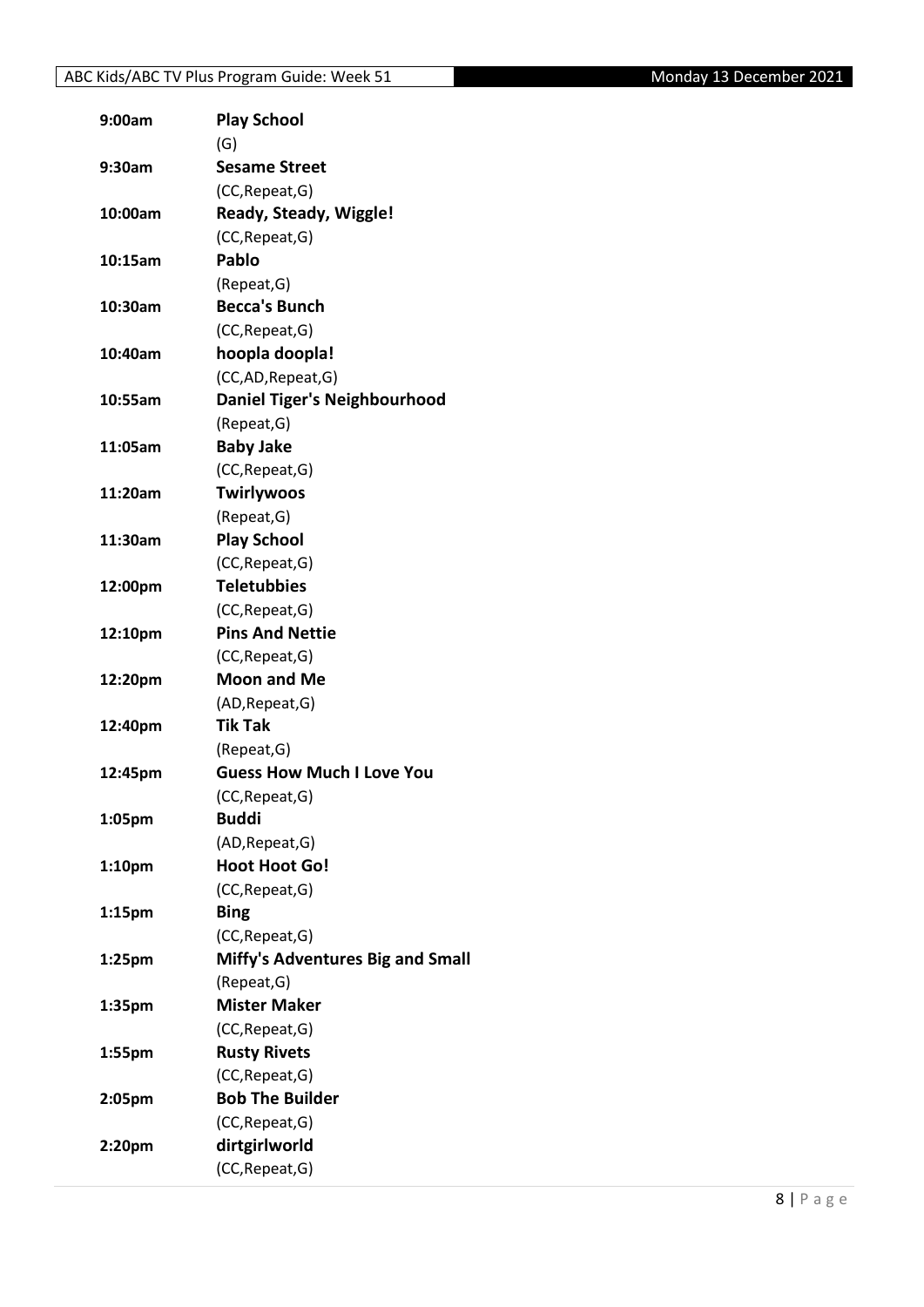| 2:30pm | Wallykazam!                                                                                  |
|--------|----------------------------------------------------------------------------------------------|
|        | (Repeat, G)                                                                                  |
| 2:55pm | <b>Numberblocks</b>                                                                          |
|        | (CC, Repeat, G)                                                                              |
| 3:05pm | <b>Curious George</b>                                                                        |
|        | (Repeat, G)                                                                                  |
| 3:30pm | <b>Play School</b>                                                                           |
|        | (CC,AD,Repeat,G)                                                                             |
| 4:00pm | <b>Bananas In Pyjamas</b>                                                                    |
|        | (CC, Repeat, G)                                                                              |
| 4:10pm | <b>The Wiggles World</b>                                                                     |
|        | (Repeat, G)                                                                                  |
| 4:25pm | <b>Brave Bunnies</b>                                                                         |
|        | (CC, Repeat, G)                                                                              |
| 4:30pm | <b>Pip And Posy</b>                                                                          |
|        | (CC,AD,Repeat,G)                                                                             |
| 4:40pm | <b>Hey Duggee</b>                                                                            |
|        | (CC, Repeat, G)                                                                              |
| 4:45pm | <b>Big Words Small Stories</b>                                                               |
|        | (Repeat, G)                                                                                  |
| 4:50pm | <b>Play School Art Time</b>                                                                  |
|        | (CC, Repeat, G)                                                                              |
| 5:05pm | Luo Bao Bei                                                                                  |
|        | (CC, Repeat, G)                                                                              |
| 5:15pm | <b>School Of Roars</b>                                                                       |
|        | (CC, Repeat, G)                                                                              |
| 5:20pm | <b>PJ Masks</b>                                                                              |
|        | (CC, Repeat, G)                                                                              |
| 5:35pm | <b>The Wonder Gang</b>                                                                       |
|        | (Repeat, G)                                                                                  |
| 5:50pm | Peppa Pig                                                                                    |
|        | (CC, Repeat, G)                                                                              |
| 5:55pm | Peppa Pig                                                                                    |
|        | (CC,G)                                                                                       |
| 6:05pm | Ben And Holly's Little Kingdom: Books                                                        |
|        | (CC, Repeat, G)                                                                              |
|        | Queen Thistle reads the children a story about the stars, and they all wonder where the      |
|        | stars go in the daytime. They can't find the answer in the magic books, so go instead to     |
|        | the Wise Old Elf in the Great Elf Library.                                                   |
|        |                                                                                              |
| 6:20pm | <b>Bluey: Family Meeting</b>                                                                 |
|        | (CC,AD,Repeat,G)                                                                             |
|        | When Dad's accused of 'fluffing' in Bluey's face as he climbed out of bed, he's put on trial |
|        | with Mum as the judge and Bluey and Bingo as witnesses. But what was Bluey doing             |
|        | there?                                                                                       |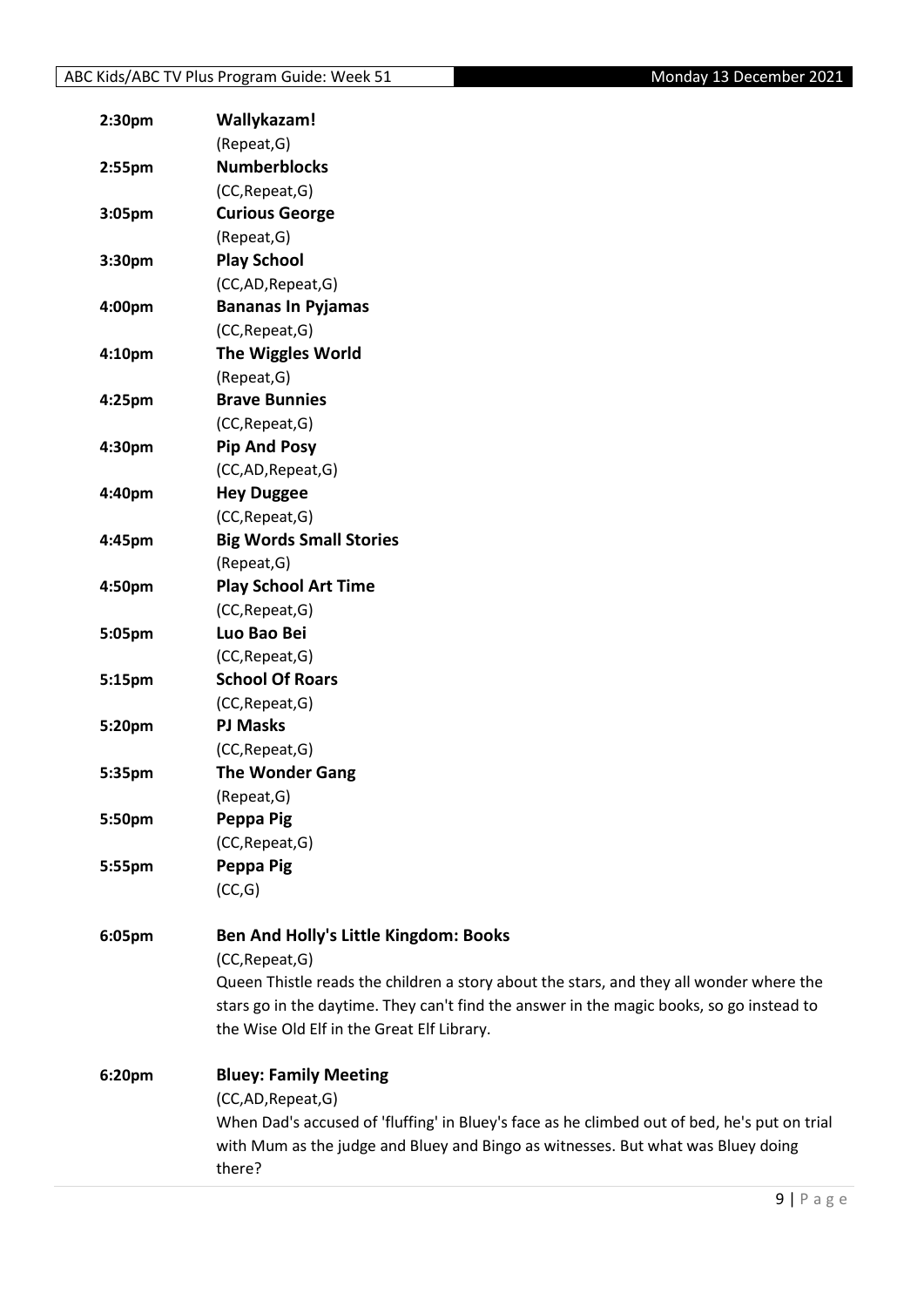| 6:25pm | Shaun The Sheep: We Wish Ewe A Merry Christmas<br>(CC, Repeat, G)                                                                                                                                                                   |
|--------|-------------------------------------------------------------------------------------------------------------------------------------------------------------------------------------------------------------------------------------|
|        | Shaun discovers that the farmer will be spending Christmas Day alone. The animals work                                                                                                                                              |
|        | through the night festooning the farmhouse with decorations so that the farmer wakes                                                                                                                                                |
|        | up to the most magical Christmas ever.                                                                                                                                                                                              |
| 6:40pm | Andy's Prehistoric Adventures: Gastornis And Egg                                                                                                                                                                                    |
|        | (CC, Repeat, G)<br>Andy heads 49 million years back in time to find out the colour of a prehistoric bird's                                                                                                                          |
|        | eggs. But when he finally tracks down a nest, a new chick starts to hatch & he must                                                                                                                                                 |
|        | protect it against a colony of prehistoric ants.                                                                                                                                                                                    |
| 7:00pm | <b>Dino Dana</b>                                                                                                                                                                                                                    |
|        | (CC, Repeat, G)                                                                                                                                                                                                                     |
|        | Dana is too busy doing a dino experiment about how Edmontosaurus take care of their<br>babies to take care of Nixon but observing how the herd takes care of their baby<br>provides Dana with some insights about her own family.   |
|        |                                                                                                                                                                                                                                     |
| 7:15pm | Odd Squad: Odd Squad in the Shadows Part One                                                                                                                                                                                        |
|        | (Repeat, G)<br>The Mobile Unit is called to Pinehurst, North Carolina to stop a villain stealing various                                                                                                                            |
|        | objects. If they don't catch the villain in time, the local Odd Squad will be forced to                                                                                                                                             |
|        | cancel their annual mini golf tournament.                                                                                                                                                                                           |
| 7:30pm | Spicks And Specks: Richard Gill, Cal Wilson, Liam Finn & Greg Fleet                                                                                                                                                                 |
|        | (CC, Repeat, PG)                                                                                                                                                                                                                    |
|        | Joining Adam, Myf and Alan tonight are Richard Gill, Cal Wilson, Liam Finn and Greg<br>Fleet.                                                                                                                                       |
| 8:00pm | <b>QI: Kris Kringle (Christmas Special)</b>                                                                                                                                                                                         |
|        | (CC, Repeat, PG)                                                                                                                                                                                                                    |
|        | Host Stephen Fry and regular panellist Alan Davies are joined by Brendan O'Carroll, Jo<br>Brand and Phill Jupitus for a festive edition of the comedy quiz.                                                                         |
| 8:30pm | <b>Penguins: Meet The Family</b>                                                                                                                                                                                                    |
|        | (CC, Repeat, G)                                                                                                                                                                                                                     |
|        | A unique celebration of one of Earth's most iconic birds. For the first time, we meet all                                                                                                                                           |
|        | 18 species of the penguin family. This colourful cast of characters may seem familiar, but<br>their diversity never fails to surprise.                                                                                              |
|        |                                                                                                                                                                                                                                     |
| 9:30pm | <b>George Clarke's Amazing Spaces</b>                                                                                                                                                                                               |
|        | (CC, Repeat, G)                                                                                                                                                                                                                     |
|        | George visits a couple building a Hobbitesque warren in Bolton. In Kent, Barry wants to<br>recreate a teardrop trailer in the fashion of a tropical boxfish. In Texas, a man who<br>created his 4000 sq foot home under a mountain. |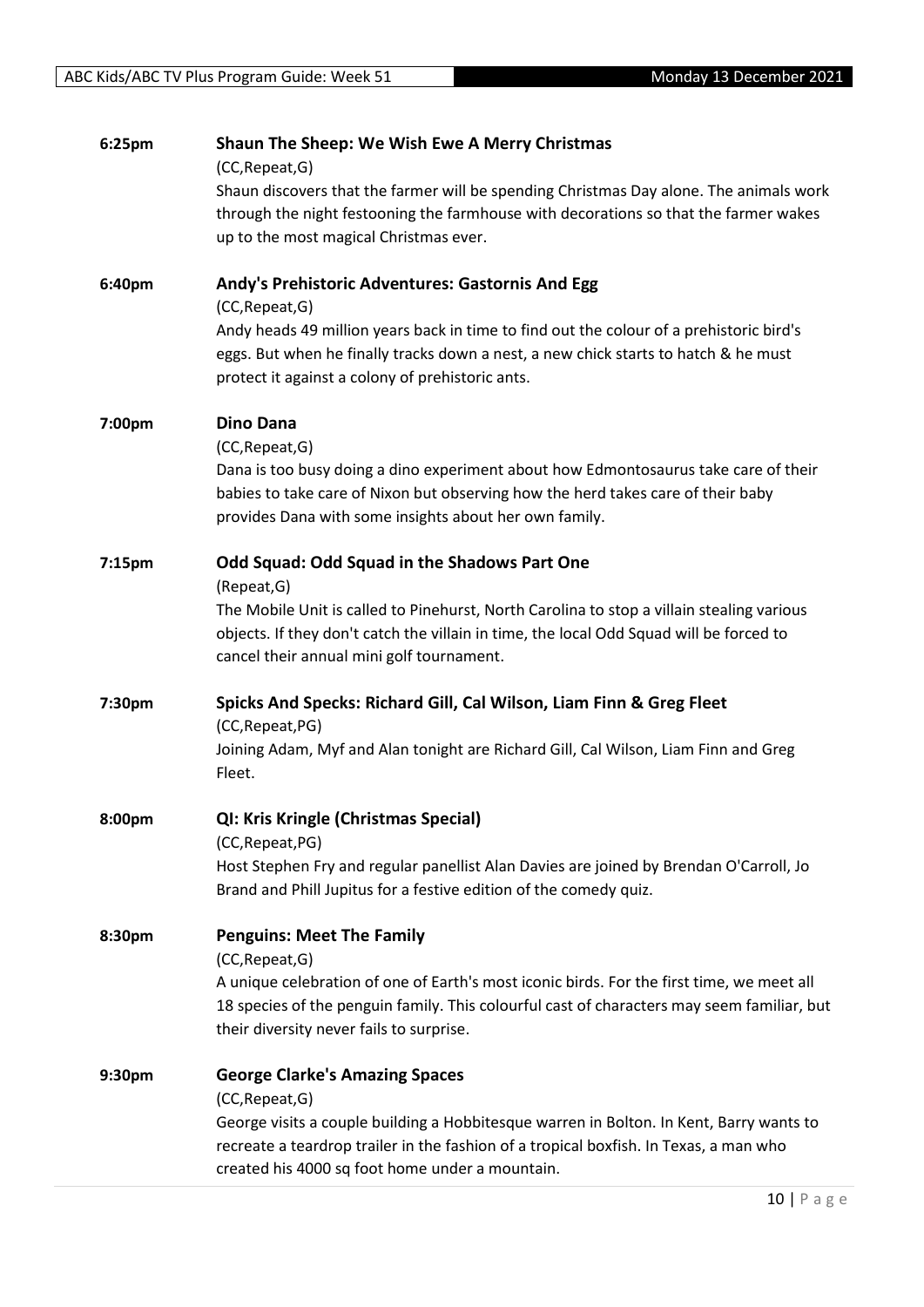| 10:20pm | <b>Doctor Who: The Caretaker</b><br>(CC, Repeat, PG, This program is rated PG, parental guidance is recommended for viewers<br>under fifteen years.)<br>The terrifying Skovox Blitzer is ready to destroy all humanity - and worse, any second<br>now, Danny Pink and the Doctor are going to meet.             |
|---------|-----------------------------------------------------------------------------------------------------------------------------------------------------------------------------------------------------------------------------------------------------------------------------------------------------------------|
| 11:05pm | TBA                                                                                                                                                                                                                                                                                                             |
| 11:50pm | <b>Escape From The City: Byron Shire NSW: The Mulligans</b><br>(CC,AD,Repeat,G)<br>Spiritual energy therapist and doula Sandra is on a quest to overhaul her life and find a<br>new town that she can call home. She heads to the Byron Bay hinterland with her best<br>friend to inspect four potential homes. |
| 12:50am | <b>Red Dwarf: Siliconia</b><br>(CC, Repeat, PG)<br>The team are arrested by the Mechanoid Intergalactic Liberation Front, while Kryten is<br>given a new life of pampering and luxury.                                                                                                                          |
| 1:20am  | <b>Community: Epidemiology</b><br>(CC, Repeat, PG)<br>Dean Pelton's army surplus party food sparks an outbreak of zombie-ism at the<br>Greendale Halloween party.                                                                                                                                               |
| 1:40am  | <b>Parks and Recreation: Indianapolis</b><br>(Repeat, PG)<br>Leslie and Ron drive to Indianapolis to receive commendation for the upcoming Pawnee<br>Harvest Festival. Tom hosts a launch party for a local cologne maker in hopes of pitching<br>him his fragrance "Tommy Fresh".                              |
| 2:00am  | <b>ABC News Update</b><br>(Repeat)<br>The headlines from ABC News, updating you on the day's top stories from across<br>Australia and around the world.                                                                                                                                                         |
| 2:05am  | <b>ABC TV Plus Programs Resume At 7.30pm</b><br>ABC TV Plus programs resume at 7.30pm, offering an unrivalled mix of scripted and non-<br>scripted comedy and entertainment shows every night. (Soundtrack provided by ABC<br>Jazz. Playlist details at abc.net.au/jazz).                                       |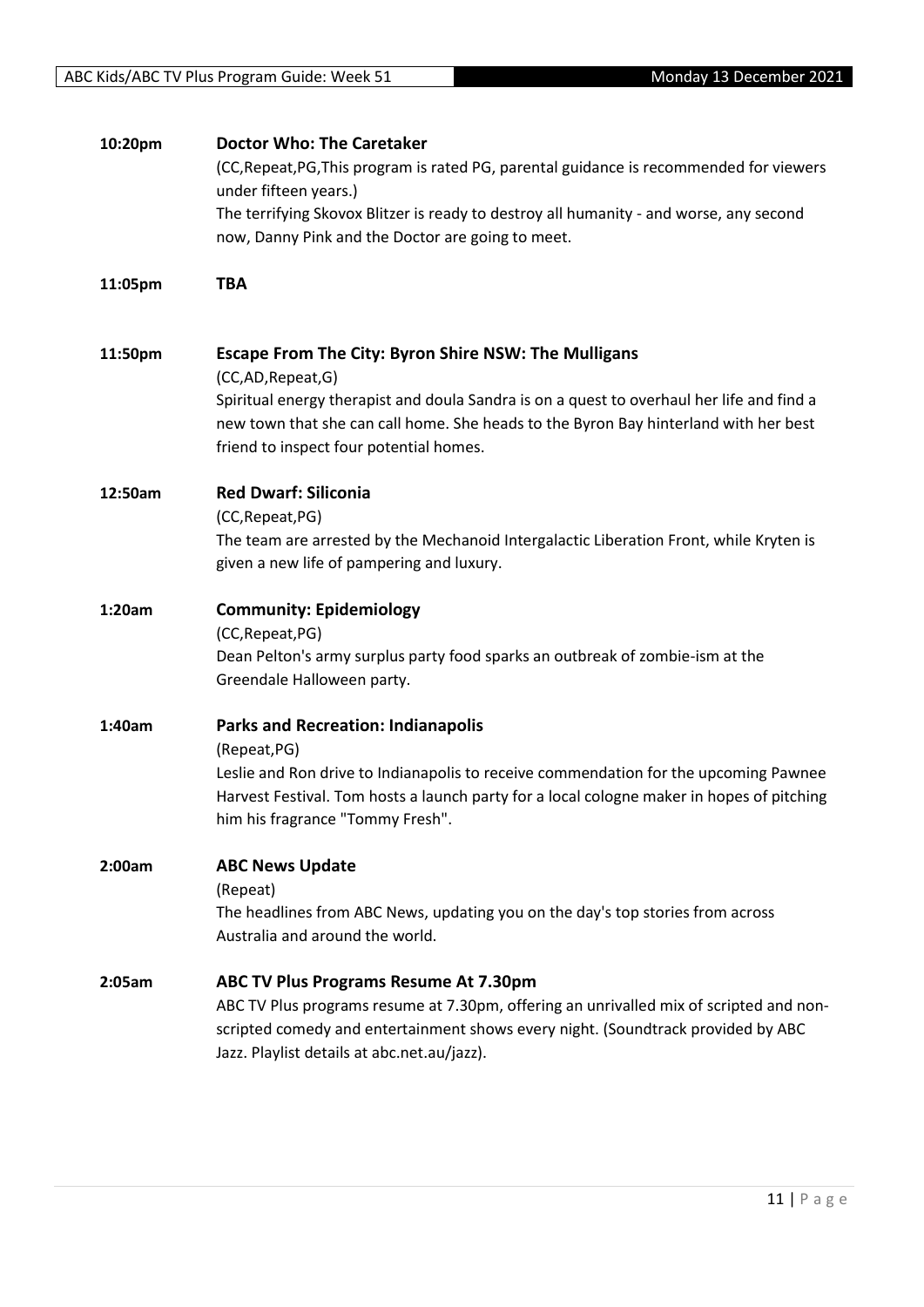## <span id="page-11-0"></span>**Tuesday, 14 December 2021**

| 5:05am | <b>Five Minutes More</b>            |
|--------|-------------------------------------|
|        | (CC, Repeat, G)                     |
| 5:10am | <b>Sarah And Duck</b>               |
|        | (Repeat, G)                         |
| 5:20am | <b>The Hive</b>                     |
|        | (Repeat, G)                         |
| 5:30am | Digby Dragon                        |
|        | (Repeat, G)                         |
| 5:40am | Ready, Jet, Go!                     |
|        | (CC, Repeat, G)                     |
| 5:55am | <b>Joey's Big Adventure</b>         |
|        | (CC, Repeat, G)                     |
| 6:00am | <b>Sesame Street</b>                |
|        | (CC, Repeat, G)                     |
| 6:25am | <b>Pingu In The City</b>            |
|        | (Repeat, G)                         |
| 6:35am | <b>Dinosaur Train</b>               |
|        | (Repeat, G)                         |
| 6:45am | <b>Peter Rabbit</b>                 |
|        | (CC,AD, Repeat, G)                  |
| 7:00am | <b>Charlie And Lola</b>             |
|        | (CC, Repeat, G)                     |
| 7:10am | <b>Go Jetters</b>                   |
|        | (CC, Repeat, G)                     |
| 7:25am | <b>Love Monster</b>                 |
|        | (Repeat, G)                         |
| 7:35am | <b>Tish Tash</b>                    |
|        | (CC, AD, G)                         |
| 7:40am | <b>Alva's World</b>                 |
|        | (CC, AD, G)                         |
| 7:55am | Peppa Pig                           |
|        | (CC, Repeat, G)                     |
| 8:00am | <b>Bluey</b>                        |
|        | (CC, AD, G)                         |
| 8:10am | <b>Milo</b>                         |
|        | (CC,AD, Repeat, G)                  |
| 8:20am | <b>The Adventures Of Paddington</b> |
|        | (CC,AD, Repeat, G)                  |
| 8:35am | <b>Kiddets</b>                      |
|        | (CC, Repeat, G)                     |
| 8:45am | <b>Bananas In Pyjamas</b>           |
|        | (CC, Repeat, G)                     |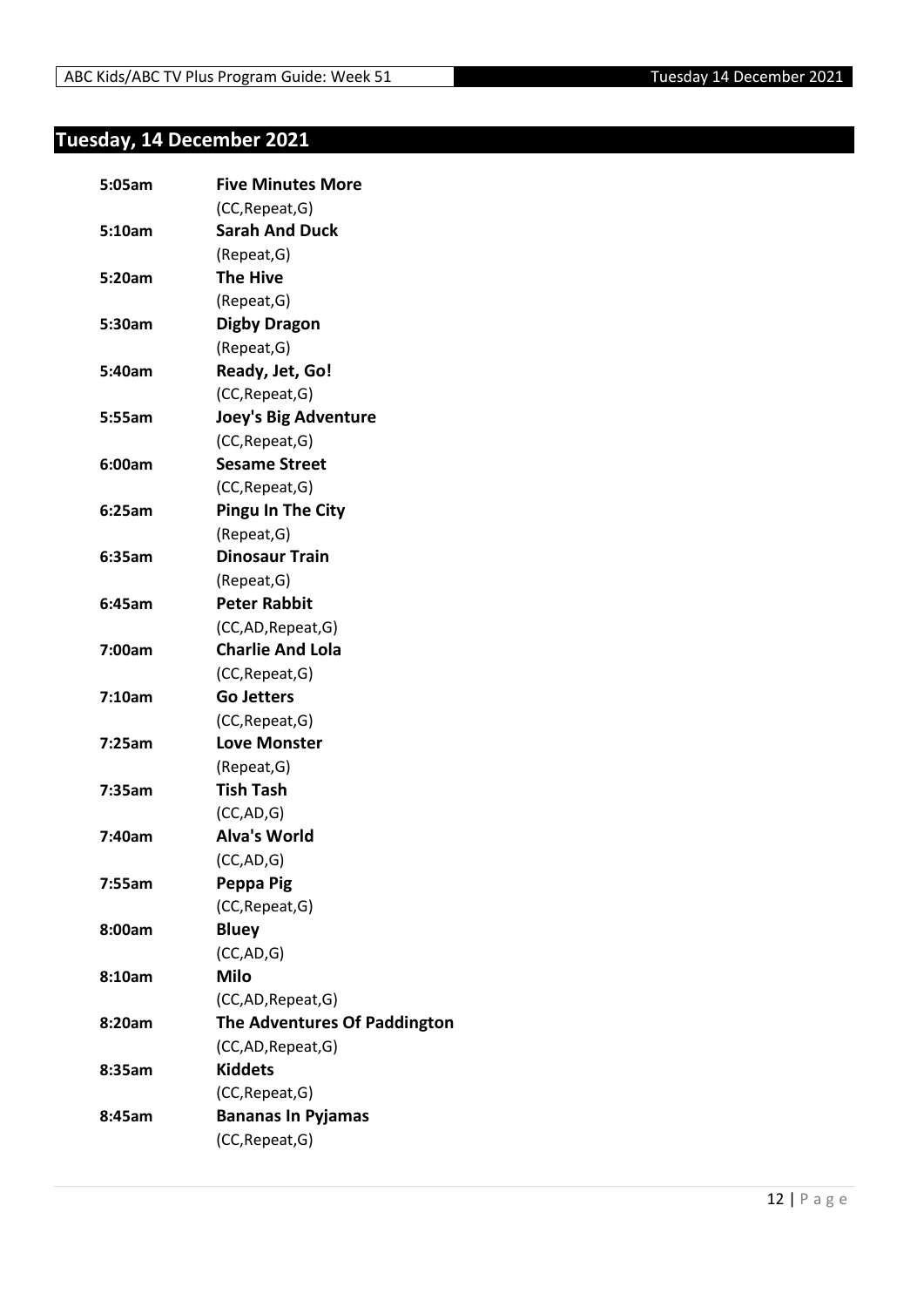## ABC Kids/ABC TV Plus Program Guide: Week 51 Tuesday 14 December 2021

| 9:00am    | <b>Play School</b>                        |
|-----------|-------------------------------------------|
|           | (G)                                       |
| 9:30am    | <b>Sesame Street</b>                      |
|           | (CC, Repeat, G)                           |
| 10:00am   | Ready, Steady, Wiggle!                    |
|           | (CC, Repeat, G)                           |
| 10:15am   | Pablo                                     |
|           | (Repeat, G)                               |
| 10:30am   | <b>Becca's Bunch</b>                      |
|           | (CC, Repeat, G)                           |
| 10:40am   | hoopla doopla!                            |
|           | (CC, Repeat, G)                           |
| 10:55am   | <b>Daniel Tiger's Neighbourhood</b>       |
|           | (Repeat, G)                               |
| 11:05am   | <b>Baby Jake</b>                          |
|           | (CC, Repeat, G)                           |
| 11:20am   | <b>Twirlywoos</b>                         |
|           | (Repeat, G)                               |
| 11:30am   | <b>Play School</b>                        |
|           | (CC, Repeat, G)                           |
| 12:00pm   | <b>Teletubbies</b>                        |
|           | (CC, Repeat, G)                           |
| 12:10pm   | <b>Pins And Nettie</b>                    |
|           | (CC, Repeat, G)                           |
| 12:20pm   | <b>Moon and Me</b>                        |
|           | (AD, Repeat, G)                           |
| 12:40pm   | <b>Tik Tak</b>                            |
|           | (Repeat, G)                               |
| 12:45pm   | <b>Guess How Much I Love You</b>          |
|           | (CC, Repeat, G)                           |
| 1:05pm    | Buddi                                     |
|           | (AD, Repeat, G)                           |
| 1:10pm    | <b>Hoot Hoot Go!</b>                      |
|           | (CC, Repeat, G)                           |
| 1:15pm    | <b>Bing</b>                               |
|           | (Repeat, G)                               |
| $1:25$ pm | Miffy's Adventures Big and Small          |
|           | (Repeat, G)                               |
| 1:35pm    | <b>Mister Maker</b>                       |
|           | (CC, Repeat, G)                           |
| 1:55pm    | <b>Rusty Rivets</b>                       |
|           |                                           |
|           | (CC, Repeat, G)<br><b>Bob The Builder</b> |
| 2:05pm    |                                           |
|           | (CC, Repeat, G)                           |
| 2:20pm    | dirtgirlworld                             |
|           | (CC, Repeat, G)                           |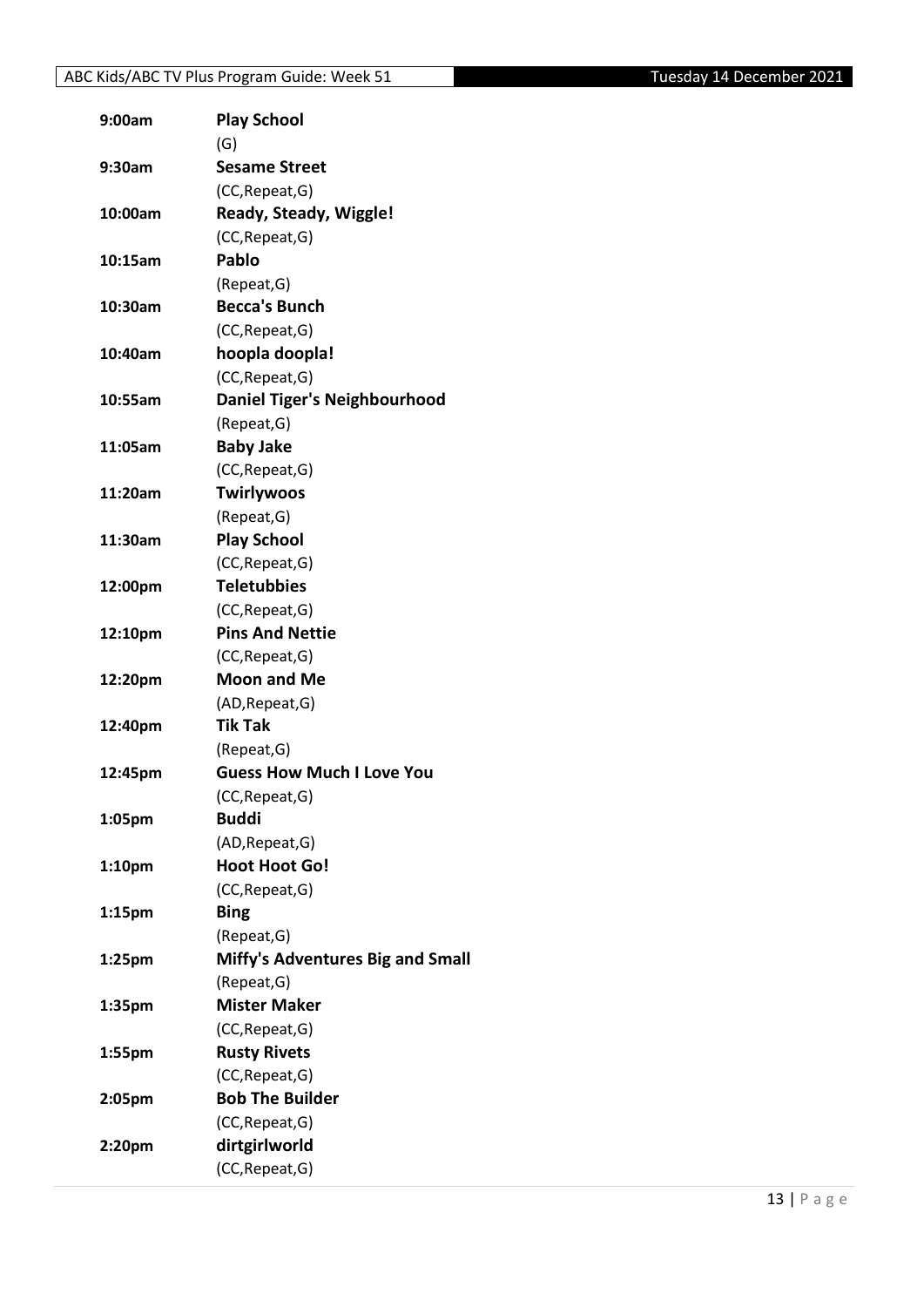| 2:30 <sub>pm</sub> | Wallykazam!                                                                               |
|--------------------|-------------------------------------------------------------------------------------------|
|                    | (Repeat, G)                                                                               |
| 2:55pm             | <b>Numberblocks</b>                                                                       |
|                    | (CC, Repeat, G)                                                                           |
| 3:05pm             | <b>Curious George</b>                                                                     |
|                    | (Repeat, G)                                                                               |
| 3:30pm             | <b>Play School</b>                                                                        |
|                    | (CC,AD,Repeat,G)                                                                          |
| 4:00pm             | <b>Bananas In Pyjamas</b>                                                                 |
|                    | (CC, Repeat, G)                                                                           |
| 4:10 <sub>pm</sub> | <b>The Wiggles World</b>                                                                  |
|                    | (Repeat, G)                                                                               |
| 4:25pm             | <b>Brave Bunnies</b>                                                                      |
|                    | (CC, Repeat, G)                                                                           |
| 4:30pm             | <b>Pip And Posy</b>                                                                       |
|                    | (CC,AD,Repeat,G)                                                                          |
| 4:40pm             | <b>Hey Duggee</b>                                                                         |
|                    | (CC, Repeat, G)                                                                           |
| 4:45pm             | <b>Big Words Small Stories</b>                                                            |
|                    | (Repeat, G)                                                                               |
| 4:50pm             | <b>Play School Art Time</b>                                                               |
|                    | (CC, Repeat, G)                                                                           |
| 5:05pm             | Luo Bao Bei                                                                               |
|                    | (CC, Repeat, G)                                                                           |
| 5:15pm             | <b>School Of Roars</b>                                                                    |
|                    | (CC, Repeat, G)                                                                           |
| 5:20pm             | <b>PJ Masks</b>                                                                           |
|                    | (CC, Repeat, G)                                                                           |
| 5:35pm             | <b>The Wonder Gang</b>                                                                    |
|                    | (Repeat, G)                                                                               |
| 5:50pm             | Peppa Pig                                                                                 |
|                    | (CC, Repeat, G)                                                                           |
| 5:55pm             | <b>Go Jetters</b>                                                                         |
|                    | (CC, Repeat, G)                                                                           |
| 6:05pm             | Ben And Holly's Little Kingdom: Betty Caterpillar                                         |
|                    | (CC, Repeat, G)                                                                           |
|                    | Ben and Holly meet a new friend, Betty Caterpillar, but she is sad that she can't join in |
|                    | their games because she can't fly.                                                        |
| 6:20pm             | <b>Bluey: Faceytalk</b>                                                                   |
|                    | (CC,AD,Repeat,G)                                                                          |
|                    | Bluey and Bingo love to videochat with Muffin and Socks so they can all draw pictures     |
|                    | together. When Muffin won't give Socks a turn, the kids discover what happens when        |
|                    | you hog.                                                                                  |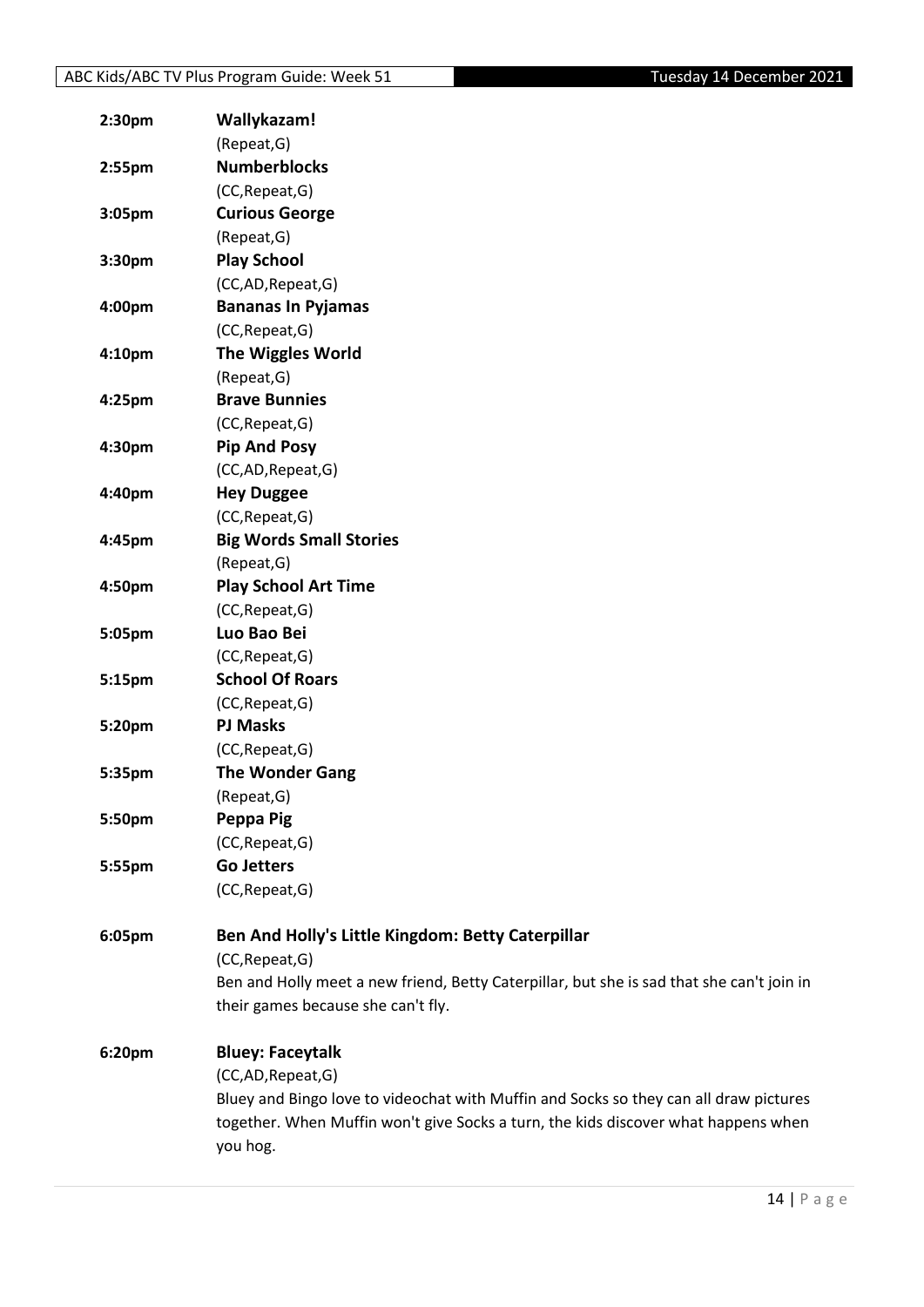| 6:25pm | <b>Shaun The Sheep: Hiccups</b><br>(CC, Repeat, G)<br>Shirley drinks Bitzer's fizzy pop and gets a nasty case of hiccups, but none of the cures<br>Shaun tries seems to work. Until the Farmer takes a bath, that is                                                                                              |
|--------|-------------------------------------------------------------------------------------------------------------------------------------------------------------------------------------------------------------------------------------------------------------------------------------------------------------------|
| 6:40pm | Andy's Prehistoric Adventures: Kimmerosaurus And Clamshell<br>(CC, Repeat, G)<br>Andy travels 160 million years into the past to hunt for a prehistoric clamshell. Plunging<br>into the waters of an ancient ocean, he meets some giant swimming reptiles & helps<br>them to escape a creature called Predator X. |
| 7:00pm | <b>Dino Dana</b><br>(CC, Repeat, G)<br>Dana is at Grandma's farm just in time for Dino Experiment 625: What does it feel like to<br>ride a Hippodraco?                                                                                                                                                            |
| 7:15pm | Odd Squad: Odd Squad in the Shadows Part Two<br>(Repeat, G)<br>The Mobile Unit is called to Pinehurst, North Carolina to stop a villain stealing various<br>objects. If they don't catch the villain in time, the local Odd Squad will be forced to<br>cancel their annual mini golf tournament.                  |
| 7:30pm | <b>Spicks And Specks: A Very Specky Christmas</b><br>(CC, Repeat, PG)<br>The very first Spicks and Specks festive one-hour Christmas special, as Adam, Myf and<br>Alan are joined by Hamish Blake, Belinda Emmett, James Morrison and Rove McManus.                                                               |
| 8:30pm | <b>TBA</b>                                                                                                                                                                                                                                                                                                        |
| 9:10pm | <b>Schitt's Creek: The Gesture</b><br>(CC, Repeat, PG)<br>David realises he may have dragged out his time apart from Patrick too long and looks<br>for a way to reconcile, while Moira pitches a Singles Week event at Town Hall.                                                                                 |
| 9:35pm | <b>Schitt's Creek: Baby Sprinkle</b><br>(CC, Repeat, M, Coarse Language)<br>Johnny and Moira attend a singles event as research, but find themselves getting overly<br>involved. Alexis runs into an old friend in town.                                                                                          |
| 9:55pm | Preppers: The First Annual, Semi-inaugural Eden 2<br>(CC,AD, Repeat, M, Coarse Language, Sexual References)<br>Charlie's mother arrives at Eden 2 to reconnect with her, and a secret mission to take on<br>Monty's claim to the land.                                                                            |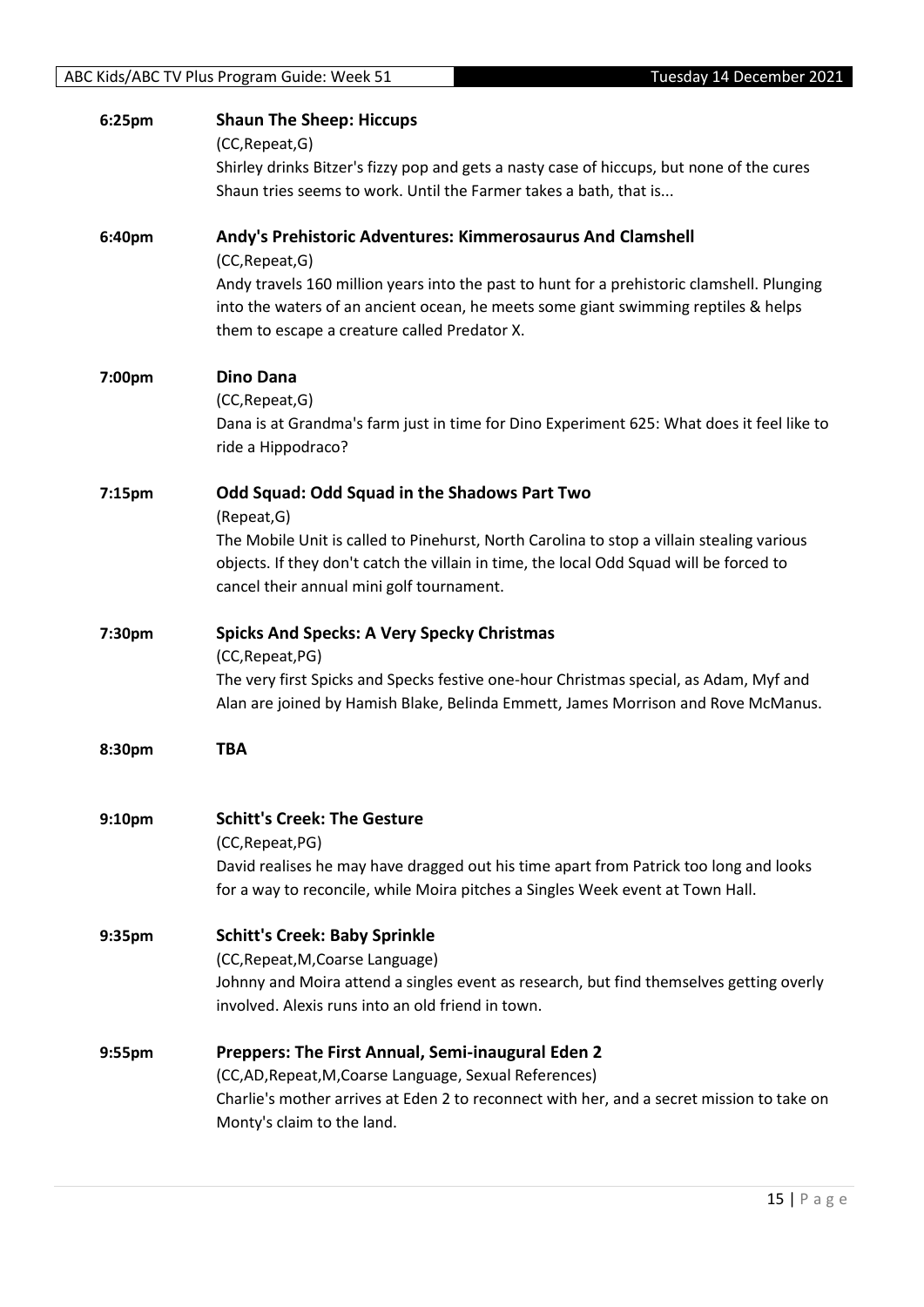#### **10:30pm Doctor Who: Kill The Moon**

(CC,Repeat,PG,This program is rated PG, parental guidance is recommended for viewers under fifteen years.)

The Doctor and Clara crash land on the Moon to find a world of horror - a mining base full of corpses, vicious spider-like creatures poised to attack - and a terrible dilemma.

**11:15pm Upstart Crow: A Christmas Carol** (CC,Repeat,PG)

Still dealing with a tragic loss, Will is inspired by a ghostly traveller to use his setup for Christmas Carol to save Greene's soul for Christmas by making him face his past, present and future with the help of his troupe.

#### **11:55pm Catastrophe**

(CC,Repeat,MA,Sex Scenes) A visit to the doctor scares Sharon into getting fit. Rob is surprisingly healthy, but London life throws up new concerns.

#### **12:20am In The Long Run**

(CC,Repeat,PG)

Walter stumbles on a secret weapon in his struggle to resolve the factory strike. Bagpipes protests when Kirsty gets a job at the bookies.

#### **12:45am Sick of It: Useless Lump**

(CC,Repeat,M,Coarse Language, Drug Use, Sex Scenes) A health scare triggers an existential crisis in Karl. He decides to travel to his home town to right a wrong from the past that's been holding him back, encountering an old mate and crush from his school days.

#### **1:05am GameFace: Pickle**

(CC,Repeat,M,Coarse Language, Sex Scenes) Marcella deals with the fallout of her date with Jon. She meets Simon and confronts him about his wife's behaviour. And is Jon ever going to call her back?

#### **1:30am Whose Line Is It Anyway?: Katie Cassidy**

(CC,Repeat,M,Sexual References) Aisha Tyler hosts regulars Wayne Brady, Ryan Stiles and Colin Mochrie along with guest performer Brad Sherwood and star guest Katie Cassidy from the TV show Arrow.

**1:55am Whose Line Is It Anyway?: Misty May Treanor**

(CC,Repeat,M,Sexual References) Aisha Tyler hosts regulars Ryan Stiles and Colin Mochrie along with guest performers Brad Sherwood and Jeff Davis and special guest triple Olympic beach volleyball champion Misty May Treanor.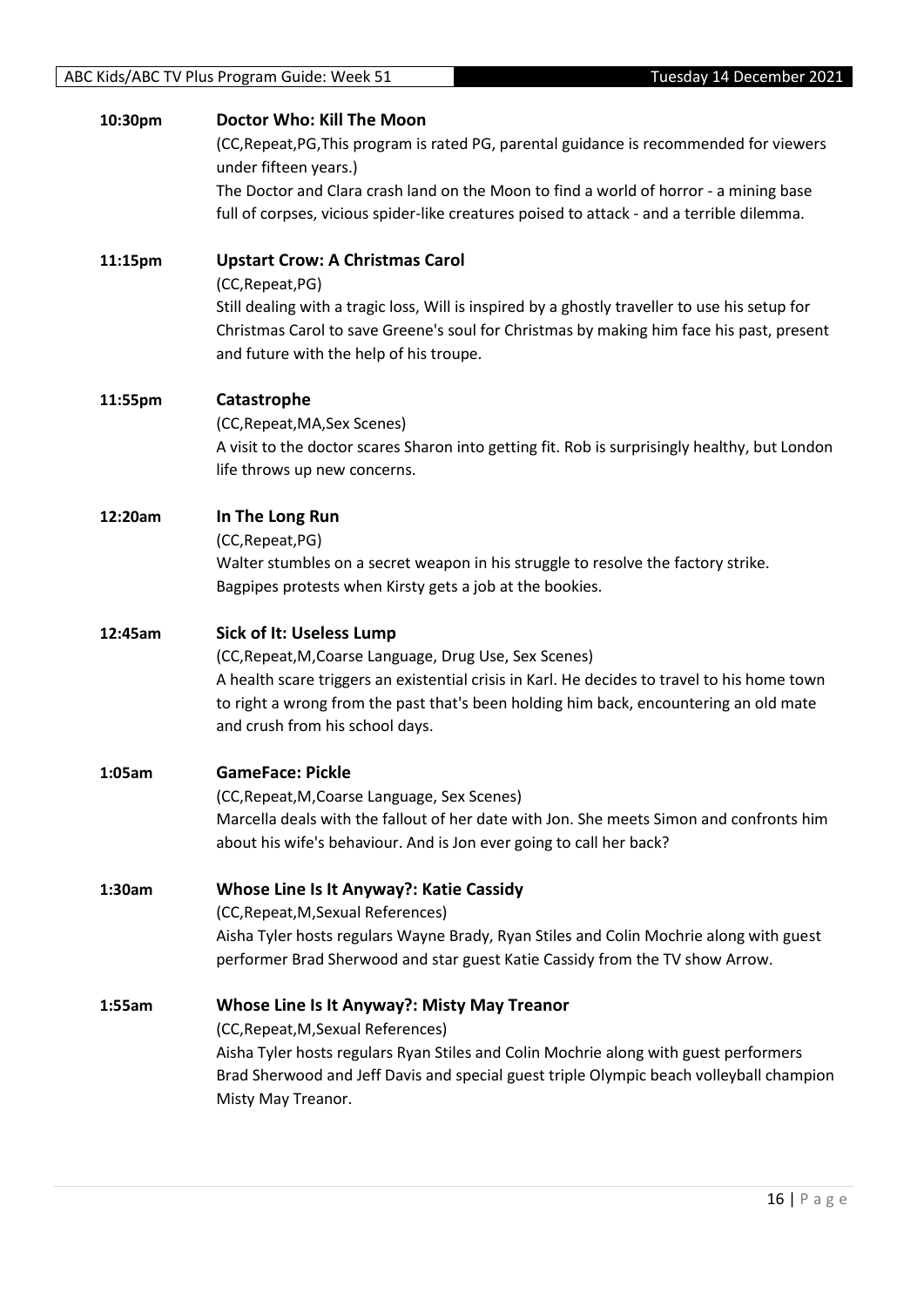| 2:15am | <b>Community: Aerodynamics Of Gender</b><br>(CC, Repeat, PG)<br>Abed endears himself to the girls after he offers to take down their enemies on campus;<br>Jeff and Troy stumble onto a groundskeeper's secret paradise.                                                       |
|--------|--------------------------------------------------------------------------------------------------------------------------------------------------------------------------------------------------------------------------------------------------------------------------------|
| 2:40am | <b>Parks and Recreation: Harvest Festival</b><br>(Repeat, PG)<br>With the fate of her entire department hinging on the success of the Harvest Festival,<br>Leslie deals with last-minute problems with a Wamapoke tribal leader, who threatens to<br>put a curse on the event. |
| 3:00am | <b>ABC News Update</b><br>(Repeat)<br>The headlines from ABC News, updating you on the day's top stories from across<br>Australia and around the world.                                                                                                                        |
| 3:05am | ABC TV Plus Programs Resume At 7.30pm<br>ABC TV Plus programs resume at 7.30pm, offering an unrivalled mix of scripted and non-<br>scripted comedy and entertainment shows every night. (Soundtrack provided by ABC<br>Jazz. Playlist details at abc.net.au/jazz).             |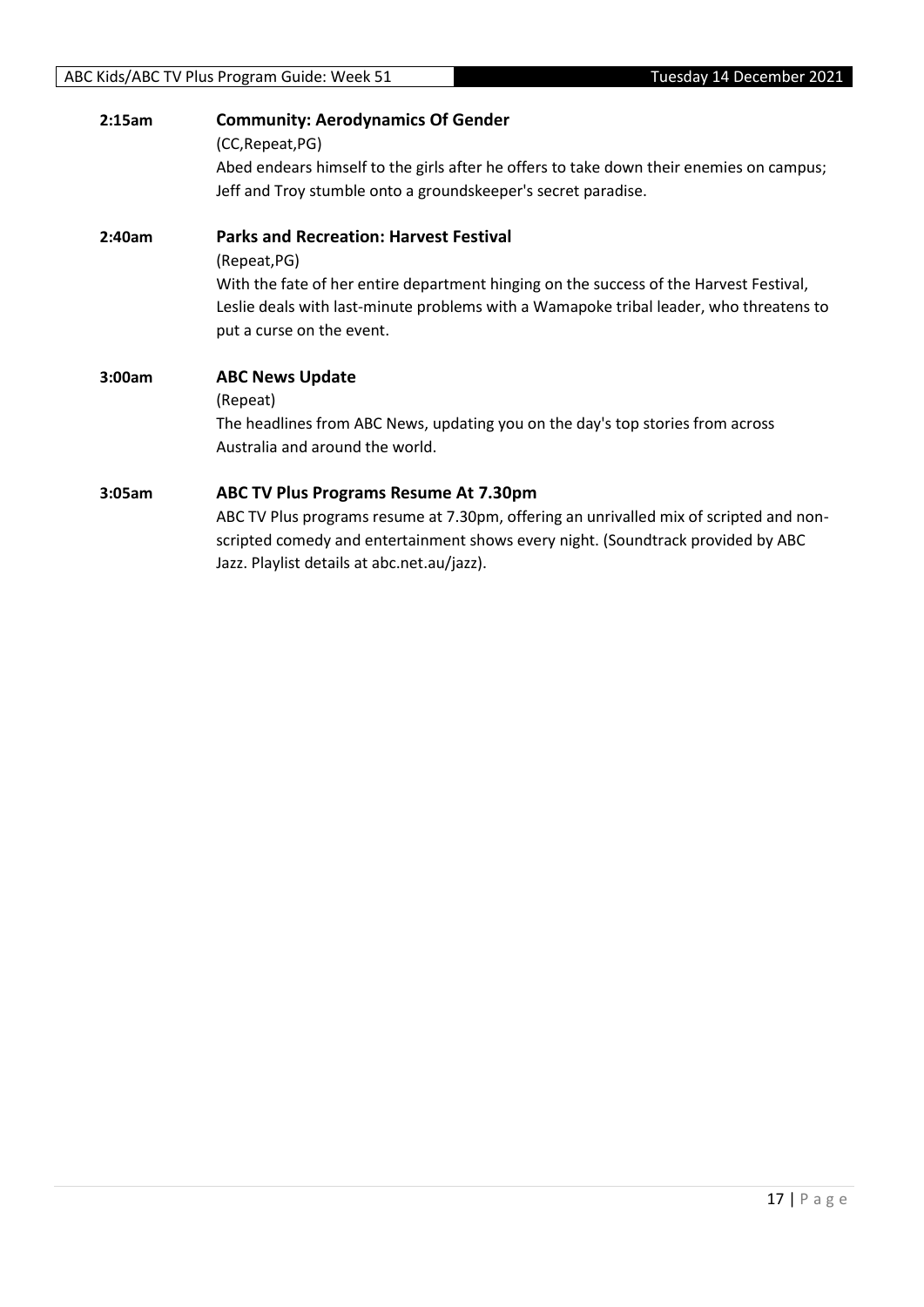## <span id="page-17-0"></span>**Wednesday, 15 December 2021**

| 5:05am | <b>Five Minutes More</b>     |
|--------|------------------------------|
|        | (CC, Repeat, G)              |
| 5:10am | <b>Sarah And Duck</b>        |
|        | (Repeat, G)                  |
| 5:20am | <b>The Hive</b>              |
|        | (Repeat, G)                  |
| 5:30am | <b>Digby Dragon</b>          |
|        | (Repeat, G)                  |
| 5:40am | Ready, Jet, Go!              |
|        | (CC, Repeat, G)              |
| 5:55am | <b>Joey's Big Adventure</b>  |
|        | (CC, Repeat, G)              |
| 6:00am | <b>Sesame Street</b>         |
|        | (CC, Repeat, G)              |
| 6:30am | <b>Pingu In The City</b>     |
|        | (Repeat, G)                  |
| 6:35am | <b>Dinosaur Train</b>        |
|        | (Repeat, G)                  |
| 6:45am | <b>Peter Rabbit</b>          |
|        | (CC,AD, Repeat, G)           |
| 7:00am | <b>Charlie And Lola</b>      |
|        | (CC, Repeat, G)              |
| 7:10am | <b>Go Jetters</b>            |
|        | (CC, Repeat, G)              |
| 7:25am | <b>Love Monster</b>          |
|        | (Repeat, G)                  |
| 7:35am | <b>Tish Tash</b>             |
|        | (CC, AD, G)                  |
| 7:40am | <b>Alva's World</b>          |
|        | (CC,AD,G)                    |
| 7:55am | Peppa Pig                    |
|        | (CC, Repeat, G)              |
| 8:00am | <b>Bluey</b>                 |
|        | (CC,AD,G)                    |
| 8:10am | <b>Milo</b>                  |
|        | (CC,AD, Repeat, G)           |
| 8:20am | The Adventures Of Paddington |
|        | (CC,AD, Repeat, G)           |
| 8:35am | <b>Kiddets</b>               |
|        | (CC, Repeat, G)              |
| 8:45am | <b>Bananas In Pyjamas</b>    |
|        | (CC, Repeat, G)              |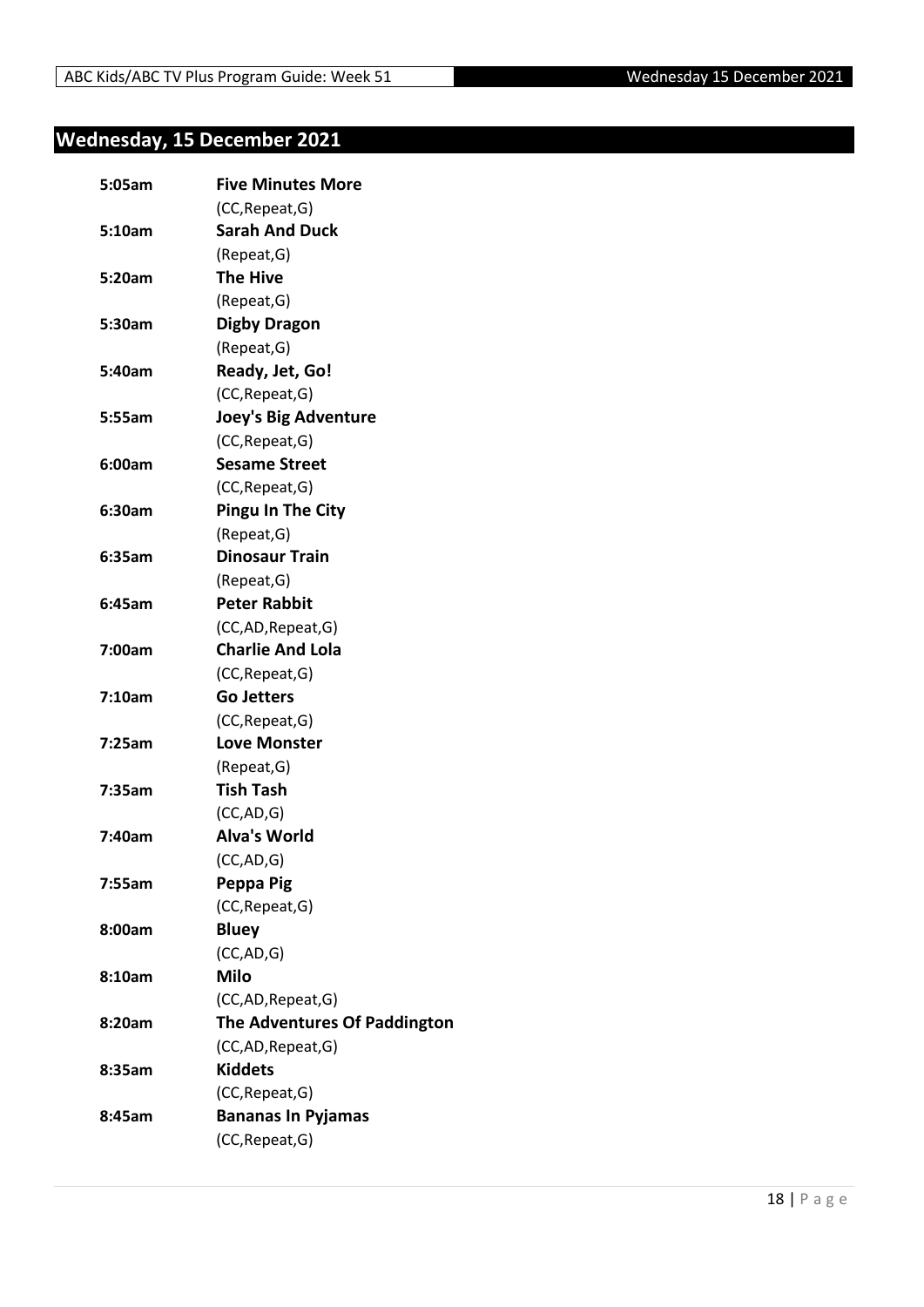| 9:00am             | <b>Play School</b>                  |
|--------------------|-------------------------------------|
|                    | (G)                                 |
| 9:30am             | <b>Sesame Street</b>                |
|                    | (CC, Repeat, G)                     |
| 10:00am            | Ready, Steady, Wiggle!              |
|                    | (CC, Repeat, G)                     |
| 10:15am            | Pablo                               |
|                    | (Repeat, G)                         |
| 10:30am            | <b>Becca's Bunch</b>                |
|                    | (CC, Repeat, G)                     |
| 10:40am            | hoopla doopla!                      |
|                    | (CC, Repeat, G)                     |
| 10:55am            | <b>Daniel Tiger's Neighbourhood</b> |
|                    | (Repeat, G)                         |
| 11:05am            | <b>Baby Jake</b>                    |
|                    | (CC, Repeat, G)                     |
| 11:20am            | <b>Twirlywoos</b>                   |
|                    | (Repeat, G)                         |
| 11:30am            | <b>Play School</b>                  |
|                    | (CC, Repeat, G)                     |
| 12:00pm            | <b>Teletubbies</b>                  |
|                    | (CC, Repeat, G)                     |
| 12:10pm            | <b>Pins And Nettie</b>              |
|                    | (CC, Repeat, G)                     |
| 12:20pm            | <b>Moon and Me</b>                  |
|                    | (AD, Repeat, G)                     |
| 12:40pm            | <b>Tik Tak</b>                      |
|                    | (Repeat, G)                         |
| 12:45pm            | <b>Guess How Much I Love You</b>    |
|                    | (CC, Repeat, G)                     |
| 1:05pm             | <b>Buddi</b>                        |
|                    |                                     |
|                    | (AD, Repeat, G)                     |
| 1:10 <sub>pm</sub> | <b>Hoot Hoot Go!</b>                |
|                    | (CC, Repeat, G)                     |
| 1:15 <sub>pm</sub> | <b>Bing</b>                         |
|                    | (Repeat, G)                         |
| 1:25pm             | Miffy's Adventures Big and Small    |
|                    | (Repeat, G)                         |
| 1:35pm             | <b>Mister Maker</b>                 |
|                    | (CC, Repeat, G)                     |
| 1:55pm             | <b>Rusty Rivets</b>                 |
|                    | (CC, Repeat, G)                     |
| 2:05pm             | <b>Bob The Builder</b>              |
|                    | (CC, Repeat, G)                     |
| 2:20pm             | dirtgirlworld                       |
|                    | (CC, Repeat, G)                     |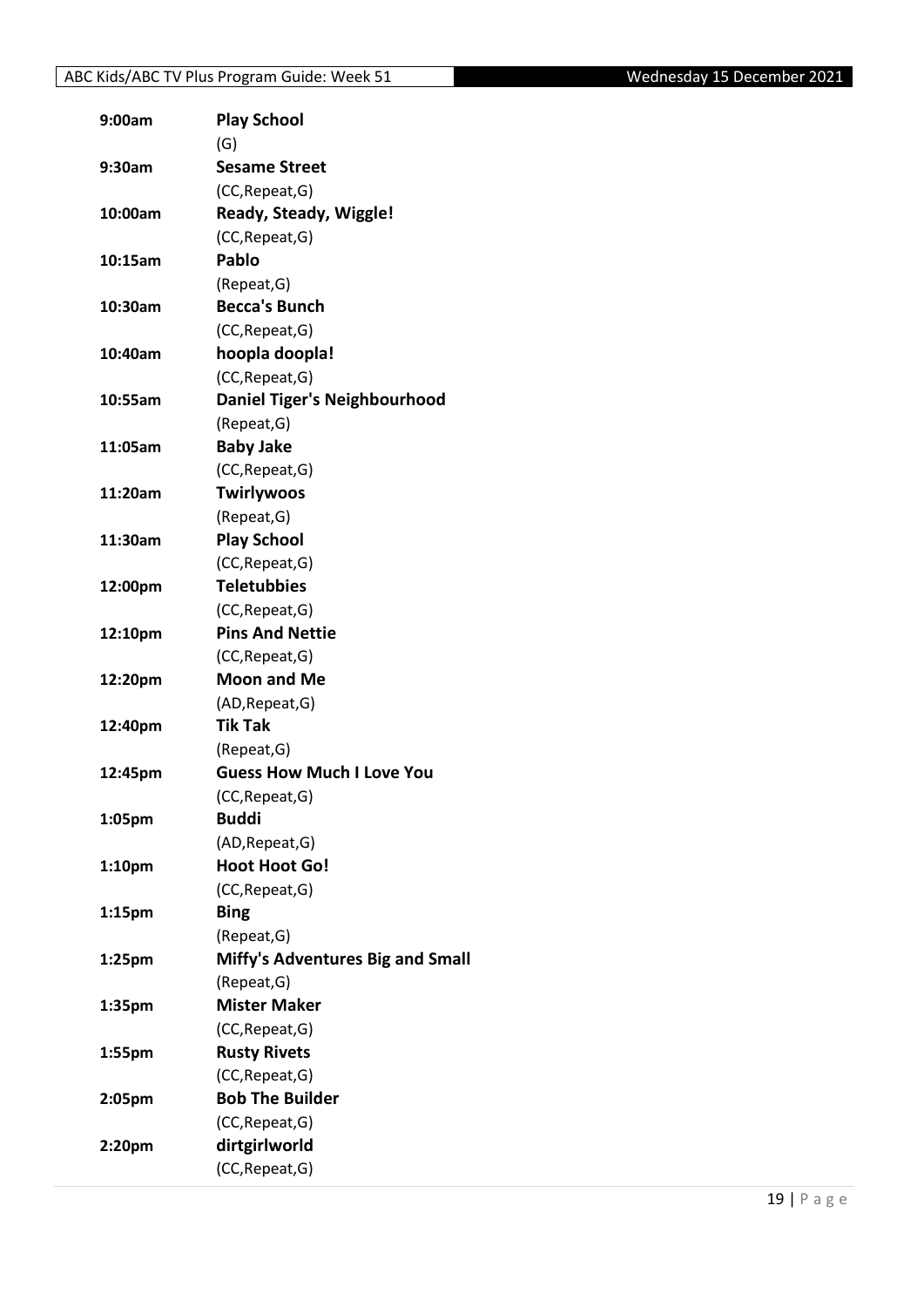| 2:30pm             | Wallykazam!                                                                             |
|--------------------|-----------------------------------------------------------------------------------------|
|                    | (Repeat, G)                                                                             |
| 2:55 <sub>pm</sub> | <b>Numberblocks</b>                                                                     |
|                    | (CC, Repeat, G)                                                                         |
| 3:05pm             | <b>Curious George</b>                                                                   |
|                    | (Repeat, G)                                                                             |
| 3:30pm             | <b>Play School</b>                                                                      |
|                    | (CC,AD,Repeat,G)                                                                        |
| 4:00pm             | <b>Bananas In Pyjamas</b>                                                               |
|                    | (CC, Repeat, G)                                                                         |
| 4:10 <sub>pm</sub> | <b>The Wiggles World</b>                                                                |
|                    | (Repeat, G)                                                                             |
| 4:25pm             | <b>Brave Bunnies</b>                                                                    |
|                    | (CC, Repeat, G)                                                                         |
| 4:30pm             | <b>Pip And Posy</b>                                                                     |
|                    | (CC,AD,Repeat,G)                                                                        |
| 4:40pm             | <b>Hey Duggee</b>                                                                       |
|                    | (CC, Repeat, G)                                                                         |
| 4:45pm             | <b>Big Words Small Stories</b>                                                          |
|                    | (Repeat, G)                                                                             |
| 4:50pm             | <b>Play School Art Time</b>                                                             |
|                    | (CC, Repeat, G)                                                                         |
| 5:05pm             | Luo Bao Bei                                                                             |
|                    | (CC, Repeat, G)                                                                         |
| 5:15pm             | <b>School Of Roars</b>                                                                  |
|                    | (CC, Repeat, G)                                                                         |
| 5:20pm             | <b>PJ Masks</b>                                                                         |
|                    | (CC, Repeat, G)                                                                         |
| 5:35pm             | <b>The Wonder Gang</b>                                                                  |
|                    | (Repeat, G)                                                                             |
| 5:50pm             | Peppa Pig                                                                               |
|                    | (CC, Repeat, G)                                                                         |
| 5:55pm             | <b>School Of Roars</b>                                                                  |
|                    | (CC, Repeat, G)                                                                         |
| 6:05pm             | Ben And Holly's Little Kingdom: Queen Holly                                             |
|                    | (CC, Repeat, G)                                                                         |
|                    | Holly is left in charge when King and Queen Thistle go away on important business, but  |
|                    | ruling the Little Kingdom isn't as easy as it looks.                                    |
| 6:20pm             | <b>Bluey: Ragdoll</b>                                                                   |
|                    | (CC,AD,Repeat,G)                                                                        |
|                    | Dad agrees to take Bluey and Bingo to the shops to buy an ice-cream if they can get him |
|                    | into the car. Only problem is he's just entered 'Ragdoll' mode!                         |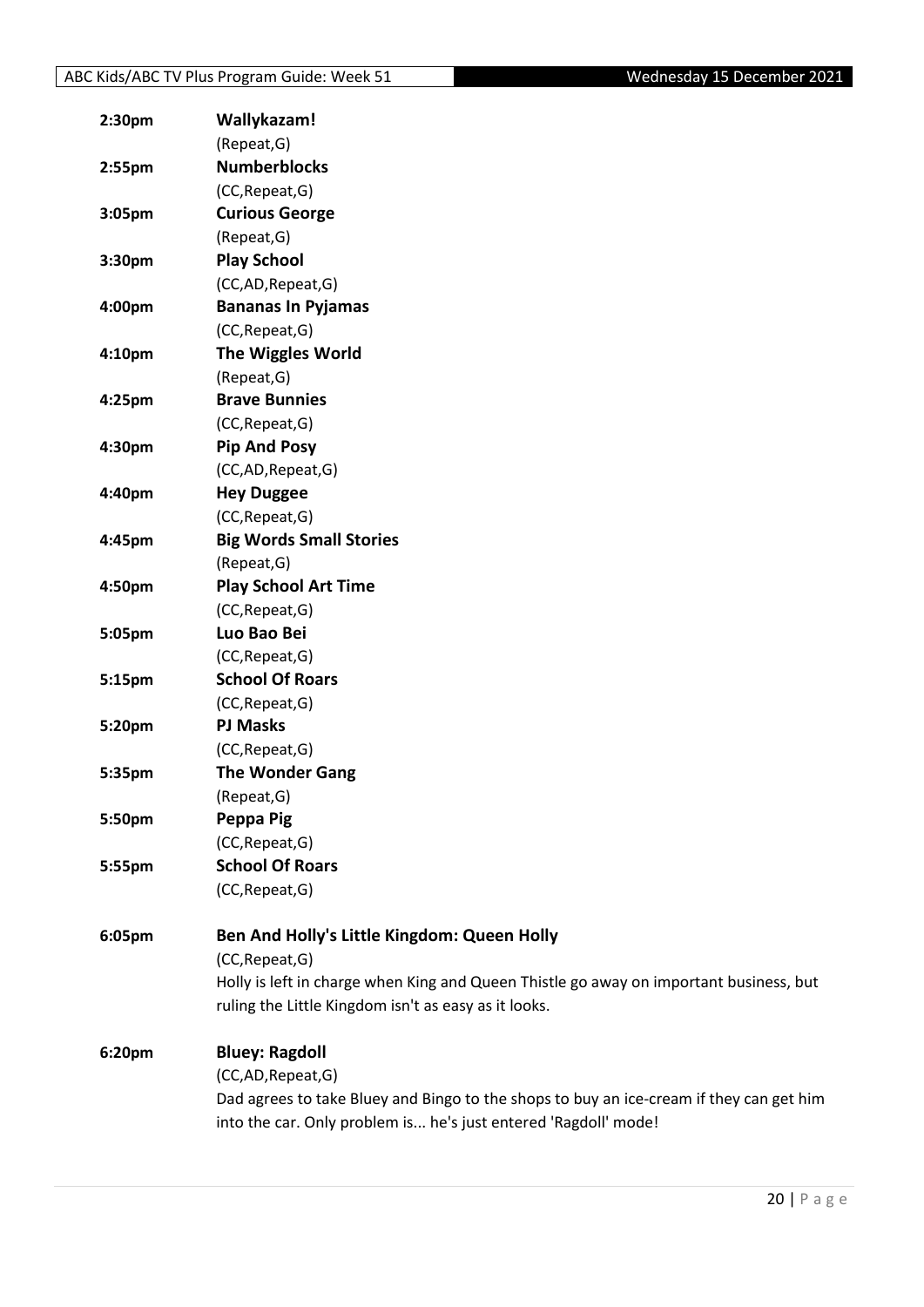| 6:25pm   | <b>Shaun The Sheep: Washday</b><br>(CC, Repeat, G)<br>Shaun and co's hi-jinks with the rotary clothes line end up making the Farmer's washing                                                                                                                |
|----------|--------------------------------------------------------------------------------------------------------------------------------------------------------------------------------------------------------------------------------------------------------------|
|          | filthy - so the race is on to get it clean again before he finds out.                                                                                                                                                                                        |
| 6:40pm   | Andy's Prehistoric Adventures: Chalicothere And Claw<br>(CC, Repeat, G)<br>Andy breaks a valuable museum artefact & has to travel back in time 30 million years to<br>replace it. Landing in an age when giant mammals roamed the Earth, he gets chased by a |
|          | swarm of angry prehistoric hornets.                                                                                                                                                                                                                          |
| 7:00pm   | <b>Dino Dana</b><br>(CC, Repeat, G)<br>Dana is trying to stay up all night so she can do Dino Experiment 623 and figure out if any<br>dinosaurs were nocturnal. Unfortunately, her dad has other plans and wants Dana to go<br>to bed.                       |
|          |                                                                                                                                                                                                                                                              |
| 7:15pm   | <b>Odd Squad: Train of Thoughts</b><br>(Repeat, G)                                                                                                                                                                                                           |
|          | There's a villain turning train cars odd and the Mobile Unit must figure out the pattern in<br>which the villain is striking. Oswald takes it upon himself to solve the mystery, like his<br>favourite character: Detective Shmumbers.                       |
| 7:30pm   | Spicks And Specks: John O'Connell, Ali McGregor, Sammy J and Hamish Blake.                                                                                                                                                                                   |
|          | (CC, Repeat, PG)<br>Adam, Myf and Alan are joined by John O'Connell, Ali McGregor, Sammy J and Hamish<br>Blake.                                                                                                                                              |
| 8:00pm   | <b>Would I Lie To You At Christmas</b>                                                                                                                                                                                                                       |
|          | (CC, Repeat, M, Sexual References)                                                                                                                                                                                                                           |
|          | Rob Brydon hosts a festive edition of this award-winning comedy panel show. David<br>Mitchell is joined by Bill Bailey and Ruth Jones while Lee Mack's team includes Jo Brand<br>and Dame Kelly Holmes.                                                      |
| 8:30pm   | <b>Art Works</b><br>(CC)Final                                                                                                                                                                                                                                |
| *New     | Art Works is dedicated to exploring the full spectrum of the arts in Australia. Hosted by                                                                                                                                                                    |
| Episode* | arts broadcaster Namila Benson, Art Works will reset the national artistic conversation<br>featuring a palette of ideas for everyone.                                                                                                                        |
| 9:00pm   | Brian Johnson's A Life On The Road: Nick Mason                                                                                                                                                                                                               |
| *New     | (CC, M, Drug Use)                                                                                                                                                                                                                                            |
| Episode* | Pink Floyd drummer Nick Mason gives Brian Johnson a tour of his car collection in the<br>Cotswolds and reveals the secrets behind his band's elaborate live shows.                                                                                           |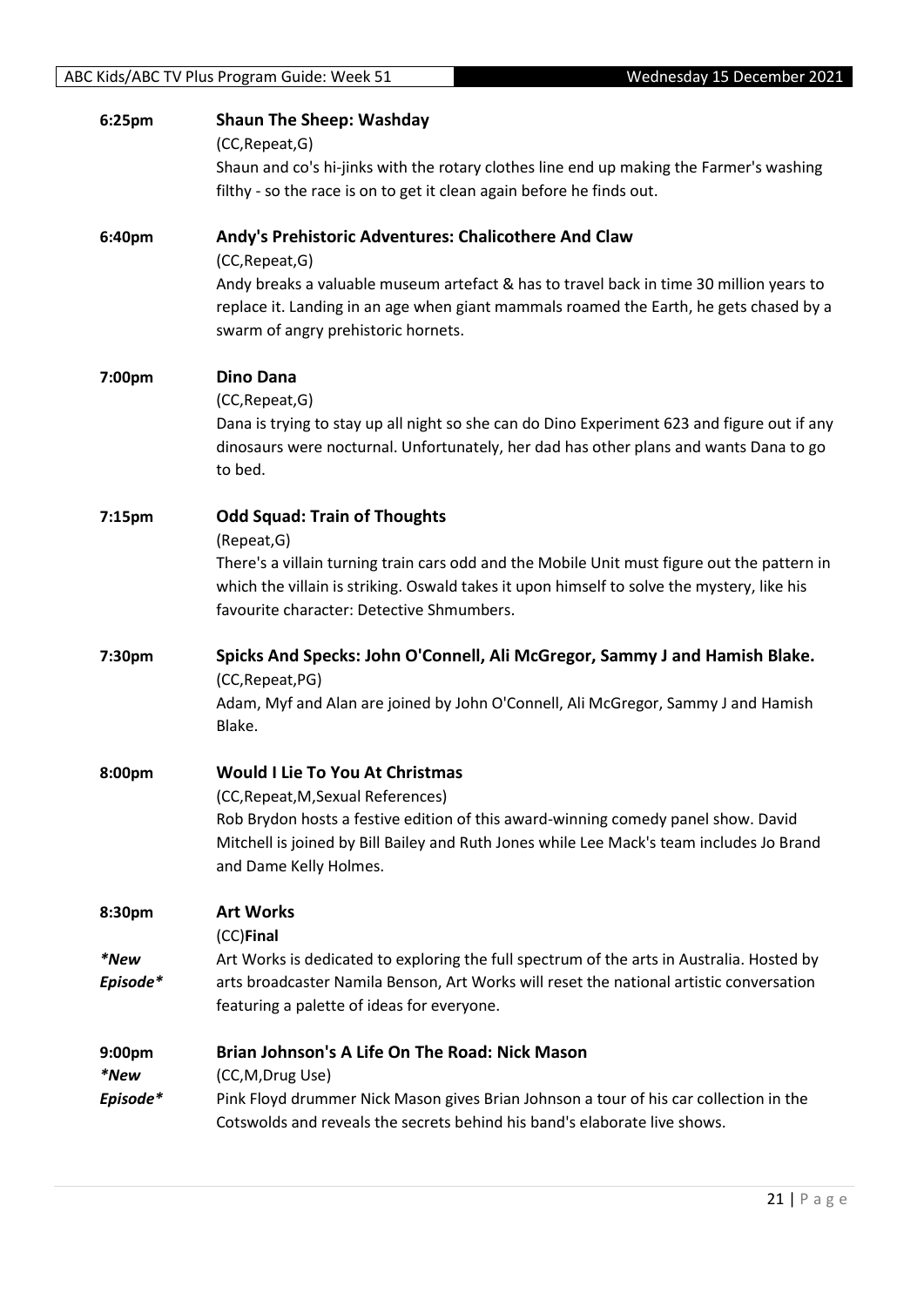| 9:45pm  | <b>The Sound</b>                                                                                                                       |
|---------|----------------------------------------------------------------------------------------------------------------------------------------|
|         | (CC, Repeat) Final                                                                                                                     |
|         | Celebrating the movers and shakers of the Australian music scene, showcasing some of                                                   |
|         | the country's best musicians with exclusive live performances and interviews.                                                          |
| 10:15pm | Doctor Who: Mummy On The Orient Express                                                                                                |
|         | (CC, Repeat, PG, This program is rated PG, parental guidance is recommended for viewers<br>under fifteen years.)                       |
|         | The Doctor and Clara are on the most beautiful train in history, speeding among the stars                                              |
|         | of the future. But, they are unaware that a deadly creature is stalking the passengers.                                                |
| 11:05pm | <b>Horror Movie: A Low Budget Nightmare</b>                                                                                            |
|         | (CC, Repeat, M, Adult Themes, Coarse Language, Sexual References, Violence)                                                            |
|         | Actor and filmmaker Craig Anderson sets out to make a super-low-budget horror film,                                                    |
|         | but things quickly go off the rails when budget and union issues threaten to shut the                                                  |
|         | production down.                                                                                                                       |
| 12:05am | Love On The Spectrum                                                                                                                   |
|         | (CC,AD,Repeat,PG)                                                                                                                      |
|         | Ronan couldn't be happier as his feelings of love are reciprocated. Jayden struggles to                                                |
|         | read what he calls the 'hidden communication' between people. Mark is emotional as he                                                  |
|         | finds a strong connection on a second date.                                                                                            |
| 12:55am | <b>Pilgrimage: The Road To Istanbul</b>                                                                                                |
|         | (CC, Repeat, PG)                                                                                                                       |
|         | Life on the Sultans Trail begins to challenge the celebrities as Adrian Chiles tells the                                               |
|         | group he's struggling with the purpose of pilgrimage in the face of their experiences.                                                 |
| 1:55am  | Louis Theroux: Life On The Edge: Law and Disorder                                                                                      |
|         | (CC,AD, Repeat, M, Adult Themes, Coarse Language, Drug References, Violence)                                                           |
|         | Louis looks back on his documentaries on the criminal justice system in the US. He                                                     |
|         | reflects on the prison system and revisits the documentaries shot in Philadelphia and                                                  |
|         | Milwaukee, where tensions were already at boiling point.                                                                               |
| 2:50am  | <b>Community: Cooperative Calligraphy</b>                                                                                              |
|         | (CC, Repeat, PG)                                                                                                                       |
|         | Annie's missing pen leads to friction within the group.                                                                                |
| 3:10am  | <b>Parks and Recreation: Camping</b>                                                                                                   |
|         | (Repeat, PG)                                                                                                                           |
|         | Leslie takes the whole department camping in order to brainstorm new ideas.                                                            |
|         | Meanwhile, Andy attempts a romantic gesture for April, while Ann gets nervous when<br>Chris returns to Pawnee as the new city manager. |
|         |                                                                                                                                        |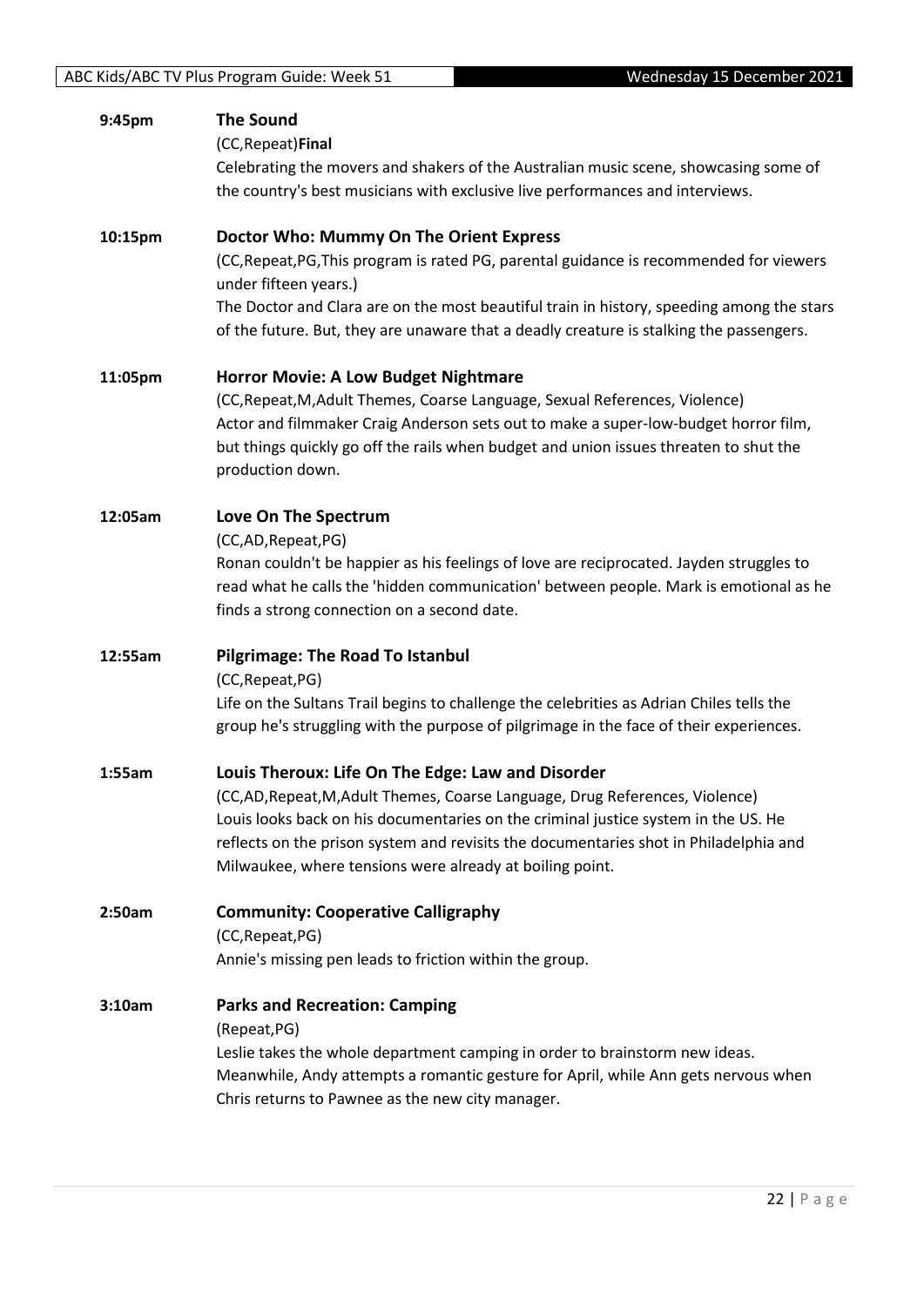## **3:30am ABC News Update**

(Repeat)

The headlines from ABC News, updating you on the day's top stories from across Australia and around the world.

### **3:35am ABC TV Plus Programs Resume At 7.30pm**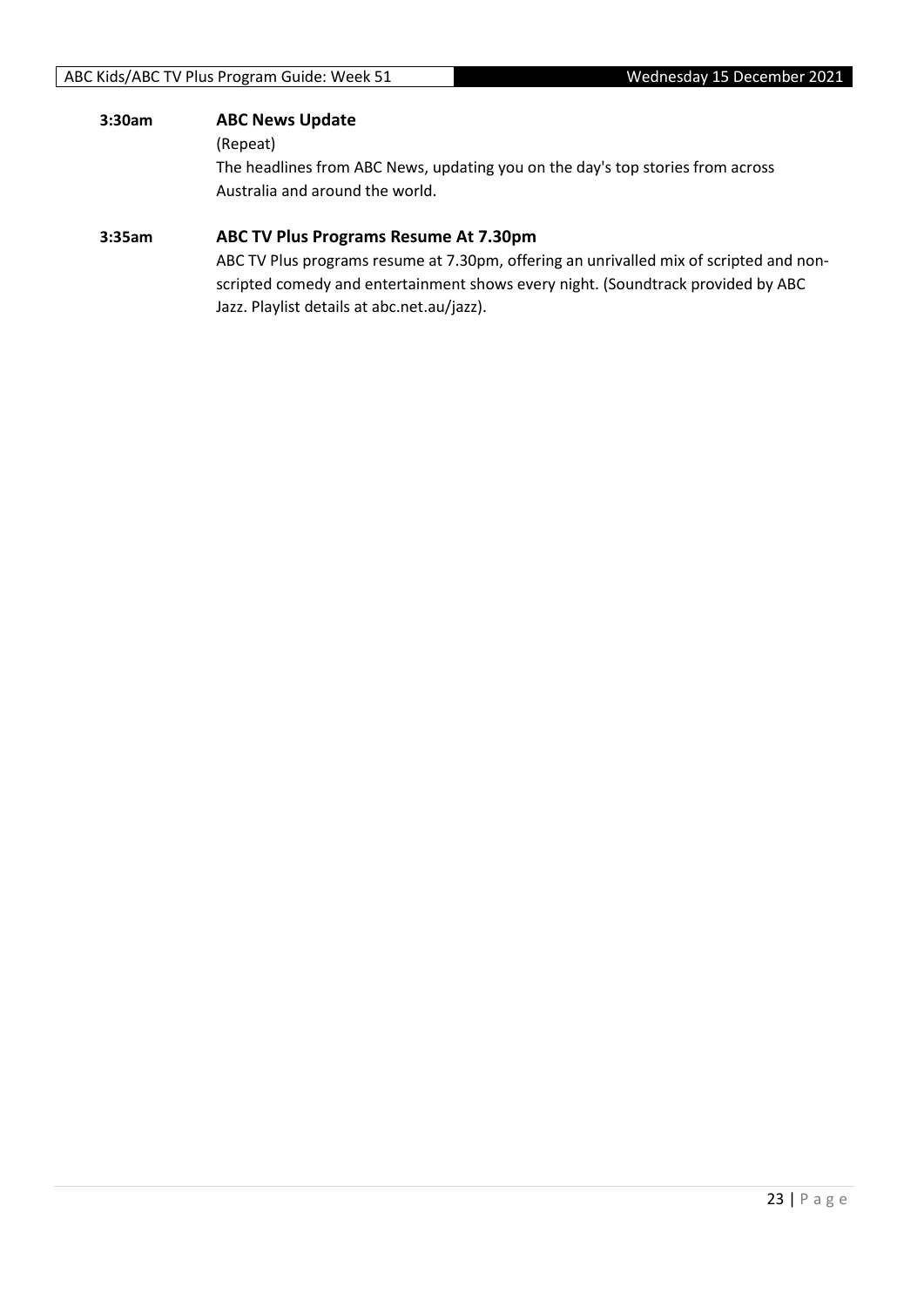## <span id="page-23-0"></span>**Thursday, 16 December 2021**

| 5:05am | <b>Five Minutes More</b>            |
|--------|-------------------------------------|
|        | (CC, Repeat, G)                     |
| 5:10am | <b>Sarah And Duck</b>               |
|        | (Repeat, G)                         |
| 5:20am | <b>The Hive</b>                     |
|        | (Repeat, G)                         |
| 5:30am | <b>Digby Dragon</b>                 |
|        | (Repeat, G)                         |
| 5:40am | Ready, Jet, Go!                     |
|        | (CC, Repeat, G)                     |
| 5:55am | <b>Joey's Big Adventure</b>         |
|        | (CC, Repeat, G)                     |
| 6:00am | <b>Sesame Street</b>                |
|        | (CC, Repeat, G)                     |
| 6:25am | <b>Pingu In The City</b>            |
|        | (Repeat, G)                         |
| 6:35am | <b>Dinosaur Train</b>               |
|        | (Repeat, G)                         |
| 6:45am | <b>Peter Rabbit</b>                 |
|        | (CC,AD, Repeat, G)                  |
| 7:00am | <b>Charlie And Lola</b>             |
|        | (CC, Repeat, G)                     |
| 7:10am | <b>Go Jetters</b>                   |
|        | (CC, Repeat, G)                     |
| 7:25am | <b>Love Monster</b>                 |
|        | (Repeat, G)                         |
| 7:35am | <b>Tish Tash</b>                    |
|        | (CC, AD, G)                         |
| 7:40am | <b>Alva's World</b>                 |
|        | (CC,AD,G)                           |
| 7:55am | Peppa Pig                           |
|        | (CC, Repeat, G)                     |
| 8:00am | <b>Bluey</b>                        |
|        | (CC, AD, G)                         |
| 8:10am | <b>Milo</b>                         |
|        | (CC,AD, Repeat, G)                  |
| 8:20am | <b>The Adventures Of Paddington</b> |
|        | (CC,AD, Repeat, G)                  |
| 8:35am | <b>Kiddets</b>                      |
|        | (CC, Repeat, G)                     |
| 8:45am | <b>Bananas In Pyjamas</b>           |
|        | (CC, Repeat, G)                     |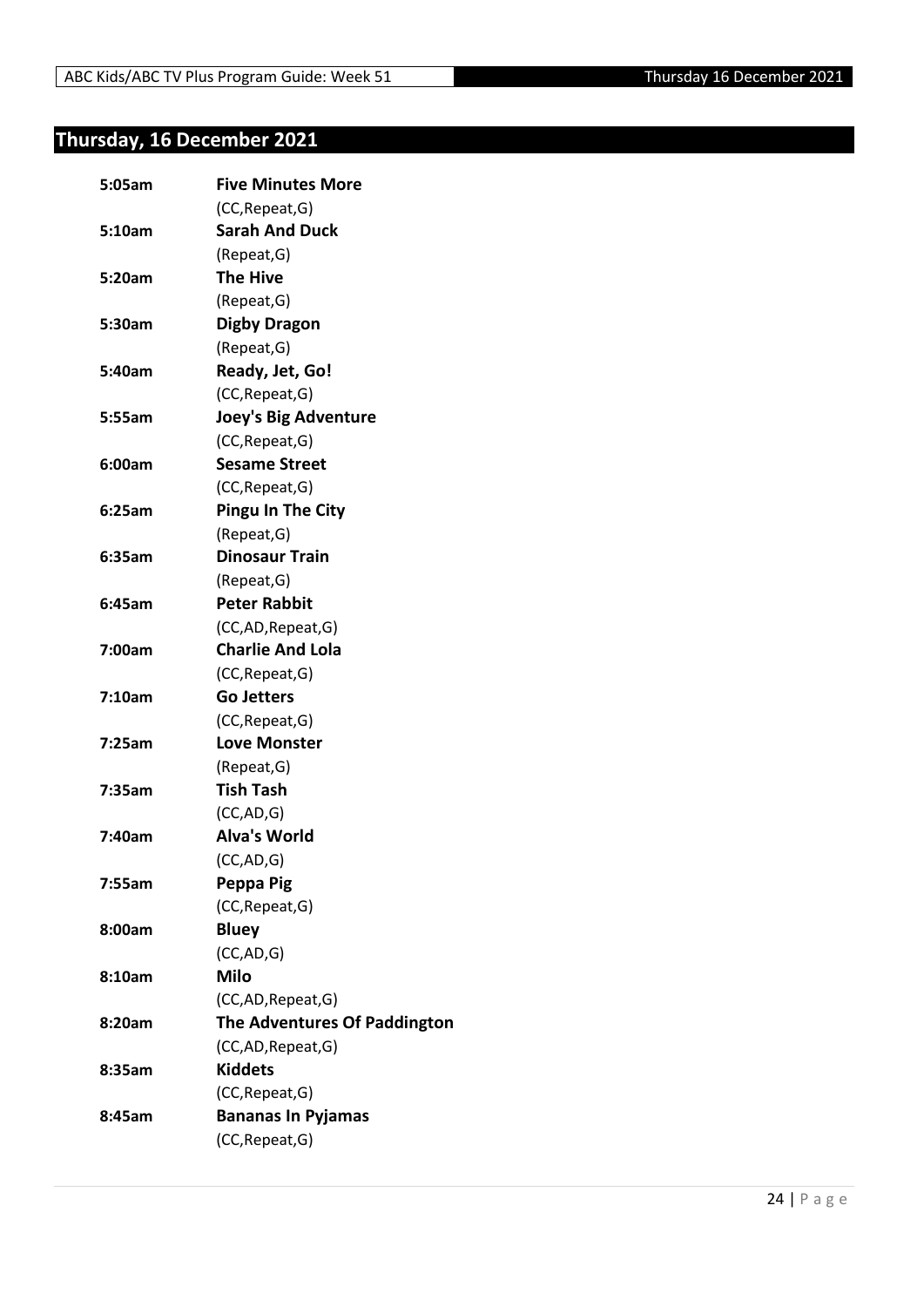## ABC Kids/ABC TV Plus Program Guide: Week 51 Thursday 16 December 2021

| 9:00am             | <b>Play School</b>                      |
|--------------------|-----------------------------------------|
|                    | (G)                                     |
| 9:30am             | <b>Sesame Street</b>                    |
|                    | (CC, Repeat, G)                         |
| 10:00am            | Ready, Steady, Wiggle!                  |
|                    | (CC, Repeat, G)                         |
| 10:15am            | Pablo                                   |
|                    | (Repeat, G)                             |
| 10:30am            | <b>Becca's Bunch</b>                    |
|                    | (CC, Repeat, G)                         |
| 10:40am            | hoopla doopla!                          |
|                    | (CC, Repeat, G)                         |
| 10:55am            | <b>Daniel Tiger's Neighbourhood</b>     |
|                    | (Repeat, G)                             |
| 11:05am            | <b>Baby Jake</b>                        |
|                    | (CC, Repeat, G)                         |
| 11:20am            | <b>Twirlywoos</b>                       |
|                    | (Repeat, G)                             |
| 11:30am            | <b>Play School</b>                      |
|                    | (CC, Repeat, G)                         |
| 12:00pm            | <b>Teletubbies</b>                      |
|                    | (CC, Repeat, G)                         |
| 12:10pm            | <b>Pins And Nettie</b>                  |
|                    | (CC, Repeat, G)                         |
| 12:20pm            | <b>Moon and Me</b>                      |
|                    | (AD, Repeat, G)                         |
| 12:40pm            | <b>Tik Tak</b>                          |
|                    | (Repeat, G)                             |
| 12:45pm            | <b>Guess How Much I Love You</b>        |
|                    | (CC, Repeat, G)                         |
| 1:05pm             | <b>Buddi</b>                            |
|                    | (AD, Repeat, G)                         |
| 1:10 <sub>pm</sub> | <b>Hoot Hoot Go!</b>                    |
|                    | (CC, Repeat, G)                         |
| 1:15 <sub>pm</sub> | <b>Bing</b>                             |
|                    | (Repeat, G)                             |
| $1:25$ pm          | <b>Miffy's Adventures Big and Small</b> |
|                    | (Repeat, G)                             |
| 1:35 <sub>pm</sub> | <b>Mister Maker</b>                     |
|                    | (CC, Repeat, G)                         |
| 1:55pm             | <b>Rusty Rivets</b>                     |
|                    | (CC, Repeat, G)                         |
| 2:05pm             | <b>Bob The Builder</b>                  |
|                    | (CC, Repeat, G)                         |
| 2:20pm             | dirtgirlworld                           |
|                    | (CC, Repeat, G)                         |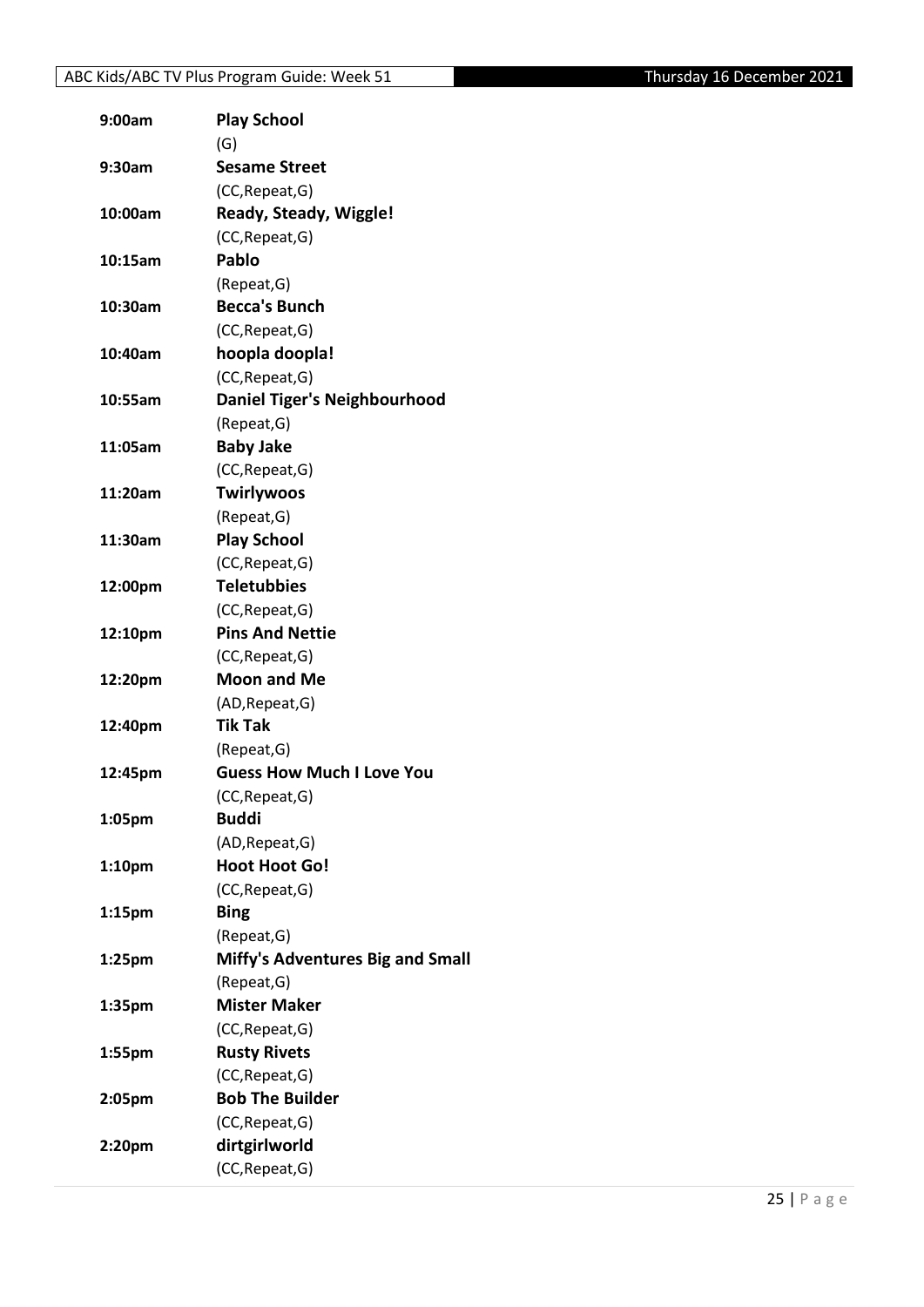| 2:30 <sub>pm</sub> | Wallykazam!                                                                                  |
|--------------------|----------------------------------------------------------------------------------------------|
|                    | (Repeat, G)                                                                                  |
| $2:55$ pm          | <b>Numberblocks</b>                                                                          |
|                    | (CC, Repeat, G)                                                                              |
| 3:05pm             | <b>Curious George</b>                                                                        |
|                    | (Repeat, G)                                                                                  |
| 3:30pm             | <b>Play School</b>                                                                           |
|                    | (CC,AD,Repeat,G)                                                                             |
| 4:00pm             | <b>Bananas In Pyjamas</b>                                                                    |
|                    | (CC, Repeat, G)                                                                              |
| 4:10pm             | <b>The Wiggles World</b>                                                                     |
|                    | (Repeat, G)                                                                                  |
| 4:25pm             | <b>Brave Bunnies</b>                                                                         |
|                    | (CC, Repeat, G)                                                                              |
| 4:30pm             | <b>Pip And Posy</b>                                                                          |
|                    | (CC,AD,Repeat,G)                                                                             |
| 4:40pm             | <b>Hey Duggee</b>                                                                            |
|                    | (CC, Repeat, G)                                                                              |
| 4:45pm             | <b>Big Words Small Stories</b>                                                               |
|                    | (Repeat, G)                                                                                  |
| 4:50pm             | <b>Play School Art Time</b>                                                                  |
|                    | (CC, Repeat, G)                                                                              |
| 5:05pm             | Luo Bao Bei                                                                                  |
|                    | (CC, Repeat, G)                                                                              |
| 5:15pm             | <b>School Of Roars</b>                                                                       |
|                    | (CC, Repeat, G)                                                                              |
| 5:20pm             | <b>PJ Masks</b>                                                                              |
|                    | (CC, Repeat, G)                                                                              |
| 5:35pm             | <b>The Wonder Gang</b>                                                                       |
|                    | (Repeat, G)                                                                                  |
| 5:50pm             | Peppa Pig                                                                                    |
|                    | (CC, Repeat, G)                                                                              |
| 5:55pm             | <b>Brave Bunnies</b>                                                                         |
|                    | (CC, Repeat, G)                                                                              |
| 6:05pm             | Ben And Holly's Little Kingdom: The Royal Golf School                                        |
|                    | (CC, Repeat, G)                                                                              |
|                    | A mole disturbs King Thistle's Golf Course, so a Gnome is enlisted to help drive it away.    |
|                    | Soon though the Gnome is ordering the Elves around, and turning the King's Golf Course       |
|                    | into a Crazy Golf Course.                                                                    |
| 6:20pm             | <b>Bluey: Fairytale</b>                                                                      |
|                    | (CC,AD,Repeat,G)                                                                             |
|                    | Dad tells Bluey and Bingo a real-life fairy tale about growing up in a wild place called the |
|                    | 80s, about a boy who was cursed when he was mean to his little brother.                      |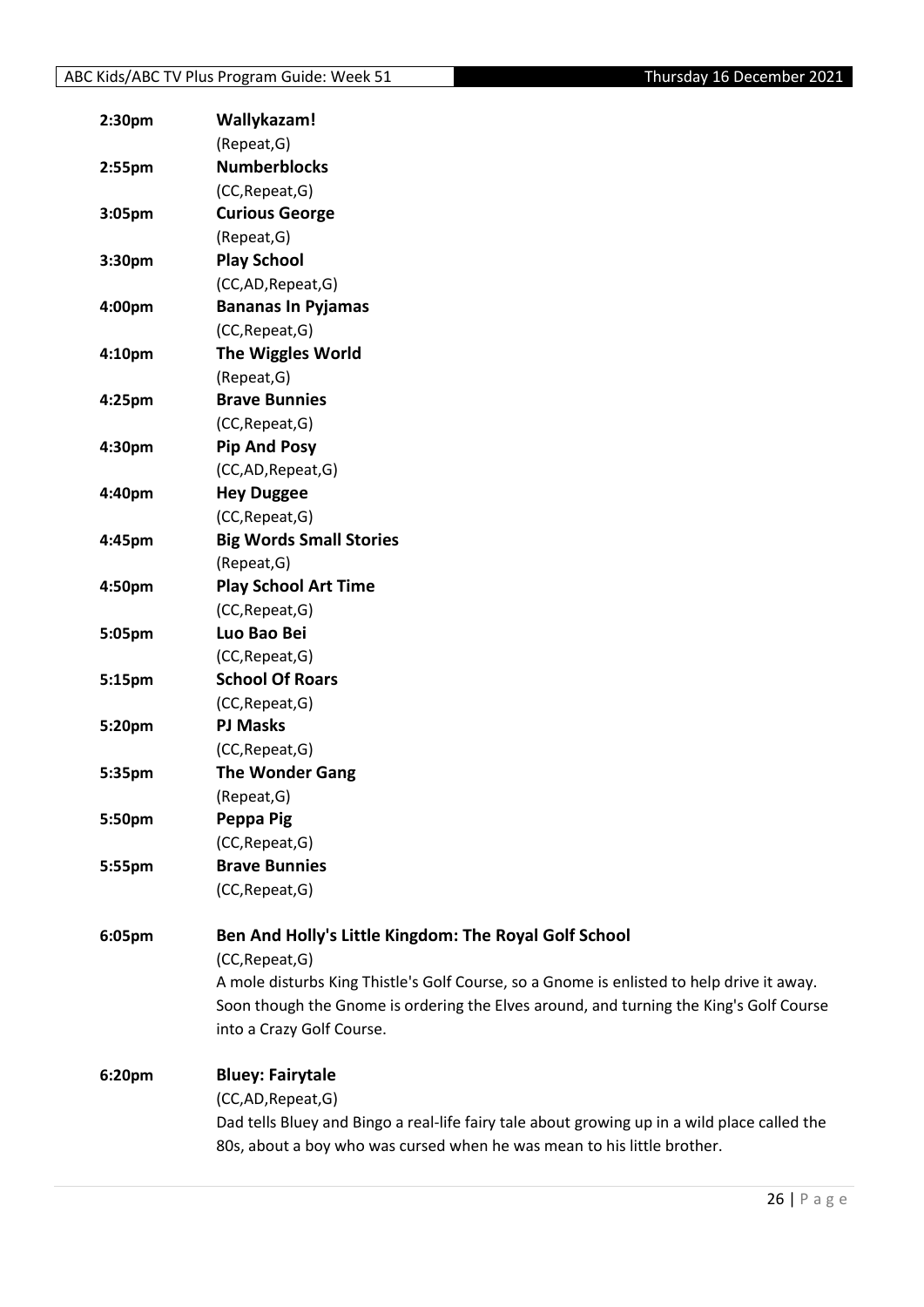| 6:25pm             | <b>Shaun The Sheep: Troublesome Tractor</b><br>(CC, Repeat, G)<br>The Farmer's tractor won't start, so when his back is turned Shaun and the flock decide                                                                        |
|--------------------|----------------------------------------------------------------------------------------------------------------------------------------------------------------------------------------------------------------------------------|
|                    | to give it a quick make-over.                                                                                                                                                                                                    |
| 6:40pm             | Andy's Prehistoric Adventures: Magyarosaurus And Reeds<br>(CC, Repeat, G)                                                                                                                                                        |
|                    | Andy travels back 70 million years to meet the miniature Magyarosaurus, a relative of<br>the giant sauropod dinosaurs. But when he arrives on their island he has to shrink down<br>as well to hide from a giant flying reptile. |
| 7:00pm             | <b>Dino Dana</b><br>(CC, Repeat, G)                                                                                                                                                                                              |
|                    | Dana uses her time at Grandma's farm with Grandma and Saara to conduct Dino<br>Experiment 615: Who would win in a fight? Triceratops, Diabloceratops, or<br>Kosmoceratops. It's the battle of the Ceratopsians!                  |
| 7:15 <sub>pm</sub> | <b>Odd Squad: Overdue!</b><br>(Repeat, G)                                                                                                                                                                                        |
|                    | Orla is kicked off the squad when a library book she took out 400 years ago is overdue.<br>The Mobile Unit must use budgeting to turn their \$1 into \$10 to pay the late fee, or else<br>Orla will not get her badge back.      |
| 7:30pm             | <b>Spicks And Specks: A Very Specky Christmas</b><br>(CC, Repeat, PG)                                                                                                                                                            |
|                    | Join host Adam Hills, team captains Myf Warhurst and Alan Brough, and specky guests<br>Andrew Denton, Missy Higgins, Hamish Blake and Rhonda Burchmore in this one-hour<br>special of yuletide tunes and trivia.                 |
| 8:30pm             | <b>TBA</b>                                                                                                                                                                                                                       |
| 9:00 <sub>pm</sub> | <b>Sammy J: Full Credit to Christmas</b><br>(CC)                                                                                                                                                                                 |
| *World             | It's been another year of political scandals, pandemic restrictions, and interstate                                                                                                                                              |
| Premiere*          | rivalries. Sammy J looks back on the sketches that touched a nation or, at the very least,<br>made them chuckle for three minutes every week.                                                                                    |
| 10:00pm            | <b>Hard Quiz</b><br>(CC, Repeat, PG) Final                                                                                                                                                                                       |
|                    | Tom Gleeson is grumpier, the questions are harder, and our everyday experts are more<br>determined than ever to test their knowledge and come away victorious with the Big<br>Brass Mug.                                         |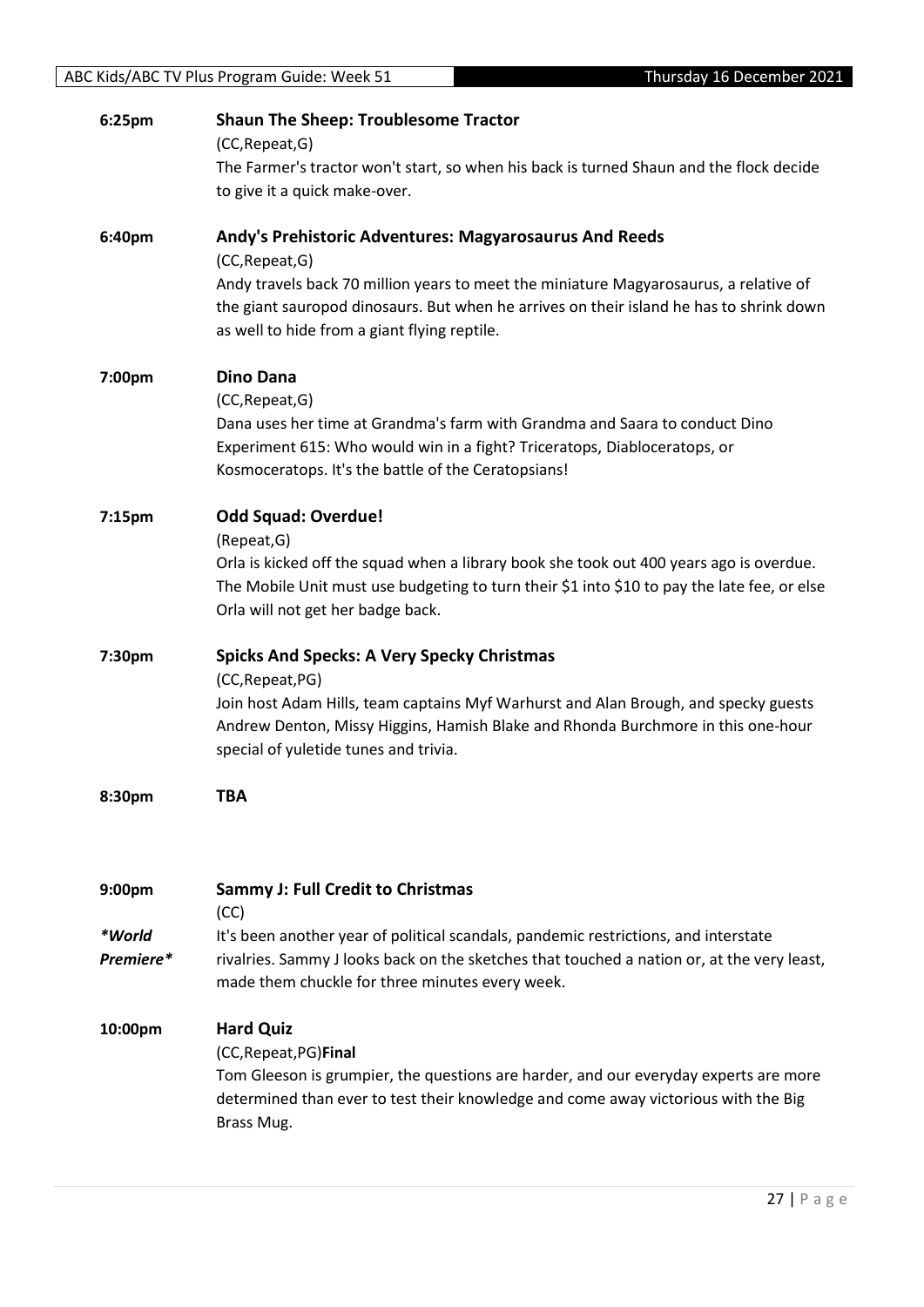| 10:30pm | Gruen                                                                                          |
|---------|------------------------------------------------------------------------------------------------|
|         | (CC, Repeat) Final                                                                             |
|         | The Gruen team decode and expose all the messaging we fall for. Whether it's a juice           |
|         | label that thinks it's your long lost best friend or a gorgeous white line design on a Kmart   |
|         | plate, nothing will escape the Gruen gaze.                                                     |
|         |                                                                                                |
| 11:05pm | <b>Doctor Who: Flatline</b>                                                                    |
|         | (CC, Repeat, PG, This program is rated PG, parental guidance is recommended for viewers        |
|         | under fifteen years.)                                                                          |
|         | Separated from the Doctor, Clara discovers a new menace from another dimension. With           |
|         | people to save, and the Doctor trapped, Clara goes against an enemy that exists beyond         |
|         | human perception.                                                                              |
|         |                                                                                                |
| 11:50pm | You Can't Ask That: Cheaters                                                                   |
|         | (CC, Repeat, M, Adult Themes, Coarse Language)                                                 |
|         | 70 percent of Australian marriages will experience an affair, according to Sexual Health       |
|         | Australia - but not all will be found out. This group bravely take a seat to face some harsh   |
|         | questions sent in from the public.                                                             |
|         |                                                                                                |
| 12:30am | <b>Penguins: Meet The Family</b>                                                               |
|         | (CC, Repeat, G)                                                                                |
|         | A unique celebration of one of Earth's most iconic birds. For the first time, we meet all      |
|         | 18 species of the penguin family. This colourful cast of characters may seem familiar, but     |
|         | their diversity never fails to surprise.                                                       |
| 1:25am  | The Misadventures of Romesh Ranganathan                                                        |
|         | (CC,AD, Repeat, M, Coarse Language)                                                            |
|         | In his most challenging adventure yet, Romesh explores Albania, a Balkan country               |
|         | transitioning from an Orwellian communist dictatorship to a European democracy.                |
|         |                                                                                                |
| 2:25am  | <b>Community: Conspiracy Theories And Interior Design</b>                                      |
|         | (CC, Repeat, PG)                                                                               |
|         | Jeff's efforts to gain credit for a fictitious class expose a series of complicated ruses that |
|         | rock the Greendale campus; Abed and Troy use a dorm sleepover to build an elaborate            |
|         | blanket fort.                                                                                  |
|         |                                                                                                |
| 2:50am  | Parks and Recreation: Andy and April's Fancy Party                                             |
|         | (Repeat, PG)                                                                                   |
|         | Andy and April host a dinner party for all their friends. Ben asks Leslie for some career      |
|         | advice, while Ann tries her luck at a singles party.                                           |
| 3:10am  | <b>ABC News Update</b>                                                                         |
|         | (Repeat)                                                                                       |
|         | The headlines from ABC News, updating you on the day's top stories from across                 |
|         | Australia and around the world.                                                                |
|         |                                                                                                |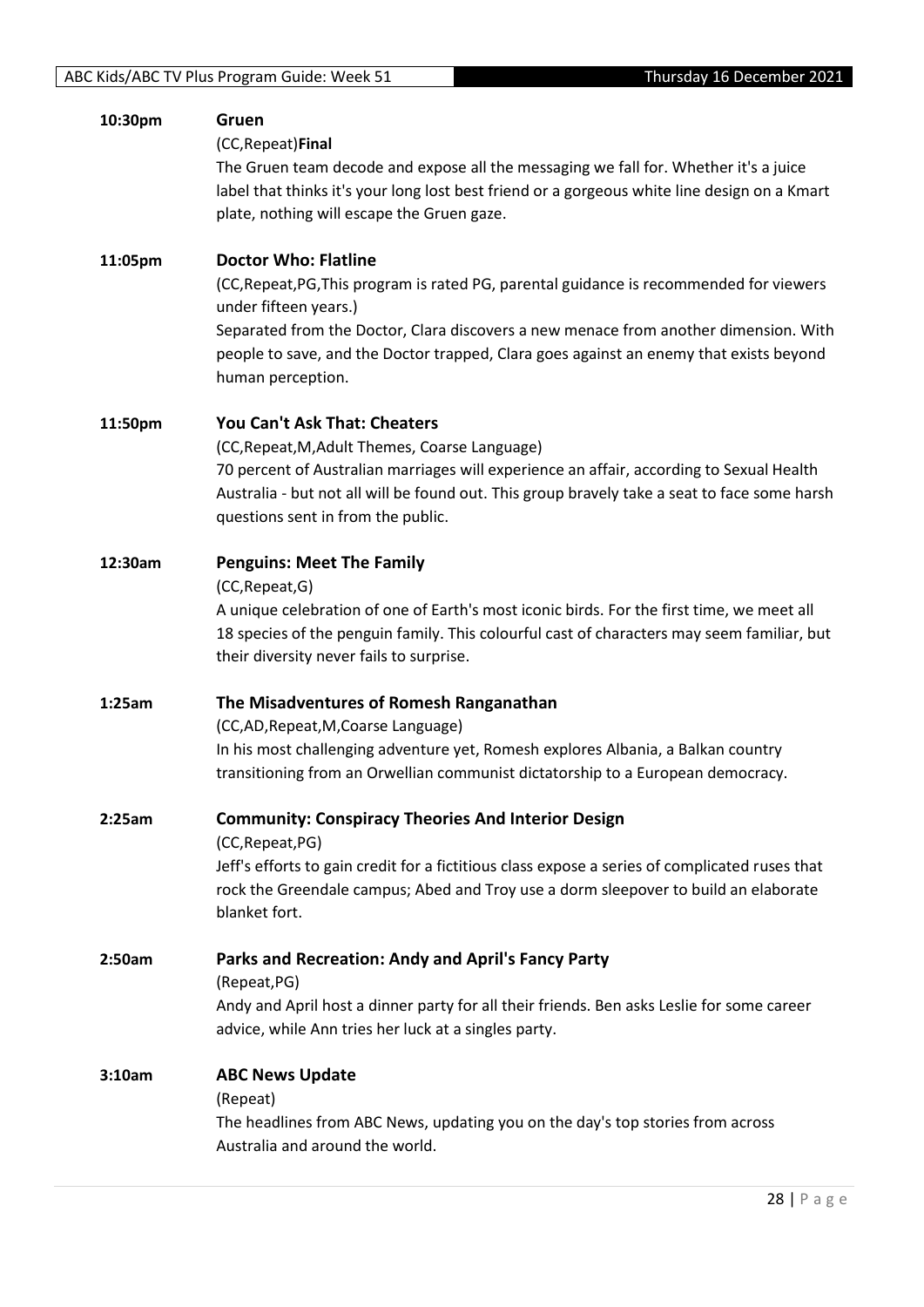## **3:15am ABC TV Plus Programs Resume At 7.30pm**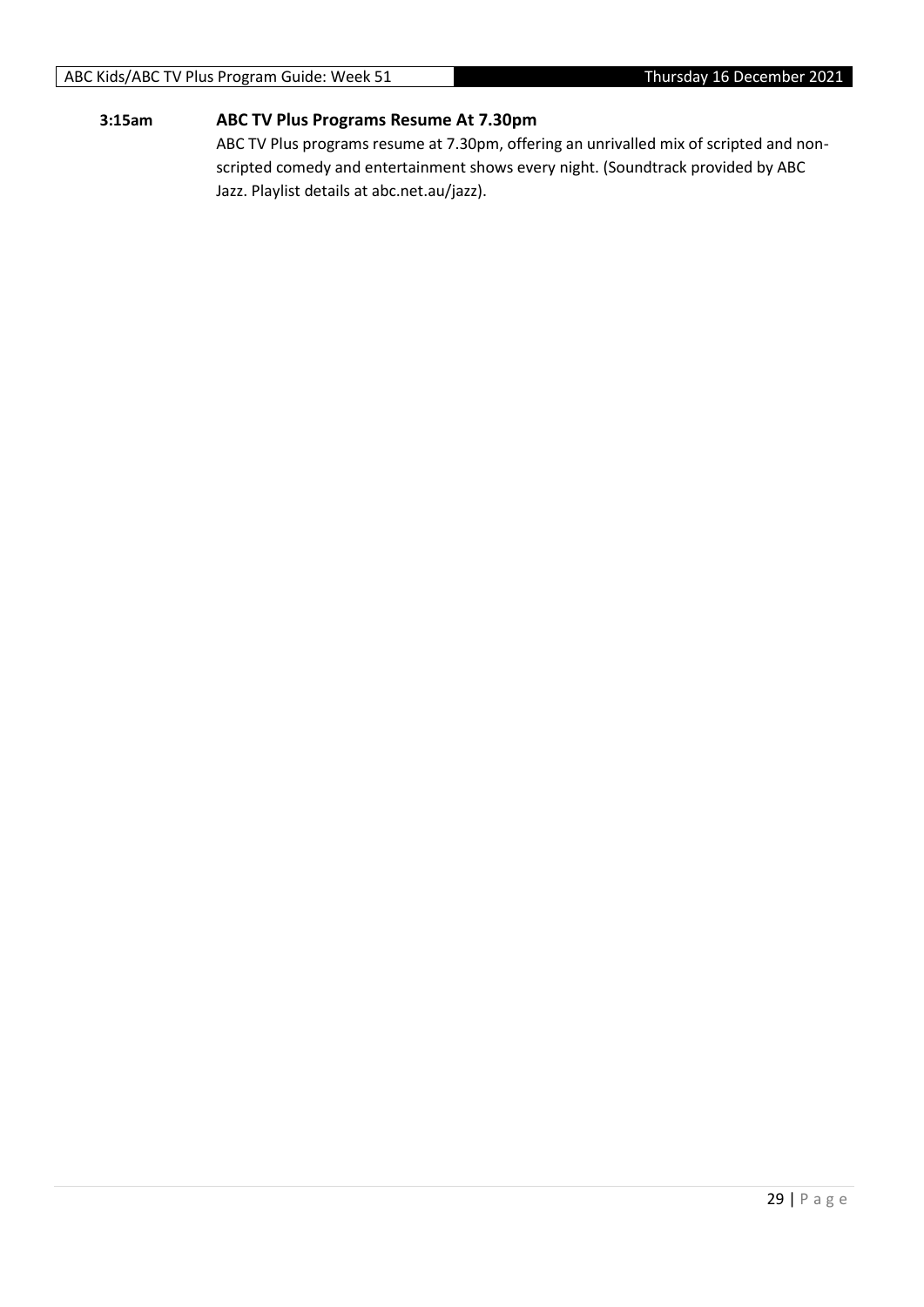## <span id="page-29-0"></span>**Friday, 17 December 2021**

| 5:05am | <b>Five Minutes More</b>            |
|--------|-------------------------------------|
|        | (CC, Repeat, G)                     |
| 5:10am | <b>Sarah And Duck</b>               |
|        | (Repeat, G)                         |
| 5:20am | <b>The Hive</b>                     |
|        | (Repeat, G)                         |
| 5:30am | <b>Digby Dragon</b>                 |
|        | (Repeat, G)                         |
| 5:40am | Ready, Jet, Go!                     |
|        | (CC, Repeat, G)                     |
| 5:55am | <b>Joey's Big Adventure</b>         |
|        | (CC, Repeat, G)                     |
| 6:00am | <b>Sesame Street</b>                |
|        | (CC, Repeat, G)                     |
| 6:25am | <b>Pingu In The City</b>            |
|        | (Repeat, G)                         |
| 6:35am | <b>Dinosaur Train</b>               |
|        | (Repeat, G)                         |
| 6:45am | <b>Peter Rabbit</b>                 |
|        | (CC,AD, Repeat, G)                  |
| 7:00am | <b>Charlie And Lola</b>             |
|        | (CC, Repeat, G)                     |
| 7:10am | <b>Go Jetters</b>                   |
|        | (CC, Repeat, G)                     |
| 7:25am | <b>Love Monster</b>                 |
|        | (Repeat, G)                         |
| 7:35am | <b>Tish Tash</b>                    |
|        | (CC, AD, G)                         |
| 7:40am | <b>Alva's World</b>                 |
|        | (CC, AD, G)                         |
| 7:55am | Peppa Pig                           |
|        | (CC, Repeat, G)                     |
| 8:00am | <b>Bluey</b>                        |
|        | (CC,AD,Repeat,G)                    |
| 8:10am | <b>Milo</b>                         |
|        | (CC,AD, Repeat, G)                  |
| 8:20am | <b>The Adventures Of Paddington</b> |
|        | (CC,AD, Repeat, G)                  |
| 8:35am | <b>Kiddets</b>                      |
|        | (CC, Repeat, G)                     |
| 8:45am | <b>Bananas In Pyjamas</b>           |
|        | (CC, Repeat, G)                     |
|        |                                     |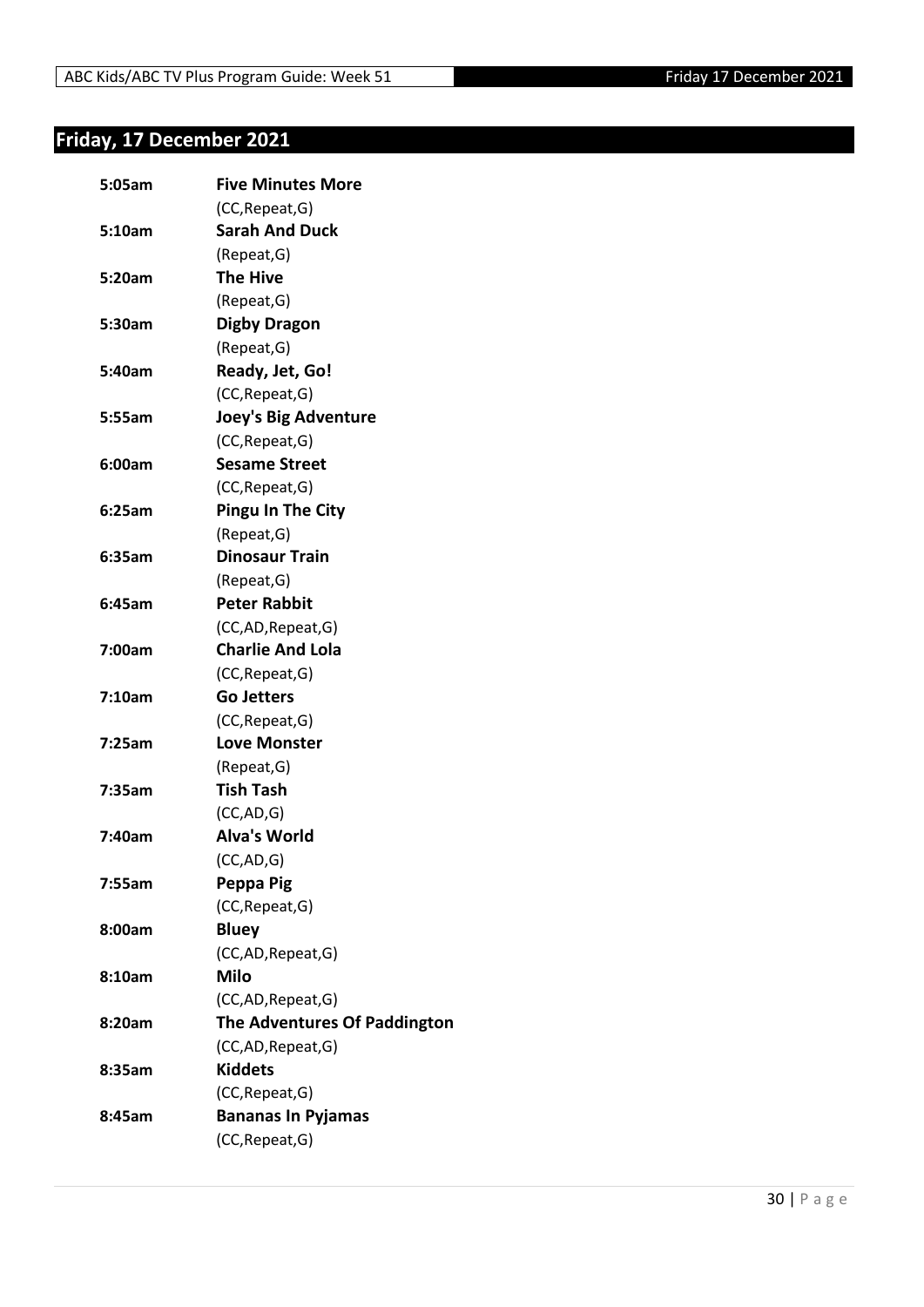## ABC Kids/ABC TV Plus Program Guide: Week 51 Friday 17 December 2021

| 9:00am             | <b>Play School</b>                  |
|--------------------|-------------------------------------|
|                    | (G)                                 |
| 9:30am             | <b>Sesame Street</b>                |
|                    | (CC, Repeat, G)                     |
| 10:00am            | <b>Ready, Steady, Wiggle!</b>       |
|                    | (CC, Repeat, G)                     |
| 10:15am            | Pablo                               |
|                    | (Repeat, G)                         |
| 10:30am            | <b>Becca's Bunch</b>                |
|                    | (CC, Repeat, G)                     |
| 10:40am            | hoopla doopla!                      |
|                    | (CC, Repeat, G)                     |
| 10:55am            | <b>Daniel Tiger's Neighbourhood</b> |
|                    | (Repeat, G)                         |
| 11:05am            | <b>Baby Jake</b>                    |
|                    | (CC, Repeat, G)                     |
| 11:20am            | <b>Twirlywoos</b>                   |
|                    | (Repeat, G)                         |
| 11:30am            | <b>Play School</b>                  |
|                    | (CC, Repeat, G)                     |
| 12:00pm            | <b>Teletubbies</b>                  |
|                    | (CC, Repeat, G)                     |
| 12:10pm            | <b>Pins And Nettie</b>              |
|                    | (CC, Repeat, G)                     |
| 12:20pm            | <b>Moon and Me</b>                  |
|                    | (AD, Repeat, G)                     |
| 12:40pm            | <b>Tik Tak</b>                      |
|                    | (Repeat,G)                          |
| 12:45pm            | <b>Guess How Much I Love You</b>    |
|                    | (CC, Repeat, G)                     |
| 1:05pm             | <b>Buddi</b>                        |
|                    | (AD, Repeat, G)                     |
| 1:10 <sub>pm</sub> | <b>Hoot Hoot Go!</b>                |
|                    | (CC, Repeat, G)                     |
| 1:15 <sub>pm</sub> | <b>Bing</b>                         |
|                    | (Repeat, G)                         |
| $1:25$ pm          | Miffy's Adventures Big and Small    |
|                    | (Repeat, G)                         |
| 1:35 <sub>pm</sub> | <b>Mister Maker</b>                 |
|                    | (CC, Repeat, G)                     |
| 1:55pm             | <b>Rusty Rivets</b>                 |
|                    | (CC, Repeat, G)                     |
| 2:05pm             | <b>Bob The Builder</b>              |
|                    | (CC, Repeat, G)                     |
| 2:20pm             | dirtgirlworld                       |
|                    | (CC, Repeat, G)                     |
|                    |                                     |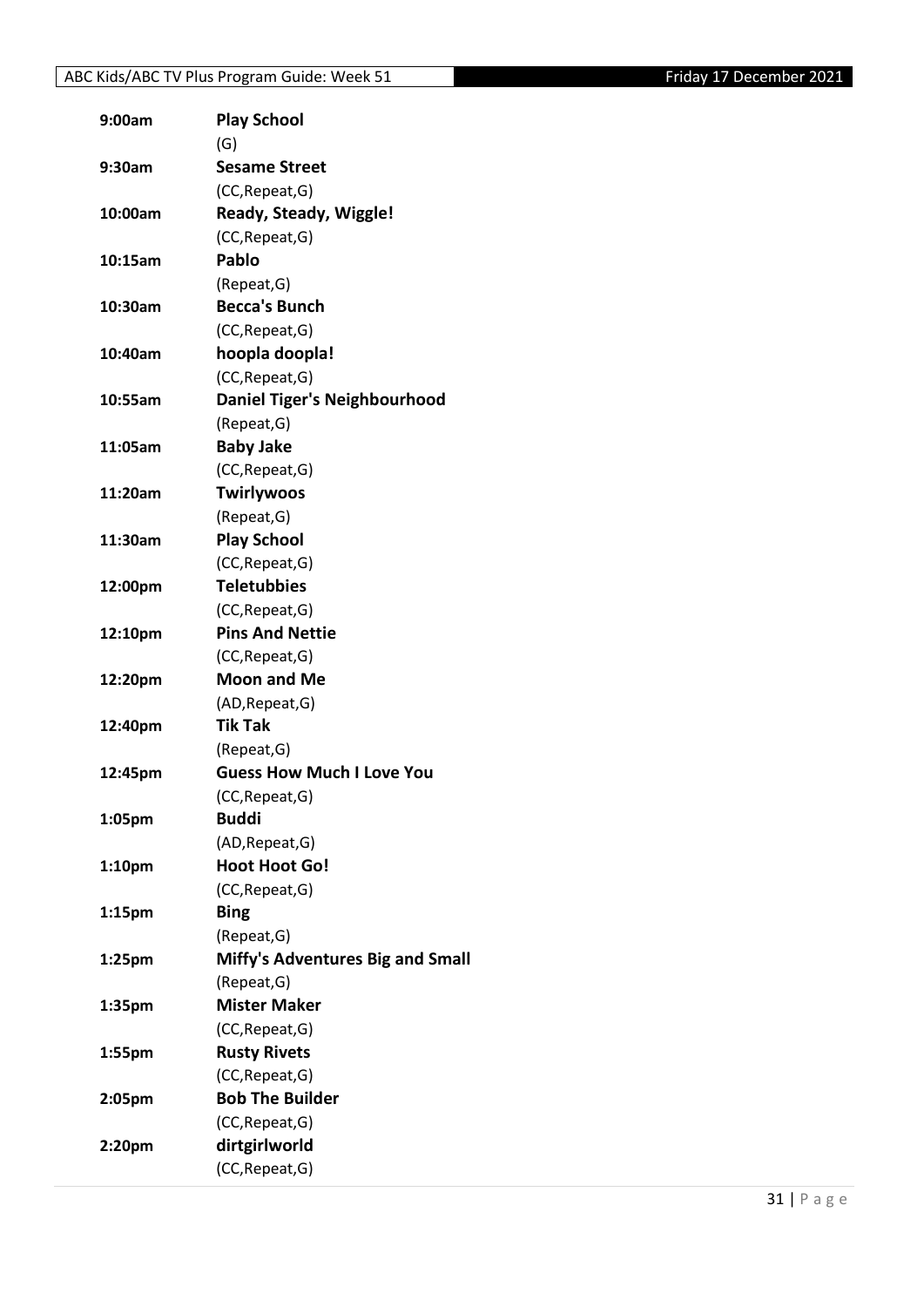| 2:30 <sub>pm</sub> | Wallykazam!                                                                               |
|--------------------|-------------------------------------------------------------------------------------------|
|                    | (Repeat, G)                                                                               |
| 2:55pm             | <b>Numberblocks</b>                                                                       |
|                    | (CC, Repeat, G)                                                                           |
| 3:05pm             | <b>Curious George</b>                                                                     |
|                    | (Repeat, G)                                                                               |
| 3:30pm             | <b>Play School</b>                                                                        |
|                    | (CC,AD,Repeat,G)                                                                          |
| 4:00pm             | <b>Bananas In Pyjamas</b>                                                                 |
|                    | (CC, Repeat, G)                                                                           |
| 4:10pm             | <b>The Wiggles World</b>                                                                  |
|                    | (Repeat, G)                                                                               |
| 4:25pm             | <b>Brave Bunnies</b>                                                                      |
|                    | (CC, Repeat, G)                                                                           |
| 4:30pm             | <b>Pip And Posy</b>                                                                       |
|                    | (CC,AD,Repeat,G)                                                                          |
| 4:40pm             | <b>Hey Duggee</b>                                                                         |
|                    | (CC, Repeat, G)                                                                           |
| 4:45pm             | <b>Big Words Small Stories</b>                                                            |
|                    | (Repeat, G)                                                                               |
| 4:50pm             | <b>Play School Art Time</b>                                                               |
|                    | (CC, Repeat, G)                                                                           |
| 5:05pm             | Luo Bao Bei                                                                               |
|                    | (CC, Repeat, G)                                                                           |
| 5:15pm             | <b>School Of Roars</b>                                                                    |
|                    | (CC, Repeat, G)                                                                           |
| 5:20pm             | <b>PJ Masks</b>                                                                           |
|                    | (CC, Repeat, G)                                                                           |
| 5:35pm             | <b>The Wonder Gang</b>                                                                    |
|                    | (Repeat, G)                                                                               |
| 5:50pm             | Peppa Pig                                                                                 |
|                    | (CC, Repeat, G)                                                                           |
| 5:55pm             | Dot.                                                                                      |
|                    | (CC, Repeat, G)                                                                           |
| 6:05pm             | Ben And Holly's Little Kingdom: Morning, Noon And Night                                   |
|                    | (CC, Repeat, G)                                                                           |
|                    | The Wise Old Elf teaches the elf children how to tell the time using a watch, while Nanny |
|                    | Plum would much rather use a dandelion clock to teach the fairy children.                 |
| 6:20pm             | <b>Bluey: Obstacle Course</b>                                                             |
|                    | (CC,AD,Repeat,G)                                                                          |
|                    | Mum sets up a backyard obstacle course just for fun, but Dad wants to race! Now the       |
|                    | kids are determined to win by any means necessary.                                        |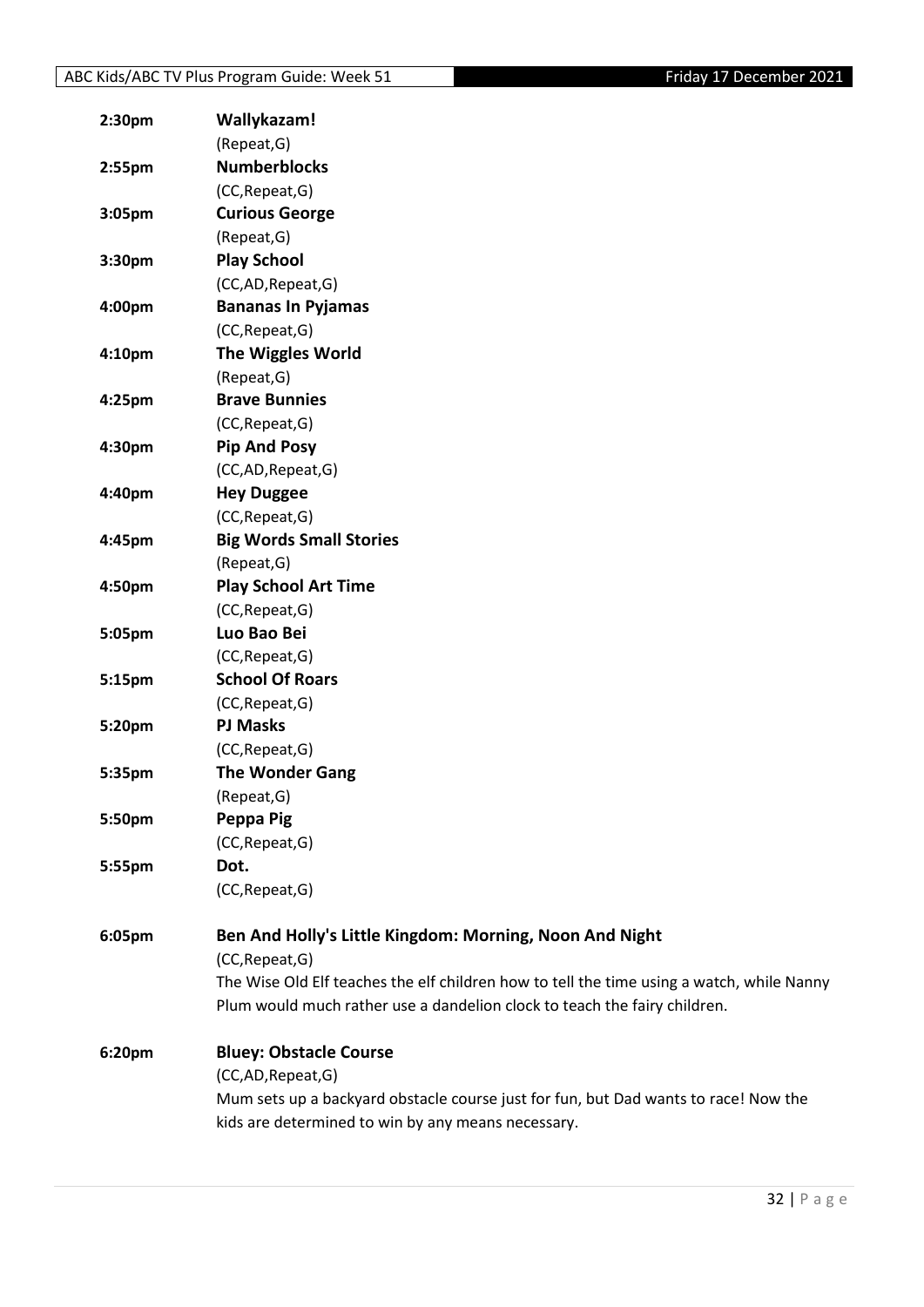| 6:25pm                             | <b>Shaun The Sheep: Heavy Metal Shaun</b><br>(CC, Repeat, G)<br>Shaun thinks the Farmer's new metal detector looks like fun - until it 'detects' the ring on<br>the end of the bull's nose!                                                                                                                                                                              |
|------------------------------------|--------------------------------------------------------------------------------------------------------------------------------------------------------------------------------------------------------------------------------------------------------------------------------------------------------------------------------------------------------------------------|
| 6:40pm                             | Andy's Prehistoric Adventures: Andrewsarchus And Tooth<br>(CC, Repeat, G)<br>To finish Mrs Pickles' birthday surprise, Andy travels back in time 36 million years to find<br>a tooth belonging to a carnivorous predator, but when his backpack is stolen he enlists<br>the help of a herd of giant Brontothere.                                                         |
| 7:00pm                             | <b>Dino Dana</b><br>(CC, Repeat, G)<br>Dana discovers the differences between dino babies and human babies when Mum's<br>friend Ashley and her new baby Ben stop by for a visit.                                                                                                                                                                                         |
| 7:15pm                             | <b>Odd Squad: The Void</b><br>(Repeat, G)<br>The Mobile Unit is called to investigate an odd tunnel that some agents have<br>disappeared into. When Omar insists they drive the van through the tunnel, he ends up<br>stuck in a white void all alone and must figure how to escape.                                                                                     |
| 7:30pm                             | Spicks And Specks: Dylan Lewis, Lisa Miller, Greedy Smith & Judith Lucy<br>(CC, Repeat, PG)<br>Adam, Myf and Alan are joined by Dylan Lewis, Lisa Miller, Greedy Smith and Judith Lucy.                                                                                                                                                                                  |
| 8:00pm                             | <b>Hard Quiz</b><br>(CC, Repeat, PG)<br>How would you fare against Tom Gleeson? Play with the hashtag #HardQuiz. Tonight's<br>expert topics: Tanks of WWII, He-Man and the Masters of the Universe, 80s girl group<br>Bananarama, and the Woody Allen film Manhattan.                                                                                                    |
| 8:30pm<br>*ABC Linear<br>Premiere* | <b>Movie: Awakenings</b><br>(1990, M, Coarse Language)<br>By opening one man's eyes to the world he opened his own. Robert De Niro and Robin<br>Williams star in this powerful, true story of a maverick doctor and the patients whose<br>lives he changes.                                                                                                              |
| 10:25pm                            | Doctor Who: In The Forest Of The Night<br>(CC, Repeat, PG, This program is rated PG, parental guidance is recommended for viewers<br>under fifteen years.)<br>One morning in every city and town in the world, the human race wakes up to face the<br>most surprising invasion yet. Everywhere, in every land, a forest has grown overnight<br>and taken back the Earth. |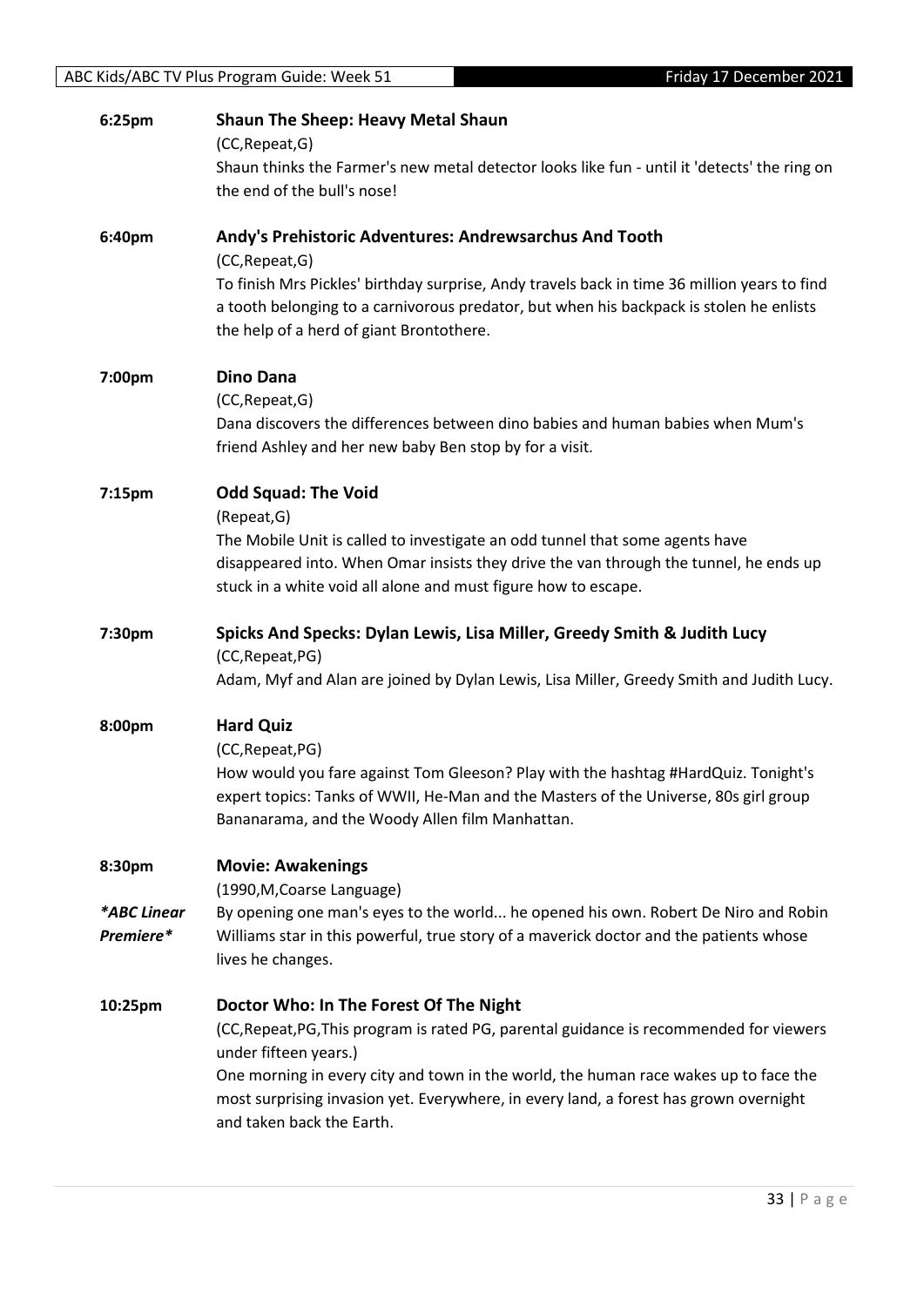| 11:15pm | <b>Art Works</b><br>(CC, Repeat) Final<br>Art Works is dedicated to exploring the full spectrum of the arts in Australia. Hosted by<br>arts broadcaster Namila Benson, Art Works will reset the national artistic conversation<br>featuring a palette of ideas for everyone.                                                                               |
|---------|------------------------------------------------------------------------------------------------------------------------------------------------------------------------------------------------------------------------------------------------------------------------------------------------------------------------------------------------------------|
| 11:45pm | Live At The Apollo: Sindhu Vee, Alex Adelman and Lou Sanders<br>(CC, Repeat, M, Coarse Language, Sexual References)<br>Sindhu Vee hosts a packed house at London's Hammersmith Apollo, featuring stand-up<br>performances by New York-based Edinburgh comedy award winner Alex Edelman and<br>Edinburgh Fringe Comedians' Choice Award winner Lou Sanders. |
| 12:30am | QI: Kris Kringle (Christmas Special)<br>(CC, Repeat, PG)<br>Host Stephen Fry and regular panellist Alan Davies are joined by Brendan O'Carroll, Jo<br>Brand and Phill Jupitus for a festive edition of the comedy quiz.                                                                                                                                    |
| 1:00am  | <b>Would I Lie To You At Christmas</b><br>(CC, Repeat, M, Sexual References)<br>Rob Brydon hosts a festive edition of this award-winning comedy panel show. David<br>Mitchell is joined by Bill Bailey and Ruth Jones while Lee Mack's team includes Jo Brand<br>and Dame Kelly Holmes.                                                                    |
| 1:30am  | Sick of It: Useless Lump<br>(CC, Repeat, M, Coarse Language, Drug Use, Sex Scenes)<br>A health scare triggers an existential crisis in Karl. He decides to travel to his home town<br>to right a wrong from the past that's been holding him back, encountering an old mate<br>and crush from his school days.                                             |
| 1:50am  | <b>Community: Mixology Certification</b><br>(CC, Repeat, PG)<br>Troy's friends help him celebrate his 21st birthday.                                                                                                                                                                                                                                       |
| 2:10am  | <b>Parks and Recreation: Soulmates</b><br>(Repeat, PG)<br>Ann convinces Leslie to sign up for an online dating service, only to be matched with<br>someone she already knows. Chris decides to start a health initiative and challenges Ron<br>to a burger cook-off.                                                                                       |
| 2:35am  | <b>ABC News Update</b><br>(Repeat)<br>The headlines from ABC News, updating you on the day's top stories from across<br>Australia and around the world.                                                                                                                                                                                                    |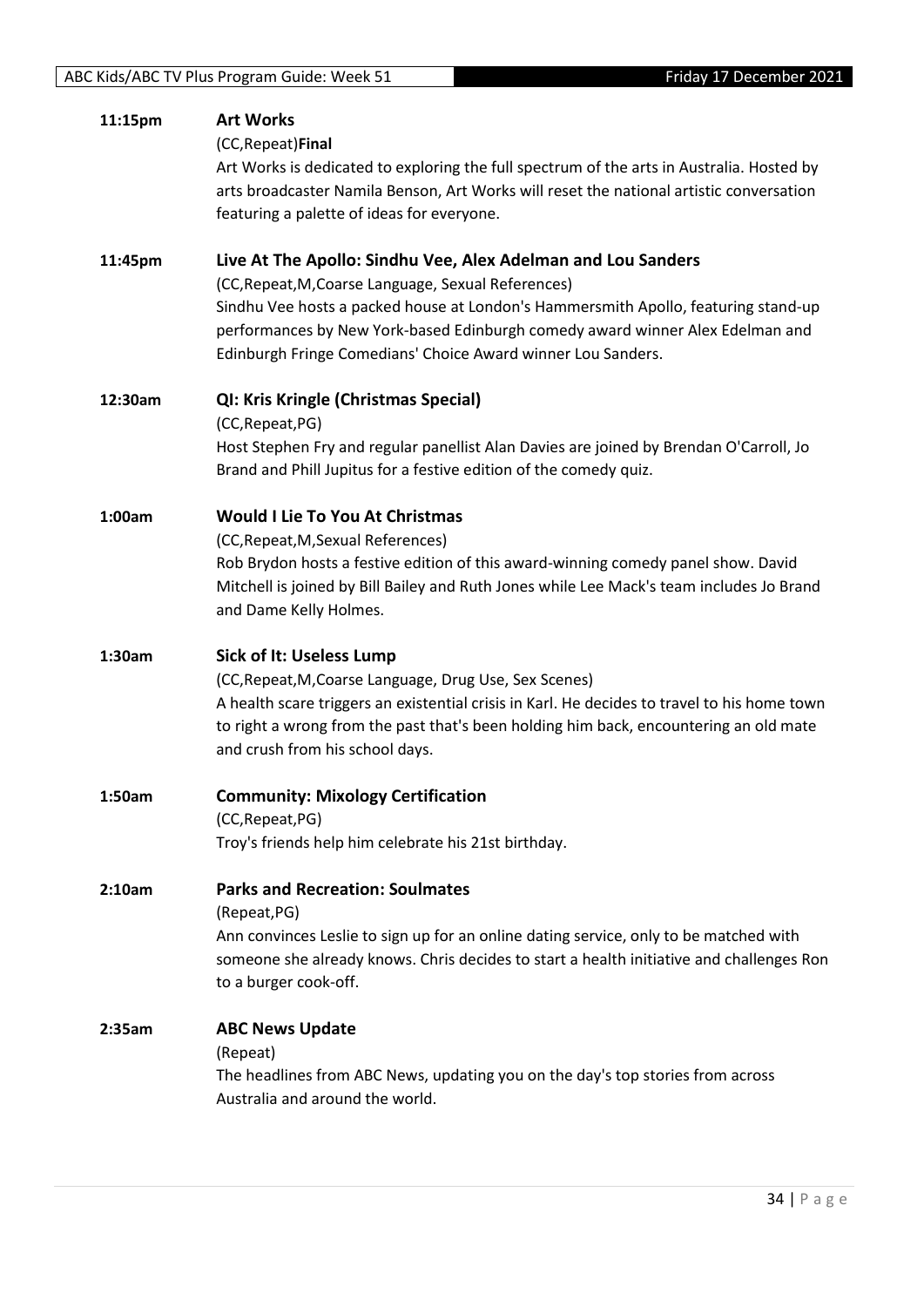## **2:40am ABC TV Plus Programs Resume At 7.30pm**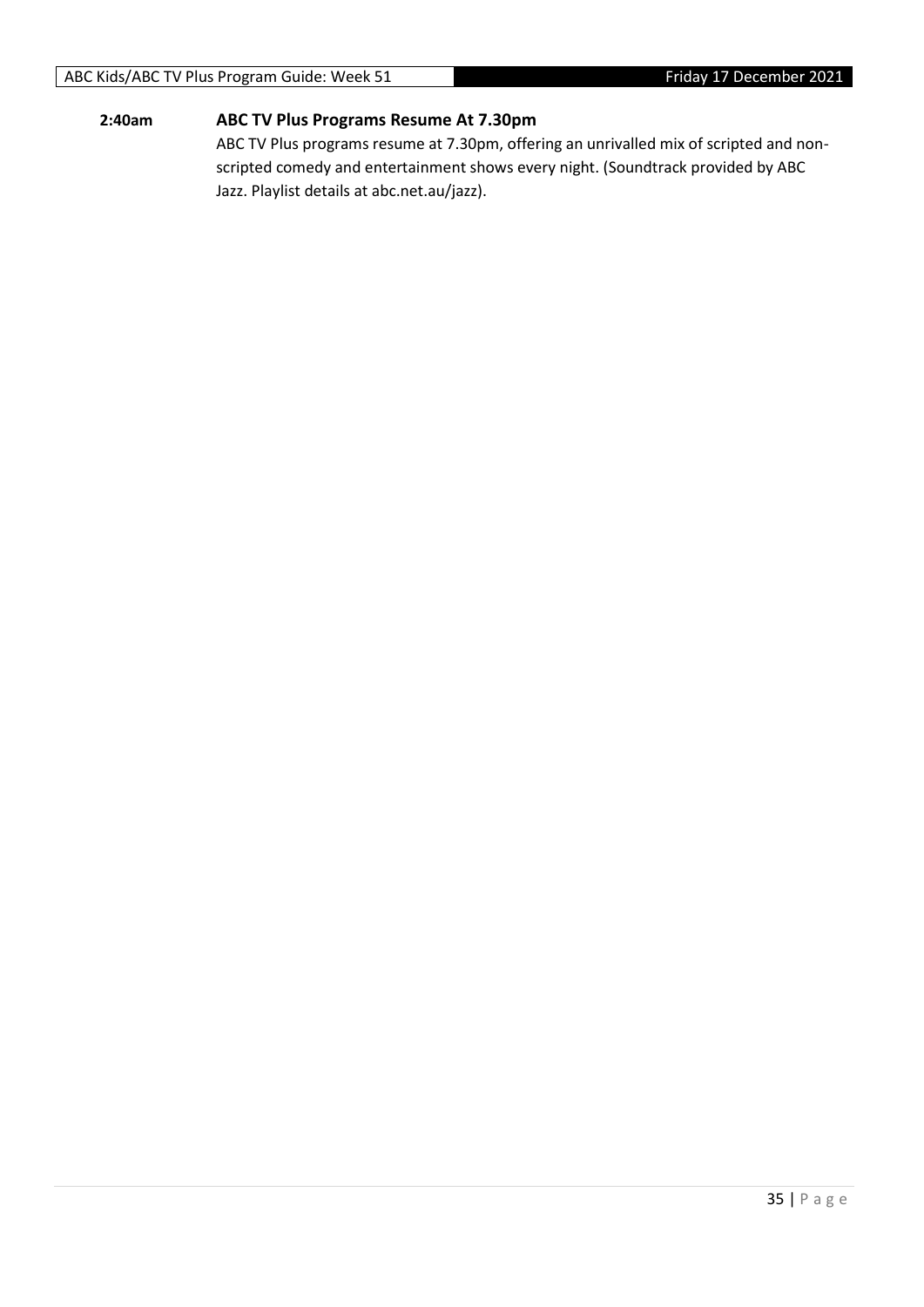## <span id="page-35-0"></span>**Saturday, 18 December 2021**

| 5:05am | <b>Five Minutes More</b>    |
|--------|-----------------------------|
|        | (CC, Repeat, G)             |
| 5:10am | <b>Sarah And Duck</b>       |
|        | (Repeat, G)                 |
| 5:20am | <b>The Hive</b>             |
|        | (Repeat, G)                 |
| 5:30am | <b>Digby Dragon</b>         |
|        | (Repeat, G)                 |
| 5:40am | Ready, Jet, Go!             |
|        | (CC, Repeat, G)             |
| 5:55am | <b>Joey's Big Adventure</b> |
|        | (CC, Repeat, G)             |
| 6:00am | <b>Sesame Street</b>        |
|        | (CC, Repeat, G)             |
| 6:25am | <b>Pingu In The City</b>    |
|        | (Repeat, G)                 |
| 6:35am | <b>Dinosaur Train</b>       |
|        | (Repeat, G)                 |
| 6:45am | <b>Peter Rabbit</b>         |
|        | (CC,AD, Repeat, G)          |
| 7:00am | <b>Charlie And Lola</b>     |
|        | (CC, Repeat, G)             |
| 7:10am | <b>Go Jetters</b>           |
|        | (CC, Repeat, G)             |
| 7:25am | <b>Love Monster</b>         |
|        | (Repeat, G)                 |
| 7:35am | <b>Tish Tash</b>            |
|        | (CC,AD,G)                   |
| 7:40am | <b>Alva's World</b>         |
|        | (CC,AD,G)                   |
| 7:55am | Peppa Pig                   |
|        | (CC, Repeat, G)             |
| 8:00am | <b>Bluey</b>                |
|        | (CC,AD, Repeat, G)          |
| 8:10am | <b>Milo</b>                 |
|        | (CC,AD, Repeat, G)          |
| 8:20am | <b>Octonauts</b>            |
|        | (CC, Repeat, G)             |
| 8:35am | <b>Kiddets</b>              |
|        | (CC, Repeat, G)             |
| 8:45am | <b>Bananas In Pyjamas</b>   |
|        | (CC, Repeat, G)             |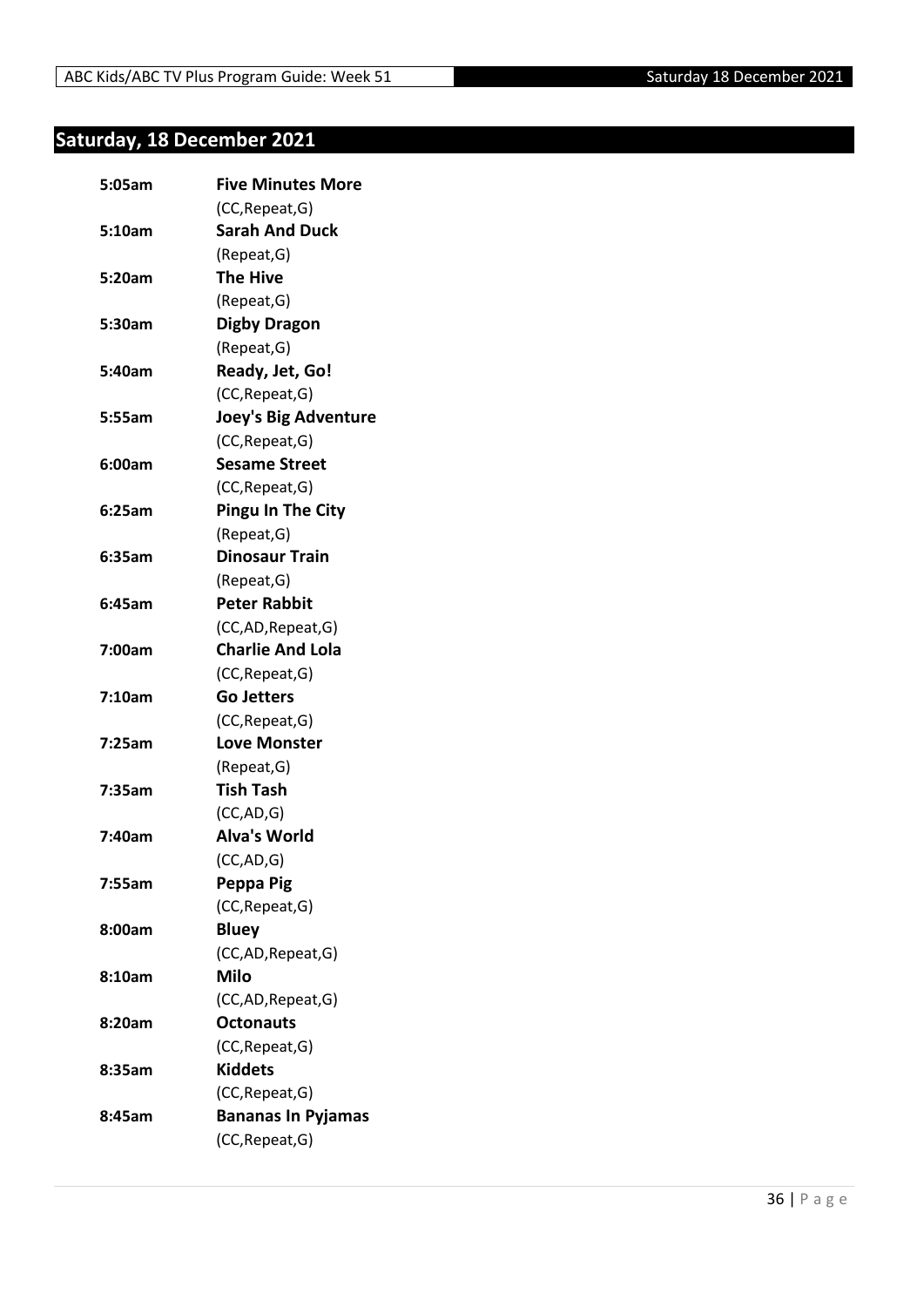| 9:00am             | <b>Play School</b>                      |
|--------------------|-----------------------------------------|
|                    | (CC,AD, Repeat, G)                      |
| 9:30am             | <b>Sesame Street</b>                    |
|                    | (CC, Repeat, G)                         |
| 10:00am            | <b>The Justine Clarke Show!</b>         |
|                    | (CC, Repeat, G)                         |
| 10:10am            | <b>Andy's Wild Workouts</b>             |
|                    | (CC, Repeat, G)                         |
| 10:15am            | <b>Pablo</b>                            |
|                    | (Repeat, G)                             |
| 10:30am            | <b>Becca's Bunch</b>                    |
|                    | (CC, Repeat, G)                         |
| 10:40am            | hoopla doopla!                          |
|                    | (CC,AD, Repeat, G)                      |
| 10:55am            | <b>Daniel Tiger's Neighbourhood</b>     |
|                    | (Repeat, G)                             |
| 11:05am            | <b>Baby Jake</b>                        |
|                    | (CC, Repeat, G)                         |
| 11:20am            | Twirlywoos                              |
|                    | (Repeat, G)                             |
| 11:35am            | <b>Big Words Small Stories</b>          |
|                    | (Repeat, G)                             |
| 11:40am            | <b>Sally &amp; Possum</b>               |
|                    | (CC, Repeat, G)                         |
| 12:00pm            | <b>Teletubbies</b>                      |
|                    | (CC, Repeat, G)                         |
| 12:10pm            | In The Night Garden                     |
|                    | (CC, Repeat, G)                         |
| 12:40pm            | <b>Tik Tak</b>                          |
|                    | (Repeat, G)                             |
| 12:45pm            | <b>Guess How Much I Love You</b>        |
|                    | (CC, Repeat, G)                         |
| 1:05pm             | <b>Buddi</b>                            |
|                    | (AD, Repeat, G)                         |
| 1:10 <sub>pm</sub> | <b>Hoot Hoot Go!</b>                    |
|                    | (CC, Repeat, G)                         |
| $1:15$ pm          | <b>Bing</b>                             |
|                    | (CC, Repeat, G)                         |
| $1:25$ pm          | <b>Miffy's Adventures Big and Small</b> |
|                    | (Repeat, G)                             |
| 1:40pm             | <b>Noddy Toyland Detective</b>          |
|                    | (CC, Repeat, G)                         |
| 1:55pm             | <b>Rusty Rivets</b>                     |
|                    | (CC, Repeat, G)                         |
| 2:05pm             | <b>Bob The Builder</b>                  |
|                    | (CC, Repeat, G)                         |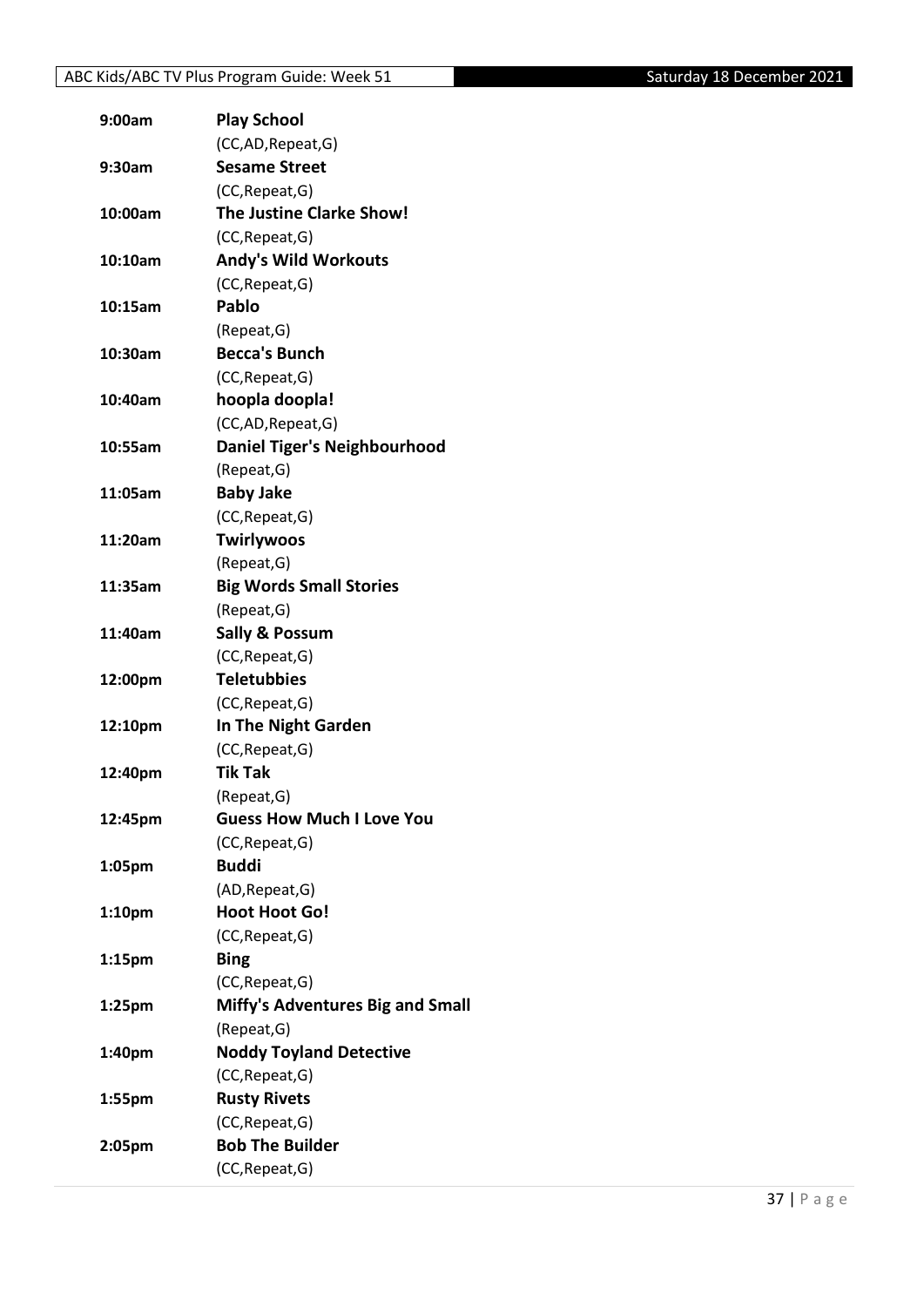| 2:20pm | <b>Get Grubby TV</b>                                               |
|--------|--------------------------------------------------------------------|
|        | (CC, Repeat, G)                                                    |
| 2:30pm | Wallykazam!                                                        |
|        | (Repeat, G)                                                        |
| 2:55pm | <b>Numberblocks</b>                                                |
|        | (CC, Repeat, G)                                                    |
| 3:00pm | <b>Arthur</b>                                                      |
|        | (Repeat, G)                                                        |
| 3:30pm | <b>Play School</b>                                                 |
|        | (CC,AD,Repeat,G)                                                   |
| 4:00pm | <b>Bananas In Pyjamas</b>                                          |
|        | (CC, Repeat, G)                                                    |
| 4:10pm | <b>The Wiggles World</b>                                           |
|        | (Repeat, G)                                                        |
| 4:25pm | <b>Brave Bunnies</b>                                               |
|        | (CC, Repeat, G)                                                    |
| 4:30pm | <b>Pip And Posy</b>                                                |
|        | (CC,AD,Repeat,G)                                                   |
| 4:40pm | <b>Hey Duggee</b>                                                  |
|        | (CC, Repeat, G)                                                    |
| 4:45pm | <b>Big Words Small Stories</b>                                     |
|        | (Repeat, G)                                                        |
| 4:50pm | <b>Play School Story Time</b>                                      |
|        | (CC, Repeat, G)                                                    |
| 5:05pm | Luo Bao Bei                                                        |
|        | (CC, Repeat, G)                                                    |
| 5:15pm | <b>School Of Roars</b>                                             |
|        | (CC, Repeat, G)                                                    |
| 5:20pm | <b>PJ Masks</b>                                                    |
|        | (CC, Repeat, G)                                                    |
| 5:35pm | <b>The Wonder Gang</b>                                             |
|        | (Repeat, G)                                                        |
| 5:50pm | Peppa Pig                                                          |
|        | (CC, Repeat, G)                                                    |
| 5:55pm | <b>Floogals</b>                                                    |
|        | (CC, Repeat, G)                                                    |
| 6:05pm | Ben And Holly's Little Kingdom: Tooth Fairy                        |
|        | (CC, Repeat, G)                                                    |
|        | Ben and Holly are excited when they learn that Nanny Plum is a Too |

bth Fairy at night, and go along with her to pick up a little girl's tooth. But the little girl is not so little - she's a human and much bigger than them!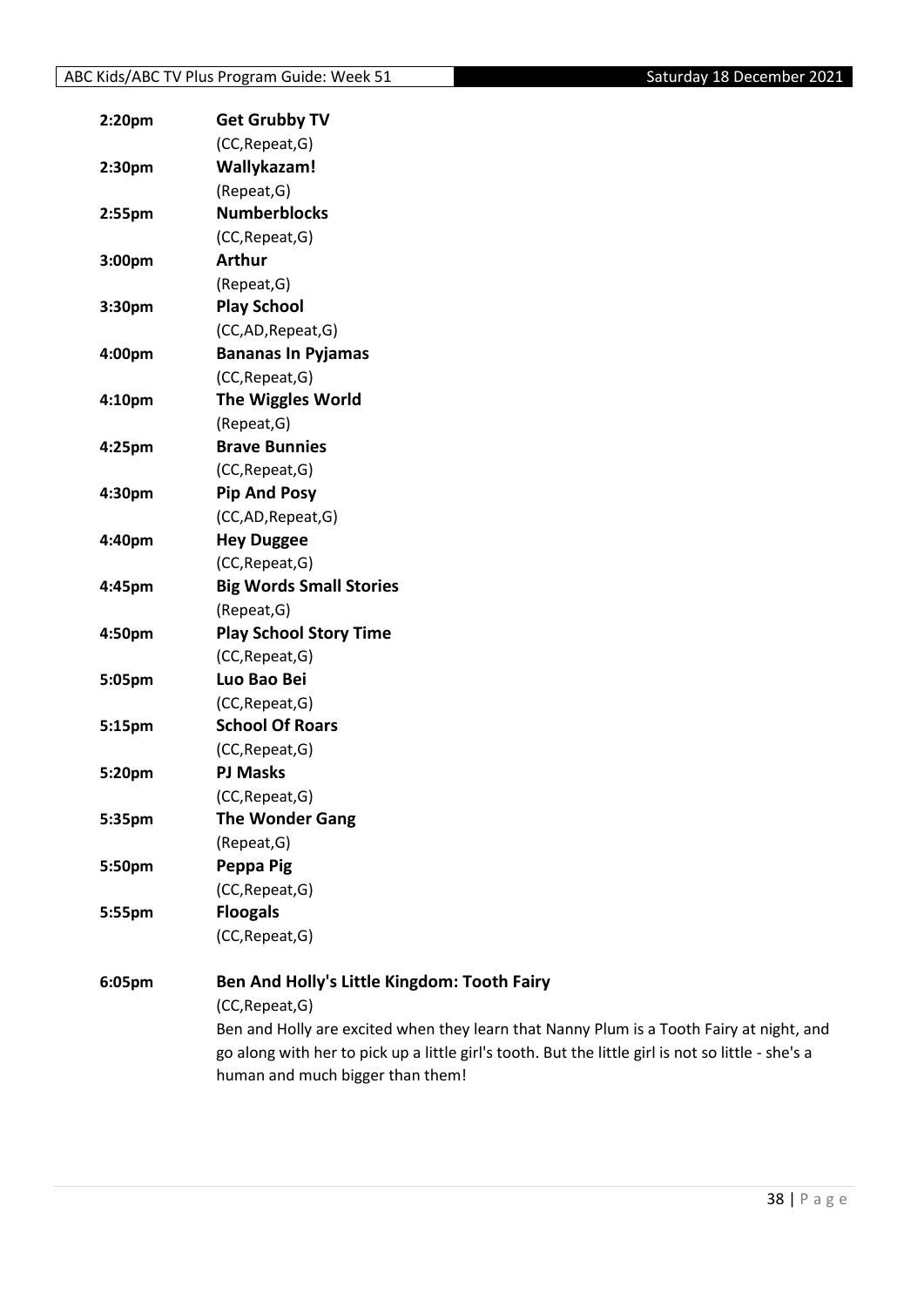| 6:20pm | <b>Bluey: Omelette</b><br>(CC,AD, Repeat, G)<br>Bingo is helping Mum make an omelette for Dad's birthday breakfast, but cracking eggs<br>is harder than it looks, and Dad is getting hungrier by the minute.                                                                                                                   |
|--------|--------------------------------------------------------------------------------------------------------------------------------------------------------------------------------------------------------------------------------------------------------------------------------------------------------------------------------|
| 6:30pm | <b>Piney: The Lonesome Pine</b><br>(G)<br>A cheerful five-year-old girl named Georgie gets to grow her very own pine tree, Piney,<br>on her Grandpa Sid's Christmas tree farm. Four years later, the day has finally arrived for<br>Piney to become what he was planted to be.                                                 |
| 7:05pm | The Deep: A.I.M.Y<br>(CC, Repeat, G)<br>An artificial intelligence programmed to run the sub and protect the Nektons tries to<br>stop their rescue mission because it's too risky. When they try to shut her down, she<br>takes over completely to save them from themselves!                                                  |
| 7:30pm | Spicks And Specks: Missy Higgins, Dave O'Neil, Yeo & Judith Lucy<br>(CC, Repeat, PG)<br>Missy Higgins and Dave O'Neil help Alan battle it out with Yeo and Judith Lucy on team<br>Myf for music knowledge glory. On the way they discuss Air Supply, mothers groups,<br>bats, poltergeist detectors and expletive laden rants. |
| 8:20pm | Live At The Apollo: Guz Khan, Kiri Pritchard-Mclean and Rhys James<br>(CC, Repeat, M, Coarse Language, Sexual References)<br>Man Like Mobeen star Guz Khan hosts the stand-up showcase recorded before a packed<br>house at London's Hammersmith Apollo. On the bill are Kiri Pritchard-McLean and Rhys<br>James.              |
| 9:05pm | <b>Whose Line Is It Anyway?: Lyndie Greenwood</b><br>(CC, Repeat, M, Coarse Language)<br>Aisha Tyler hosts the legendary improv show featuring regulars Wayne Brady, Ryan Stiles<br>and Colin Mochrie along with guest performer Brad Sherwood and star guest from TV<br>shows Nikita and Sleepy Hollow, Lyndie Greenwood.     |
| 9:25pm | <b>Whose Line Is It Anyway?: Cheryl Hines</b><br>(CC, Repeat, M, Sexual References)<br>Aisha Tyler hosts featuring regulars Ryan Stiles and Colin Mochrie along with guest<br>performers Brad Sherwood and Jeff Davis and star guest, Curb Your Enthusiasm's Cheryl<br>Hines.                                                  |
| 9:50pm | <b>TBA</b>                                                                                                                                                                                                                                                                                                                     |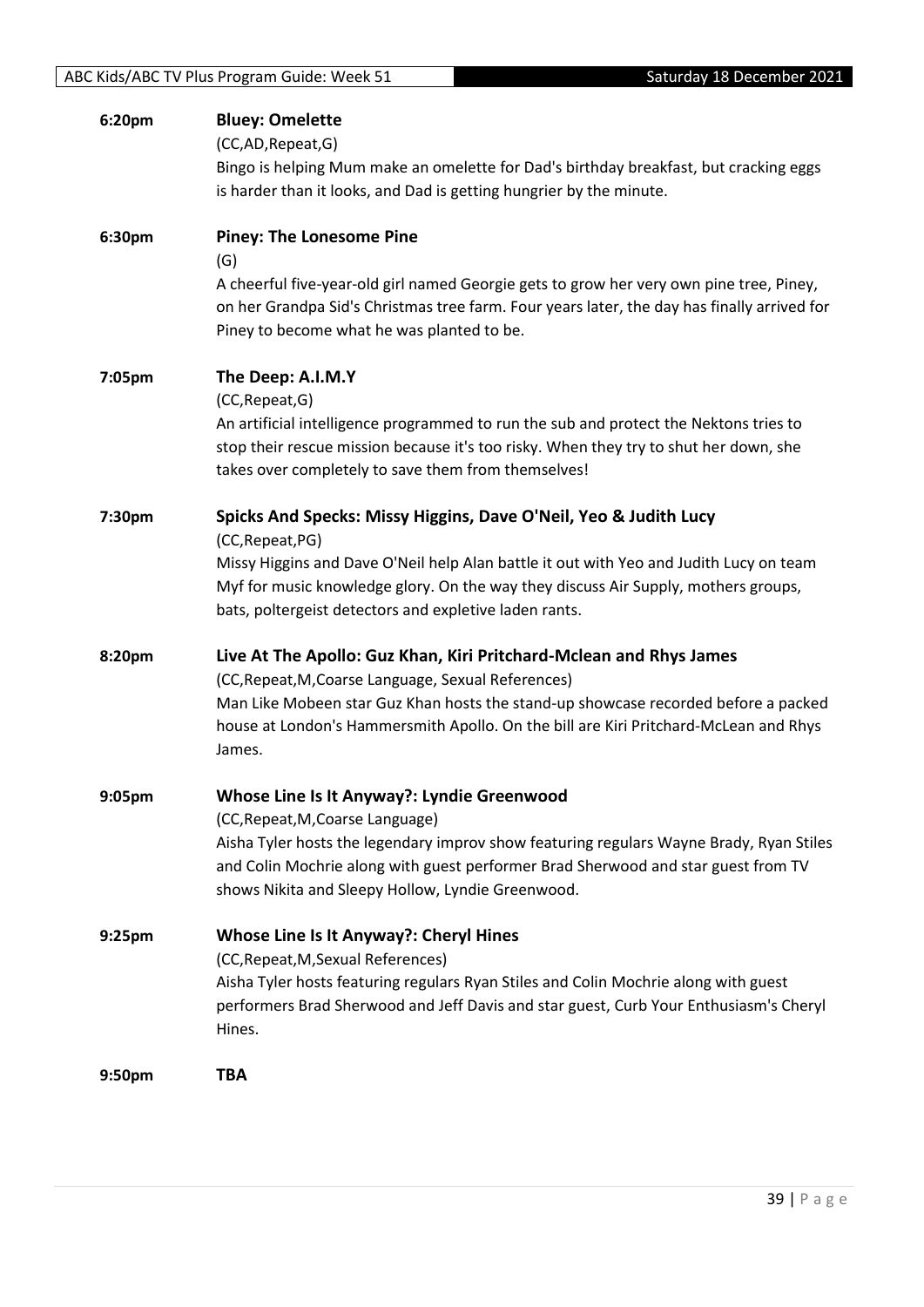| 10:20pm | <b>Schitt's Creek: The Gesture</b><br>(CC, Repeat, PG)<br>David realises he may have dragged out his time apart from Patrick too long and looks                                                                                                                                                                 |
|---------|-----------------------------------------------------------------------------------------------------------------------------------------------------------------------------------------------------------------------------------------------------------------------------------------------------------------|
|         | for a way to reconcile, while Moira pitches a Singles Week event at Town Hall.                                                                                                                                                                                                                                  |
| 10:45pm | <b>Schitt's Creek: Baby Sprinkle</b><br>(CC, Repeat, M, Coarse Language)<br>Johnny and Moira attend a singles event as research, but find themselves getting overly<br>involved. Alexis runs into an old friend in town.                                                                                        |
| 11:10pm | Catastrophe<br>(CC, Repeat, M, Coarse Language, Drug References, Sexual References)<br>Old tensions resurface at Fergal's 40th, but Sharon has other things on her mind - like her<br>mum's new male-model boyfriend.                                                                                           |
| 11:35pm | The Young Offenders: Christmas Special<br>(CC, Repeat, M, Adult Themes, Frequent Coarse Language)<br>Conor and Jock set off on a chaotic adventure to give Mairead, who has been ill in<br>hospital, the white Christmas she has always dreamed of.                                                             |
| 12:10am | <b>Upstart Crow: A Christmas Carol</b><br>(CC, Repeat, PG)<br>Still dealing with a tragic loss, Will is inspired by a ghostly traveller to use his setup for<br>Christmas Carol to save Greene's soul for Christmas by making him face his past, present<br>and future with the help of his troupe.             |
| 12:50am | <b>GameFace: Gritty</b><br>(CC, Repeat, M, Coarse Language, Sexual References)<br>Marcella is feeling left behind. Her friends have investments, her ex is moving in with her<br>brother, and she only ever gets cast in 'gritty' roles. But she gets news of an audition.<br>Will this be her big break?       |
| 1:15am  | <b>Red Dwarf: Siliconia</b><br>(CC, Repeat, PG)<br>The team are arrested by the Mechanoid Intergalactic Liberation Front, while Kryten is<br>given a new life of pampering and luxury.                                                                                                                          |
| 1:45am  | <b>Escape From The City: Byron Shire NSW: The Mulligans</b><br>(CC,AD,Repeat,G)<br>Spiritual energy therapist and doula Sandra is on a quest to overhaul her life and find a<br>new town that she can call home. She heads to the Byron Bay hinterland with her best<br>friend to inspect four potential homes. |